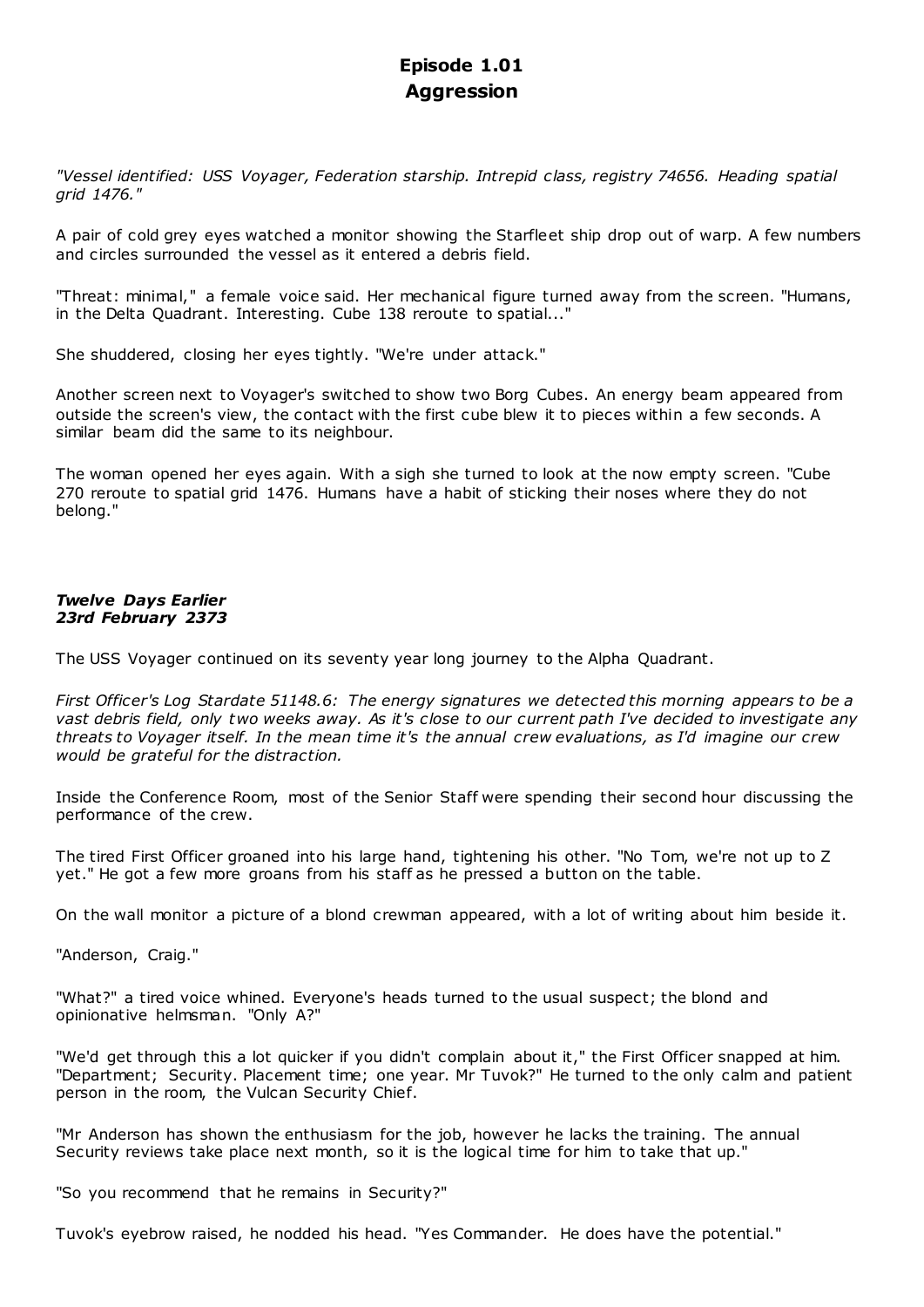"What, to not dodge when fired at and stand around all day?" the helmsman piped up. This earned a few more groans.

"I'll tell you what, Tom," the First Officer grumbled, pressing another button. The helmsman face popped up on the screen, showing off his old combed over hairstyle. Most of the room giggled. "Paris, Thomas Eugene."

"Oh Chakotay," the helmsman sighed. "I thought we were buddies now."

"Not this time of year," the First Officer sighed. "Department; Bridge, the helm. Placement time; two years, give or take a few months. As his department head isn't here, why don't we call her in."

Tom's eyes widened so much they started to water. "Ok, I'll be good."

The brunette Lieutenant sitting next to him smirked to herself, "quiet would be nicer." Tom pretended to zip his mouth shut, and smiled at everyone.

However the silence from Tom didn't last as they reached the C's part of the evaluation. "Chakotay. Department..."

"Seriously, do we really need to do you?" he asked.

"I'm sensing a *that's what she said* joke," the fresh faced Ensign Kim said with a smile.

"Oh come on, two years of the Delta and we're still doing this by the book. Most of the crew can't be shifted anyway," Tom said to his friend.

"I hate to say it but he has a point, Chakotay," the half Klingon Lieutenant said, wincing at her words. Tom turned his head in her direction to give her a wink. "The only one he'll ever have."

Chakotay groaned again into his hand, only both this time. "All right. What do you suggest?"

"Each department head discusses crewmembers who are having problems, need promotion, want to move elsewhere," Tom replied.

"The Captain prefers it this way, but less time with you is a bonus," Chakotay said with a heavy sigh. "Very well. I'll take her place for the department head, shall I?" Everyone agreed with a small nod. "Who would like to go first? B'Elanna?"

"All I want to change is the shifts for Danny Scott, or Ian Richards," the half Klingon replied. Tom threw her a quick inquisitive glance. "Let's just say I'm glad I caught them before they reached where they were going, which I think was just the station above the warp core."

"Ohno, can't have them stealing your spot," the holographic Doctor smiled. B'Elanna threw him one of her glares.

"Just put Danny on night shifts, and I'm ok for this year," she muttered.

"As long as they aren't sharing shifts, I get it. Who approved her move to Engineering anyway?" Chakotay said, looking around at everyone.

"The Captain. She grew very angry with her comments," Tuvok replied.

Tom laughed to himself, "maybe we should discuss her next."

"We can't change the Captain's job, as much as we'd like," Harry said to him.

Chakotay passed him a disapproving look, "even you Harry? She has reason not to be acting like herself."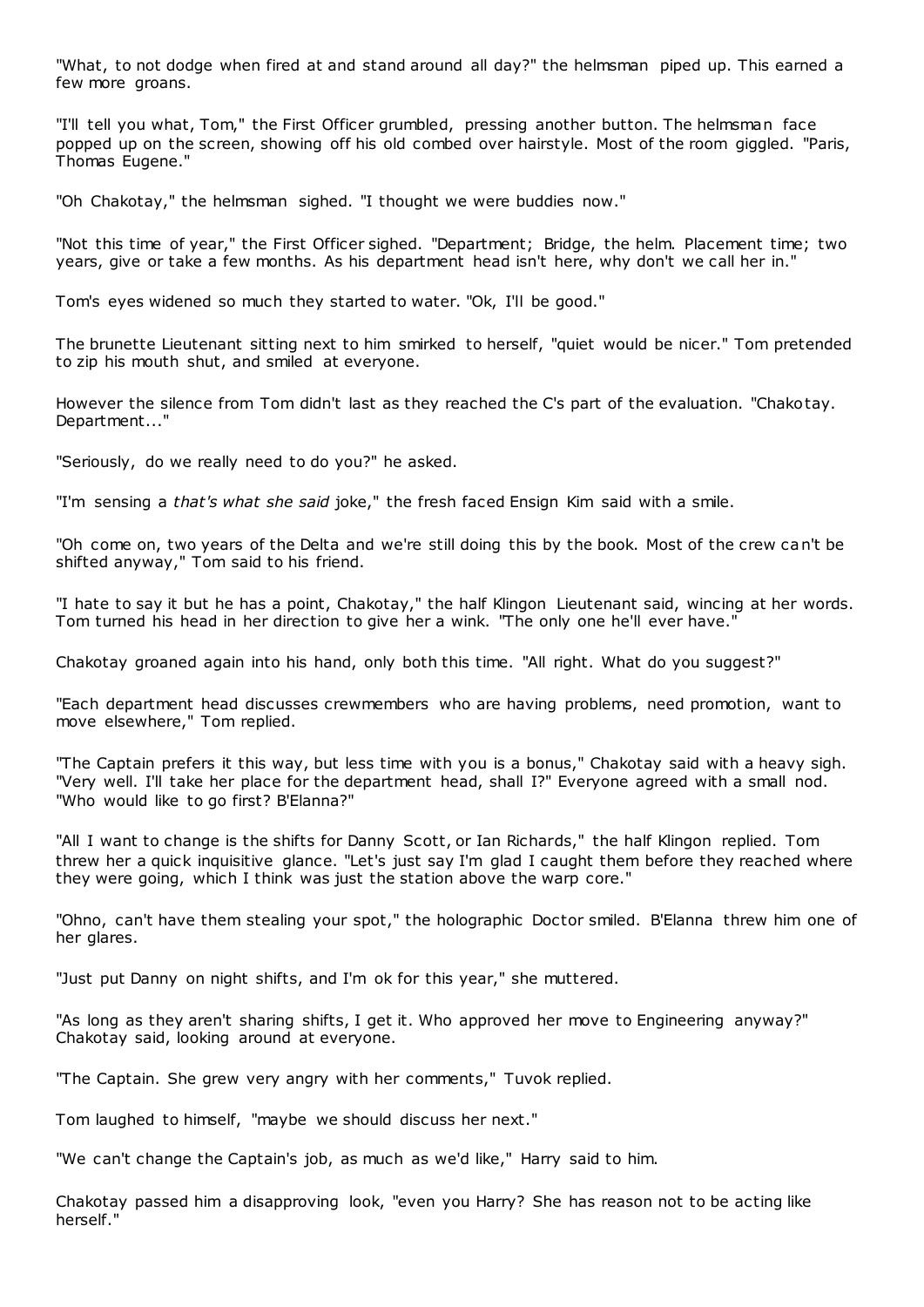"Yes but I pointed out that during the last month or two that she rest and prepare," the Doctor chimed in. "Of course I was a fool to think she'd listen to me. Maybe she'd listen to you."

Chakotay laughed, "I'm the last one she'll listen to. Now can we continue the evaluations? Doctor?"

"I'll say what I say every year; I'm very pleased with having Kes as my assistant. However I would like to train up another medic just in case both of us are unable to do our duties."

"We don't have anyone really spare, do we?" Chakotay questioned the rest of the room. Tom raised his hand. "You, Paris?"

"Good lord no," he snorted. The Doctor shook his head. "We have our new crewmember, he's spare." Everyone stared at him like he was nuts.

"Damien?" Chakotay said, his voice raised higher than usual. "The same Damien who's tried to mess with us for years. The same one who nobody's seen for months?"

"Really? I wasn't aware," Tom muttered. "Of the second one."

"And secondly, Sickbay? We may as well just kill ourselves, it'd be a time saver," Chakotay grumbled. He shook his head as if to get Tom's idea off of him. "Tuvok?"

"No issues Commander. However from next year on I would like to move forward the Security reviews to this month," Tuvok replied.

"There's no need, this years crew evaluations are only early because of... certain circumstances," Chakotay said carefully.

"Ah too busy changing dirty diapers next month," Tom sniggered into his hand.

"Show of hands if yes, do we really need Tom here for this?" Chakotay asked everyone. Everyone remained still. "Tom, out!"

Tom clenched his fist and did a fist pump. "Oh yeah, later guys." B'Elanna stared at him. "And beautiful ladies." He jumped out of his seat.

"I heard Kes isn't on duty yet, we have no one in Sickbay," Chakotay said with a smile. "Hop to it, Paris."

"Damn," Tom grumbled as he disappeared out the door.

"Harry, as the night shift Captain, any thoughts?" Chakotay questioned.

Harry's face lit up, "yes Commander. I have a request for one specific crewmember."

Chakotay groaned, "let me guess."

Harry didn't let him, "James. Yeah, he never listens to me..."

Chakotay pressed a button on the table, the picture of himself still there was replaced by a picture of a different blond crewmember to earlier. "Taylor-Stuart, James."

"This one should be fun," B'Elanna smirked.

"He doesn't listen to anyone. Do you really need to..." Chakotay muttered as he was reading the file next to the picture.

"Well he's rude," Harry replied. Chakotay stared at him as if he was going to repeat himself. "Wasn't his night shift referral only temporary? I thought he was Security anyway, one of yours Tuvok?" he stuttered.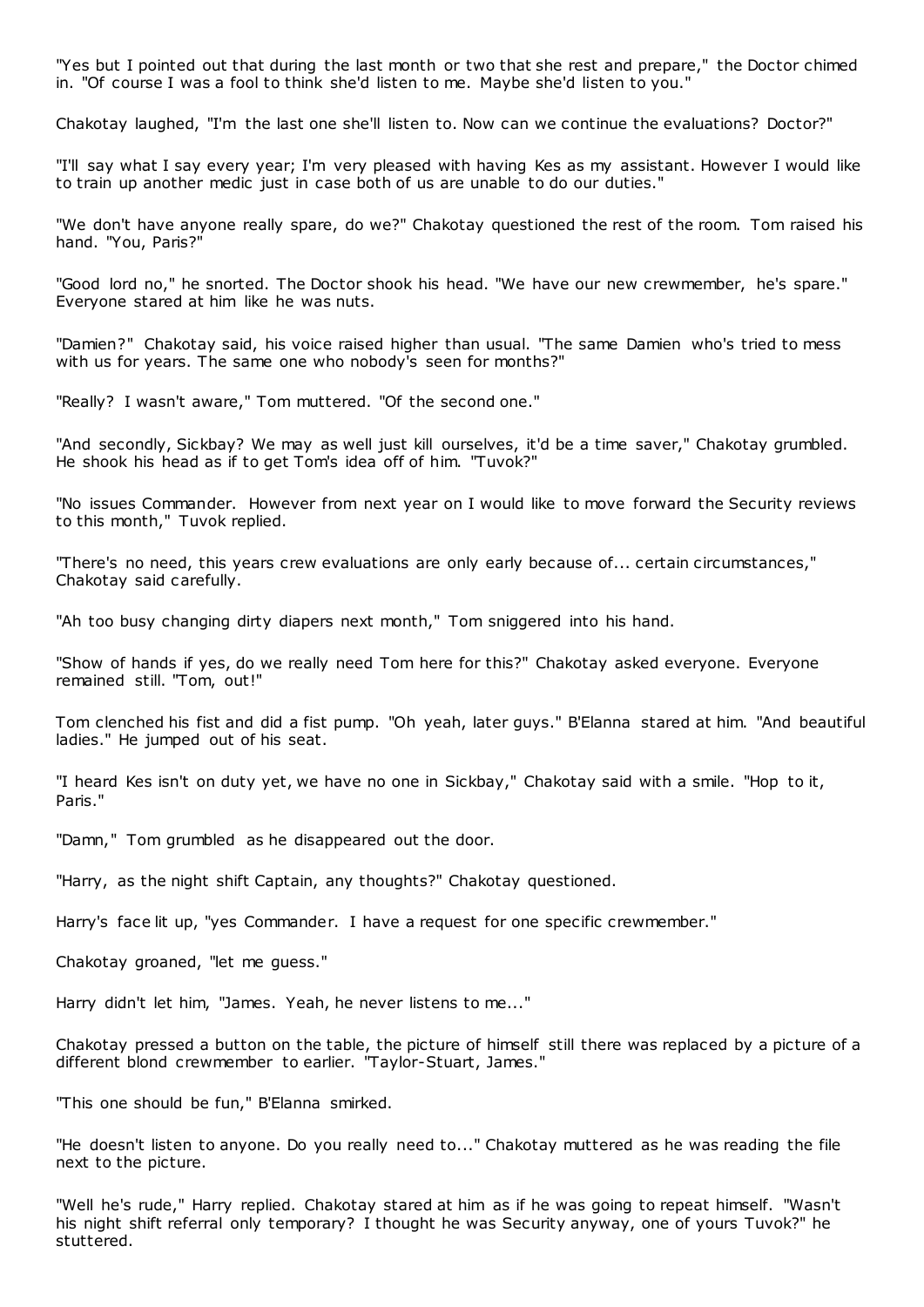The Vulcan raised his eyebrow, "the Captain believed he'd be more suited to replace you at Opps during the nightshift. There were no teams on Security with an empty slot during those shifts."

"What's going on with that, it's been months," B'Elanna questioned, raising her own eyebrow. "Months ago he and Jessie were on *leave.* Why the big fuss?"

"Hey speaking of Jessie, is she dead or something? I haven't seen her for ages," Harry asked. "That would explain James' rudeness."

"Not that I know of," the Doctor frowned.

"She's sick," Chakotay replied. The Doctor swung his head around. "She's fine now, recovering."

"Again, I know nothing of this. Treated by who?" the Doctor demanded. "She didn't even come in for her yearly medical last October either. Why the secrecy?"

"Good thing Tom's gone," B'Elanna muttered to herself.

"It's not important, not anymore," Chakotay muttered, pressing the buttons on the table again. James' file was replaced by a curly black haired girl's. The name on the file said *Rex-Annet, Jessica.* "She'll be back soon, you can do her medical before she starts."

"I do not understand this at all," the Doctor grumbled. "I'm the best in my field, that's the point. Who treated her, and what was it?"

"You can ask her if you want," Chakotay sighed. "I wouldn't advise it though. You'll probably find out during her medical. Kes will update her medical file for you."

"Kes knew?" the Doctor asked in a bewildered tone.

Chakotay shrugged, "Kes assumed that she has a bit of a phobia of doctors. I just assumed she didn't want her medical history shared with any random crewmember you felt like telling."

"What?" the Doctor stuttered. "I take patient/doctor confidentiality seriously."

"I beg to differ," Tuvok chimed in. Harry smirked to himself.

Chakotay pointed at the smirking Ensign, "point proven. Now, she'll most likely go back to the bridge, same post, same shift. I'll be talking to her at a later time about it. So back to James, what exactly do you want me to do Harry?"

"Security, or the Beta shift," Harry replied.

"So, just away from you," Chakotay smirked at him.

"Yes," Harry nodded.

Chakotay turned to Tuvok, "Commander?"

"As Mr Damien hasn't been seen in months, Team One have only three people in it. If you and the Captain agree, then yes."

Chakotay put his head in his hands, brushing his thick hair back. "Oh right, the Captain."

B'Elanna frowned, "what? You're the one in charge of the crew shifts."

"She decided to remove him from Security, it was his idea actually, he wanted it," Chakotay replied.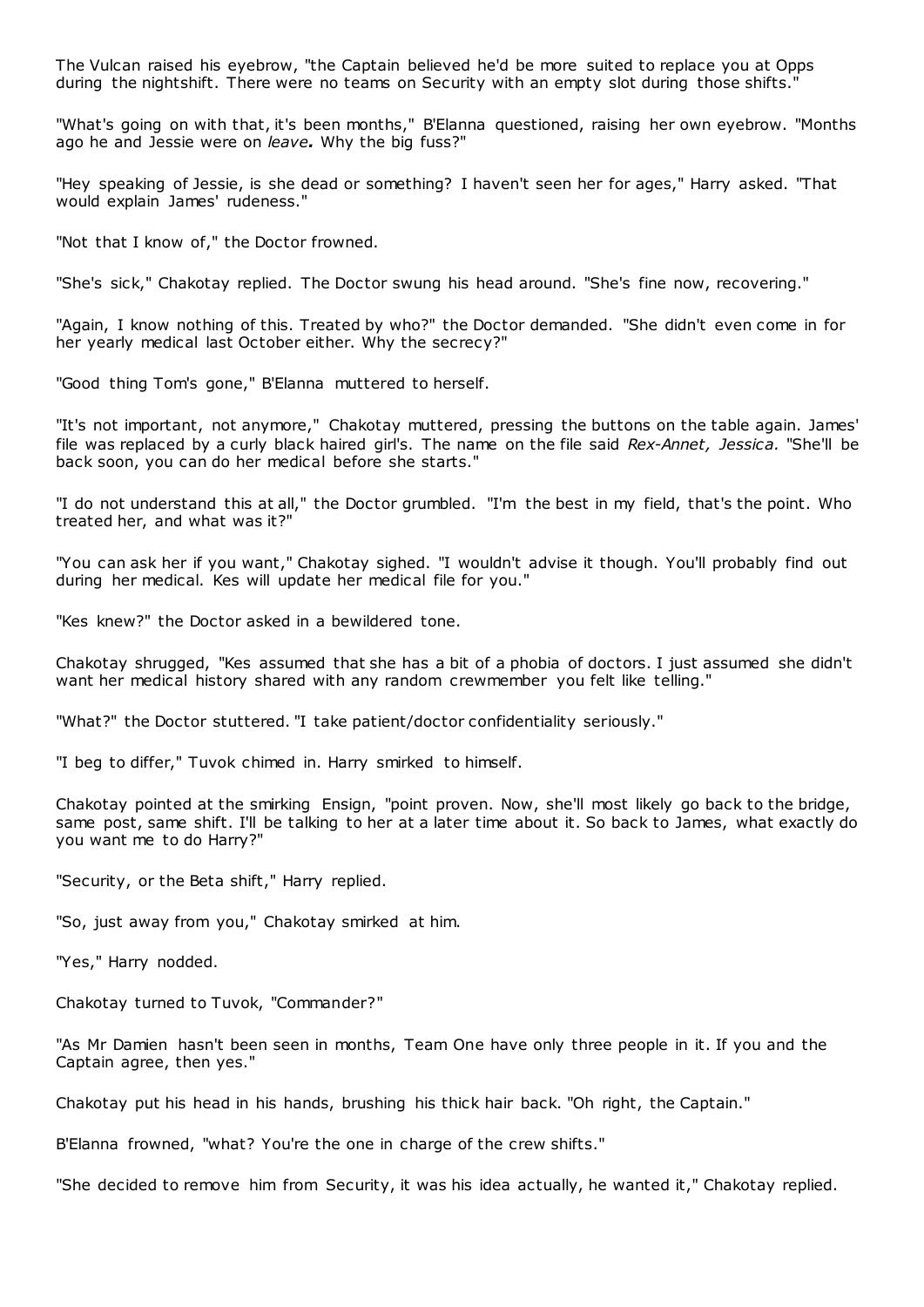"Correct me if I'm wrong Commander, but he was originally placed on Security as a punishment duty," Tuvok said.

"The Captain did choose to keep him there as the job suited him more than a bridge, or Engineering role," Chakotay replied. B'Elanna looked up with her eyes wide.

"Oh no no, don't give Harry any ideas. It's not happening," she grumbled.

"Wow, nobody wants him," the Doctor commented.

"I'll mention this to the Captain, Security's probably the best bet," Chakotay groaned. "Now, is there anything else?"

The intercom beep rudely interrupted him, followed by a nervous male voice. *"Engineering to Commander Chakotay."*

Chakotay tapped his commbadge, looking a little relieved. "Y es?"

*"There's something here you really have to see, it's not good."*

Everyone looked at him with interest, he couldn't help but show it either. "I'm on my way. Dismissed everyone, we'll sort the *paperwork* out later."

Everyone couldn't leave the room fast enough.

# *Present Day 12th March 2373*

On the bridge tensions were high as the red alert siren pierced its way through everyone's ears.

Chakotay flew around the command area's metal railings, clutching them as he headed for the centre of the bridge. "Where did that ship come from?" he demanded.

"A quantum singularity has appeared thirty thousand kilometres away. The bio-ship is heading directly toward the armada," said Tuvok, as calm as you'd expect from a Vulcan.

Chakotay faced the giant screen at the front of the bridge. All he could see was the deadly view of two Borg Cubes, the Federation's greatest enemy, with their tractor beams focused toward them.

Working furiously at the Operations station was the anxious Harry Kim, Chakotay watched him as if he was only waiting for him to solve the situation. "The Borg shields are lowering. We might be able to get away from them!"

Chakotay swung around to focus his attention on Tactical. "Can you get a lock on the Captain?"

"Not yet," came the unwanted reply.

"Commander, there are twelve more bio-ships coming out of the singularity!" Harry yelled over the siren.

Tom sat manning the ship's navigational controls at the centre of the bridge, unable to take his eyes off the viewscreen.

"This isn't good," he uttered as he glanced briefly down at his station. He heard a scoff from a few metres behind him.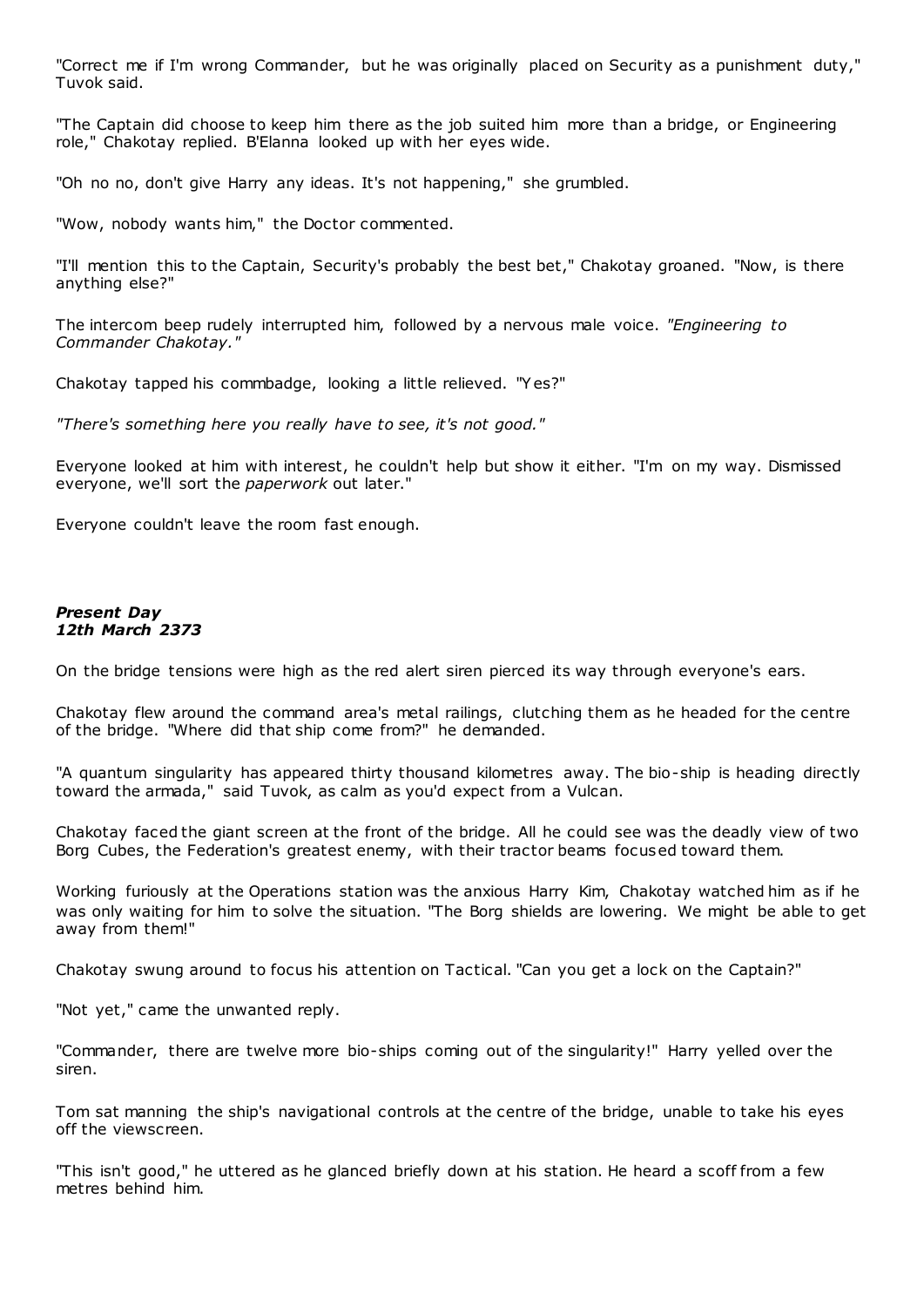"Thanks for the heads up," a younger blond man retorted. "Maybe we should replace the red alert signal with you."

Chakotay swung around to fix a cold stare at the crewman. "Save it for the nightshift, Taylor."

The man shrugged, "just making up for lost time."

Tom's fingers glided across his panel, while his eyes glanced to and from the viewscreen to it. It changed view to a group of six Borg vessels, a group of twelve little ships had formed a circle and appeared to be charging up together.

"See, the red alert siren can only do so much," he retorted right back.

"Congratulations, you switched the channel," Taylor responded.

"James enough!" the first officer snapped.

Turning back to look at the viewscreen just in time to see the charging turned into a beam directed towards the ship in the centre of the armada. The entire cube crumbled like a piece of paper in seconds.

The explosion collided with the other cubes nearby, destroying them instantly. The shock wave from it hurtled closer to the two cubes and the captured Starfleet vessel.

Harry looked up from his station for a second. "Impact in twelve seconds."

"We still cannot get out of the Borg ship's tractor beam," Tom's voice almost cracked as he worked his magic on the helm.

James turned to go towards the stations at the back of the station. He lightly pushed another crewman out of his way. The crewman still managed to stumble to the side, bumping into his neighbour.

Harry glanced over, "don't bother trying, I really doubt the Borg systems can be hacked into."

The entire ship shook as the shock wave made impact with their shields and the cubes towing them. One Borg Cube moved to get away from the debris, its tractor beam locked on Voyager fizzled away into nothing. Two more Cubes were following.

Within seconds the shock wave had consumed the three of them. The lead cube still carrying Voyager on its leash managed to outrun the worst of it.

"The Borg Shields are down," Harry broke the ice. "I've got a lock on the Captain."

James turned on his heel to face the rest of the bridge again. "Oh good, we can't leave without our entertainment."

Chakotay threw him a stone cold glance, but this didn't phase him too much. He replied with a casual shrug. "Beam her up Harry," the Commander ordered.

"I'm trying, something's interfering with the beam," Harry said, his fingers rushing over the panel.

Tuvok looked up from his station with an eyebrow raised higher than usual. "We're being hailed."

Chakotay let out a loud sigh, "on screen." His face soon turned a shade paler when he was greeted by a familiar face on the viewscreen.

"What the hell do you think you're doing? I told you I had a plan you incompetent ape!" Captain Kathryn Janeway almost screeched. Her usually pale face was bright red around the cheeks, her blue eyes almost piercing to anybody who dared to look. Chakotay didn't realise there was something worse than her infamous death glare. "No beam ups, unless you plan on beaming over the coffee!"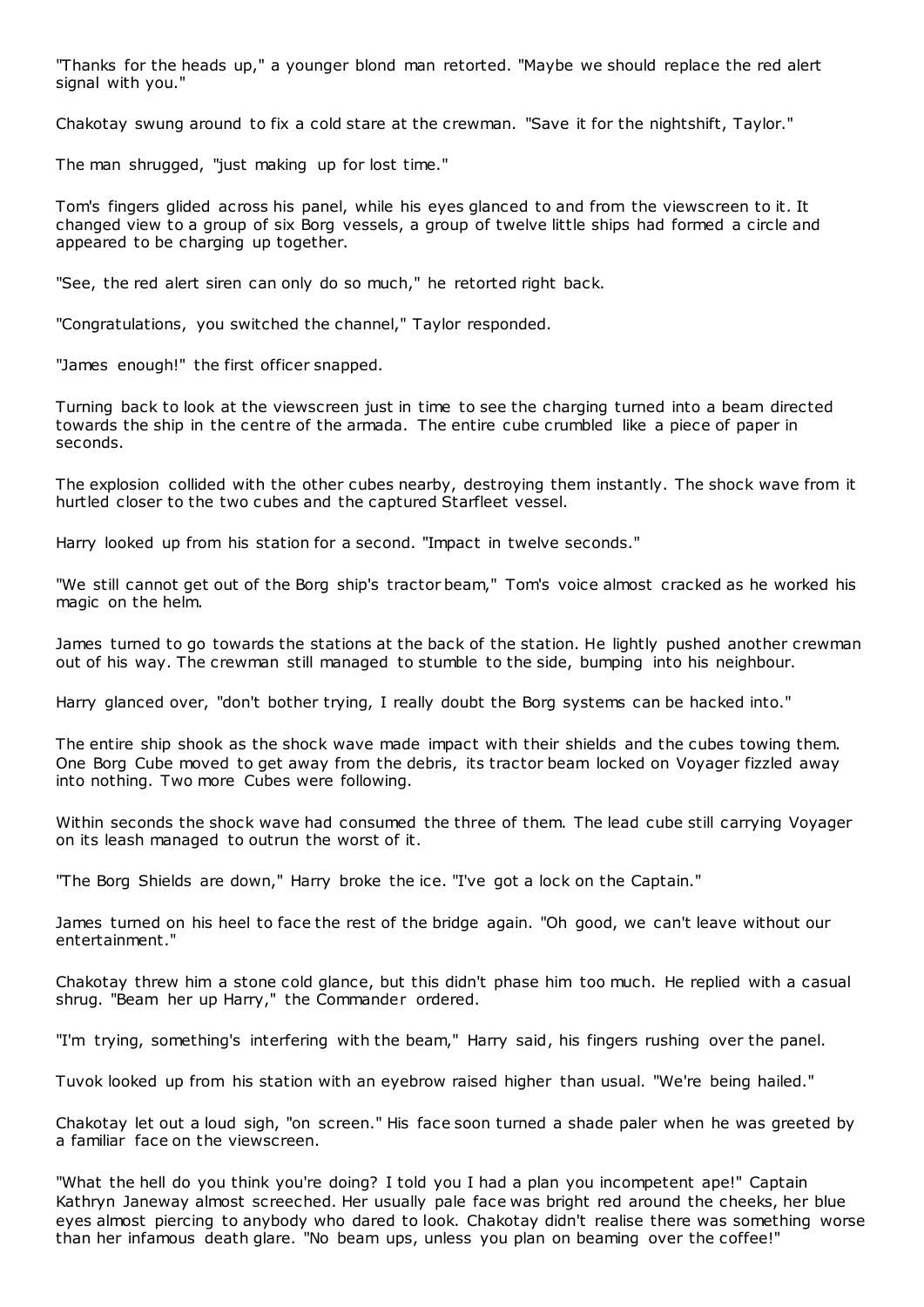"Beam over the coffee? Would the Borg even allow it?" Tom muttered as if to himself, while trying to hide his face from the viewscreen.

Kathryn's eyes managed to widen even further. Before she could butt in James spoke, "of course they would. They'd assimilate it, and we'd all be screwed with caffeinated Borg drones."

"What a ridiculous idea, who would do that?" Tom said to himself.

Chakotay shook his head, he tried to put on a brave face to go against the Janeway Glare. "No, no coffee, don't you remember?"

# *Eight Months Earlier 16th July 2372*

In Holodeck Two the resort program was active. Annoyingly repetitive music playing that suited the theme of the party was blasting from some unknown speakers. Almost every member of the crew were there, most of which wearing these awful Hawaiian themed outfits.

Tuvok passed by a very peeved looking Tom, then stopped next to Kathryn and Chakotay who were standing near a big sofa. "Captain?"

Kathryn looked up at him, "Tuvok, I'm surprised you're here."

"I was following orders Captain. I also thought that I should keep an eye on intoxicated crewmembers' activities," Tuvok said. Unknown to him a crewmember ran passed him, wearing nothing on his torso.

"I was only suggesting," Kathryn said with a smirk on her face. Tuvok raised an eyebrow before walking away. Chakotay gestured his arm in one direction, Kathryn smiled as she locked her arm in with his. A smile appeared on his face as they walked away.

Tom stood around like he was looking for someone to harass, with a drink in hand he spotted a target. "Well well, Lieutenant Anderson. I'll go and talk to him. I bet he hasn't got a date, he never has."

In his line of sight was a young crewman, with messy dark blonde hair. He seemed to be eyeing up the crowd as well, but with a look of hopelessness on his face. Tom startled him as he greeted the young man. "Craig, yoohoo!"

"Oh hi Tom," he meekly said.

"I take it you don't have a date," Tom blurted out. Craig stared at him as if he claimed Janeway hated coffee and wanted it banned.

"Oh, not yet," he said once he was over his shock. From his pocket he revealed a standard pad. "I'm sure one of these lucky ladies are on their own, looking for company."

"You know that's just edging on stalking," Tom blatantly said like he didn't care.

"It's not, it's just easier to keep track on the ones who have..." Craig trailed off when he realised he was saying too much.

Tom's face lit up, the mischief in his blue eyes clearly showing. "Keep track on the ones who have what? Rejected you?"

Craig did not look impressed, "at least I didn't get turned down for a Vulcan."

Tom's eyes widened, his cheeks turned a little red. "I have no idea what you mean."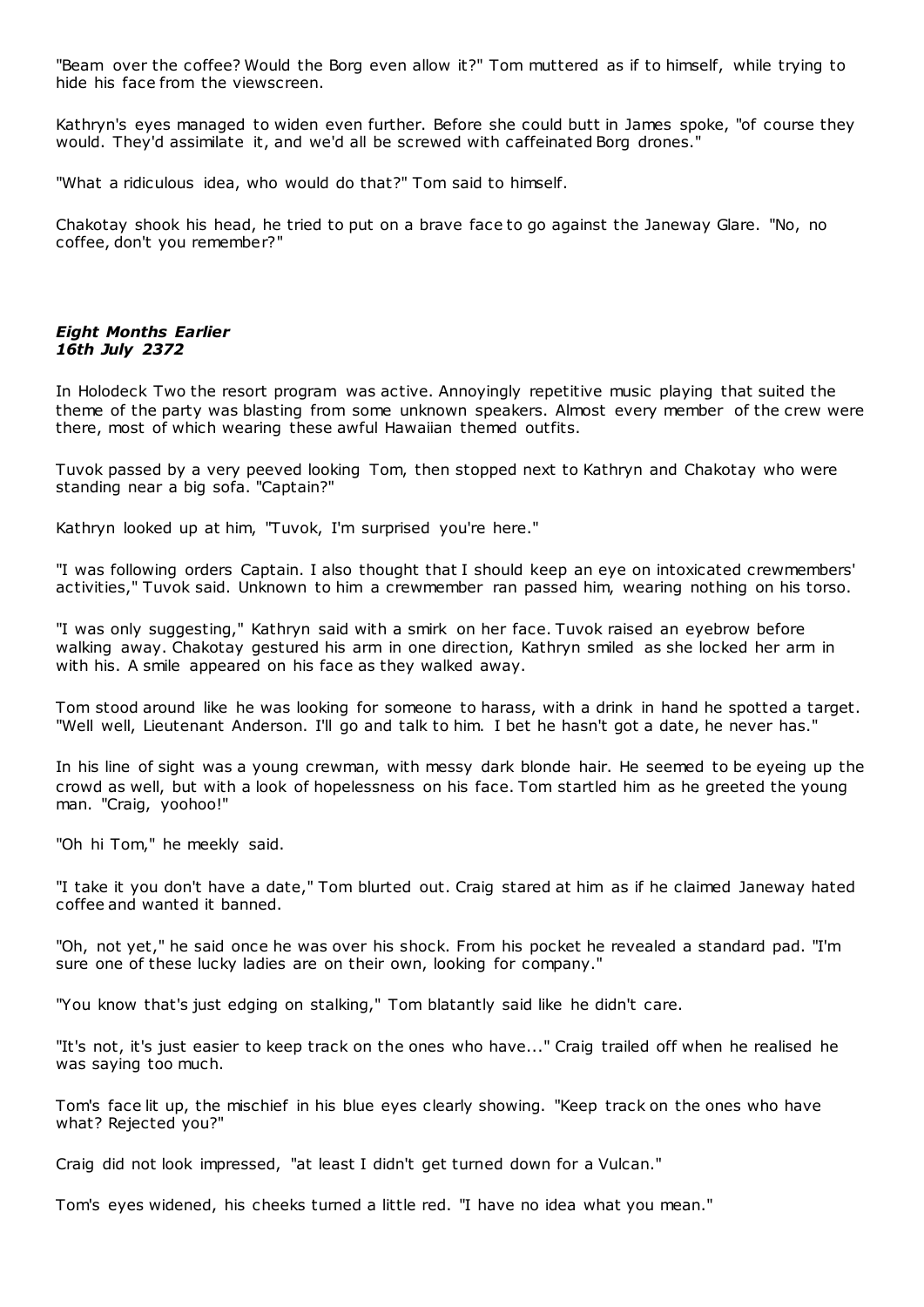"B'Elanna," Craig said, waving his finger. "Vorik, please Tom. Don't hide the anguish, share it with me."

Tom laughed sarcastically at him, his arms folded tightly around his chest. "I have no trouble with the ladies kid, B'Elanna digs me."

James walked passed with two drinks, he stopped just to laugh then continued on his way. "Dig you a grave maybe," Tom heard him say. Craig smirk grew as Tom's cheeks managed to get redder. "Wow, deja vu," he then muttered to himself.

"Friend of yours?" Craig said, barely managing to contain a laugh building inside him.

"Friend of my ass, he can kiss it," Tom muttered under his breath. "Look, face it kid. You'll never get the ladies to like you until you learn some tricks."

"Correction, lady. I don't need to overcompensate by pretending to have had many girlfriends," Craig interrupted him.

"Ok this isn't pick on Tom day, Jessie has that scheduled for October for some reason," Tom grumbled.

"Is it on the official calendar?" Craig asked with a smile.

Tom sighed, "I wouldn't expect anything less."

"I thought every day was pick on Tom day anyway," Craig said with real confusion. He shrugged his shoulders, "no matter, I'll save some for that day."

"Good cos I want to help you, I like you just not in that way," Tom said. His eyes narrowed suddenly, "wait, what did you mean by overcompensating?"

"What else would I mean?" Craig replied without hesitation.

"Ok I'm out, you're on your own kid," Tom grumbled as he stomped off. He grabbed two drinks off one of the trays the holograms were carrying around.

A few hours later Tom was barely walking in a straight line, with a look of contentment on his face. He caught sight of young Craig again, and stumbled over to him.

"Hey, Craig!"

The young man jumped, spilling some of his drink in his hand. "Oh, hi, Tom," he said once he recovered. Tom reached over and stole Craig's PADD. "No, don't look at that!" Craig screamed.

"Hey, watch it! B'Elanna's on the list, so you'd better keep away from my B'E," Tom said loudly in a slurry voice as he collapsed into the chair beside him.

"You're drunk," Craig muttered as he took the PADD back.

"LIAR!" Tom yelled. "Prove it, damn it!"

"For starters, sober people don't talk in a slurry voice," Craig said.

"You do though," Tom replied.

"No I don't," Craig muttered.

"DO!" Tom yelled over dramatically.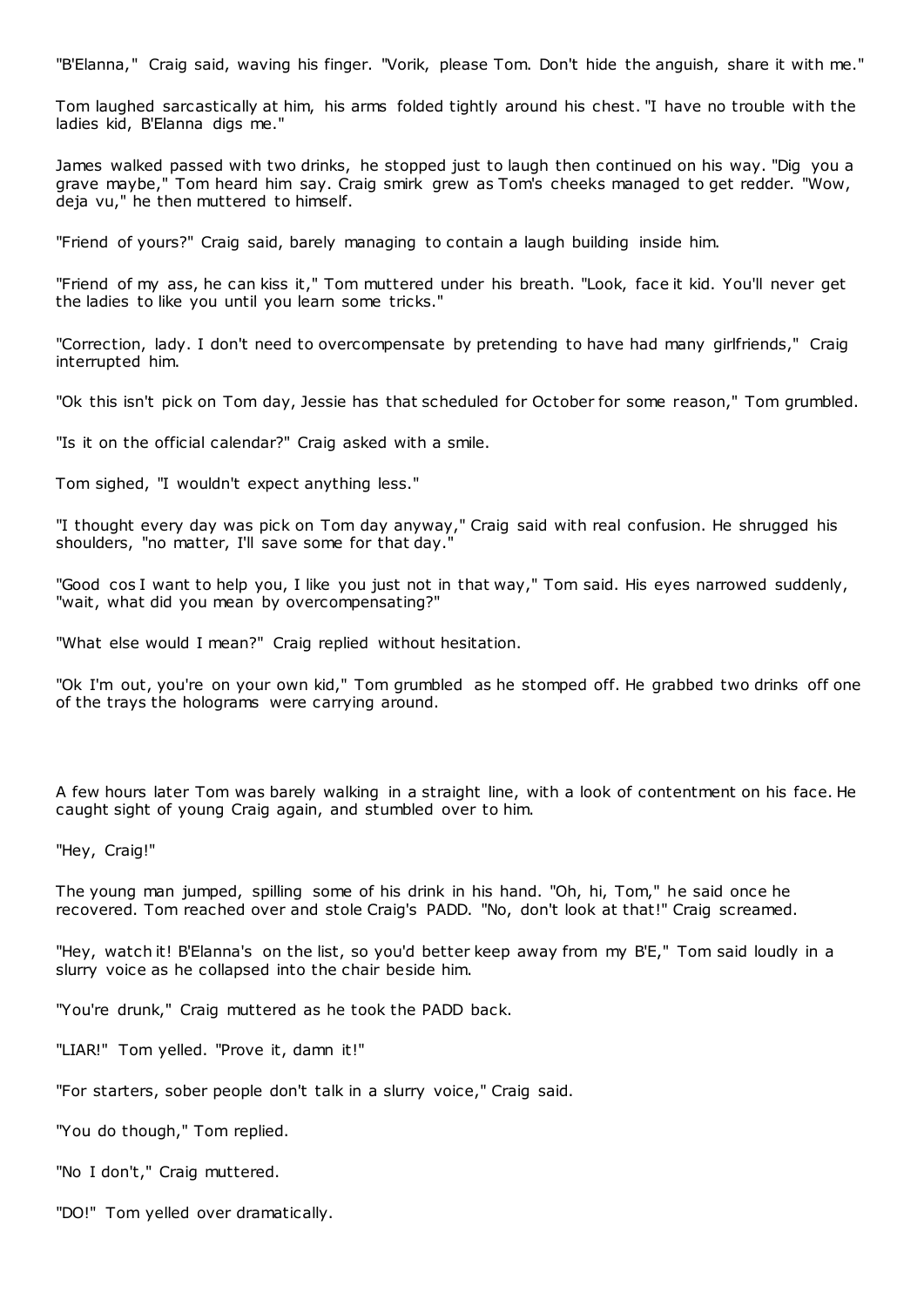"Don't."

"DO!"

"Don't."

Suddenly there was a thud; Tom had fell off his chair. Craig rolled his eyes and stood up. He started to head for the holodeck doors. "Later Tom."

For the next few minutes Tom tried to stand up, with no success. Eventually he grabbed a hold of the chair leg he fell off, and tried to pull himself back up. All he achieved was the chair falling on him instead. After many attempts he got to his feet. His eyes lit up once he spotted his next companions.

Kathryn and Chakotay were sitting on one of the sofa type chairs. In the middle of a conversation she stopped talking and looked around.

"Hey where's everyone gone?"

"Kathryn, it's 0100 hours, they're probably in bed by now," Chakotay replied.

"Is it that time already?" Kathryn gasped in shock. Chakotay nodded. "You know this is all your fault."

"Why's that?" Chakotay asked.

"You're too distracting," Kathryn laughed.

Catching on Chakotay smiled back, "in what way?"

"You know what I mean," Kathryn smirked at him.

Chakotay raised his shoulders in a half shrug, sighing, "I'm afraid I don't."

Kathryn moved closer to him. Suddenly they both felt an arm around their shoulders.

"Hi guys!" Tom yelled in their ears from behind them. "Great party huh?"

"Not now," Chakotay groaned.

"Ey! How rude, I know when I'm not welcome," Tom grumbled, swaying from side to side. The pair in front of him sighed in relief, but it was short lived. "But I'll stay here with you, cos I know you both love me!" Tom yelled. Luckily for them, he collapsed behind the sofa.

"Do you think he's had too much to drink?" Chakotay laughed.

"Why would you think that, he seems his normal self," Kathryn smiled cheekily.

Tom tried to pull himself back up, but his feet weren't behaving. "Crap, I can't get back up! Help me guys." He heard a suspicious noise that made his old gossip loving ears perk up. "Oh, nice!"

"Eeew," a male voice groaned. Tom clutched to the side of the sofa while sitting on the floor, he looked up hopefully to see James standing nearby with a face full of disgust.

"Jamesy, my best friend. Put it there pal!" Tom yelled as he held his hand out like you would for a handshake.

James' face of disgust changed quickly to an amused one. "Sure thing, buddy." Instead of the help me up handshake he expected, he was lifted half way up then dropped.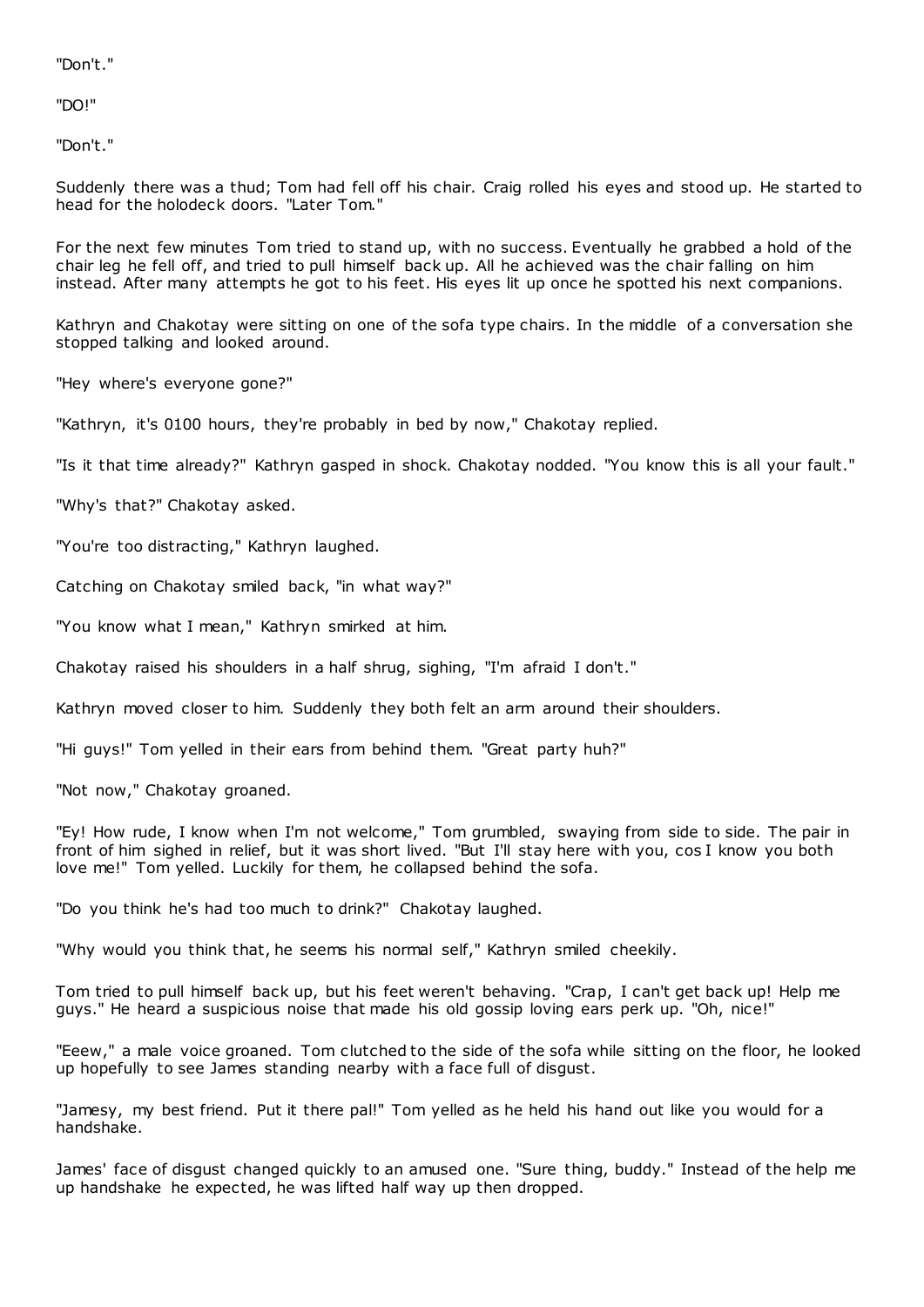"Oooh!" Tom grunted as he fell sideways to the ground, his knees still bunched up in a kneeling position.

After James left, so did Kathryn and Chakotay both separately. Only minutes later T uvok decided to leave. As he thought he was last he turned the program off. Tom continued to lie in that awkward kneeling position on the holodeck grid, his snores echoing around the room.

Hours later he woke up with a splitting headache.

"What the hell am I still doing in the holodeck?" he asked himself.

*"Janeway to Paris."*

Tom reached for his commbadge, "Er... yes Captain?"

*"Why aren't you on the Bridge, you duty shift starts now."*

"Oh sorry, I'm on my way," Tom mumbled as he stumbled to his feet. He totally forgot that he still had his party clothes on.

#### **Sickbay:**

"I'm telling you, it looked edible for once," Craig moaned while clutching his stomach.

Attending to him was the Ocampan Kes, who the holographic doctor trained to assist him. She looked on in sympathy, "that usually means it's a lot worse." She sighed, remembering the times she was dating the only Voyager chef.

Neelix had a strange imagination when it came to making up new recipes, completely forgetting everyone on board were alien to his ways, literally. Most of her patients were his victims. The holographic doctor constantly told him to look up human recipes, but Neelix was too proud to listen to a *mere hologram*.

"I'll stick with the rations then," Craig said with a sigh at the end. "I was saving for something else, but that's out."

Kes smiled as she pressed a hypospray into his arm. "That'll take a few minutes."

Craig smiled back at her, he thought he'd try his luck. "I'm feeling better already, since you're here."

Her smile faded away very quickly, "Craig what are you doing?"

"Oh," Craig's face turned an interesting shade of red. "I thought you'd like..."

"Go please," Kes said, sounding very awkward.

"Gone," Craig almost squeaked, he ran away as fast as he could. The doors stayed open for Kathryn, soon following her was Chakotay and the holographic doctor.

"It's just a precaution," the Doctor was saying.

Kathryn stopped, halting the two directly behind her as well. "I told you, I'm fine now thanks to your excellent care."

"Then there's nothing to worry about," the Doctor retorted. He began scanning her anyway, despite her death glare being directed at him. "Hmm."

Kes walked over to stand next to the Doctor, her face showing off her usual curiosity.

"What?" Kathryn asked. Kes and Chakotay looked puzzled while The Doctor turned his attention to Chakotay.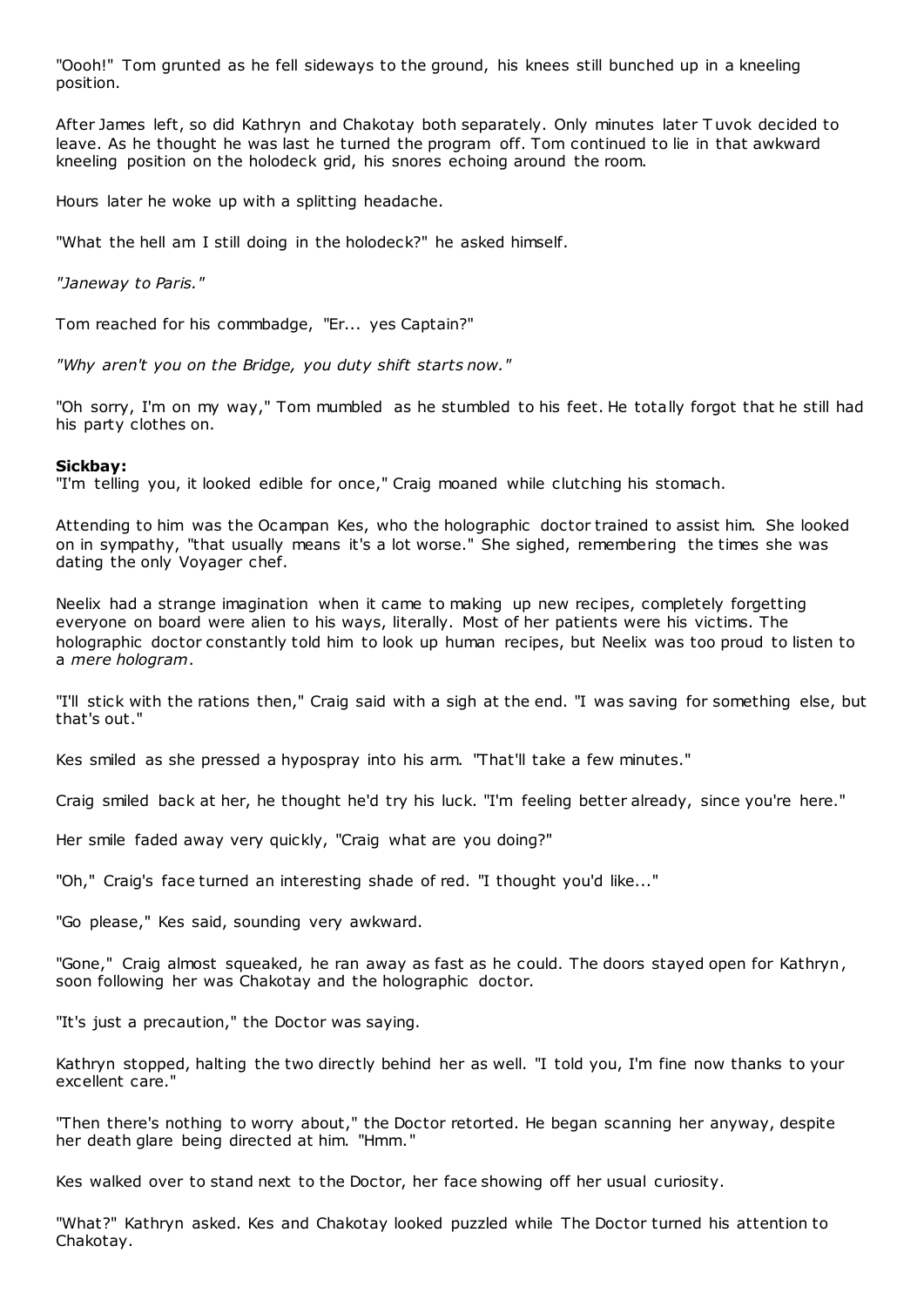"Commander, may I see you in my office?" he asked. Chakotay and Kathryn shared a confused glance.

"All right," Chakotay replied.

The Doctor walked towards his office, Chakotay followed.

"Kes, do you have any idea what that was all about?" Kathryn asked.

"No idea, Captain," Kes replied.

Chakotay and the Doctor walked out of the office, the former's face grimacing in confusion.

"What was that all about?" Kathryn asked. The Doctor nodded at Chakotay.

"I don't know how to tell you this, Kathryn but... you're pregnant."

Everyone in the room fell silent for a couple of minutes.

"But... how?" Kathryn stuttered finally.

"Well, it all starts when..." the Doctor started blabbering, looking a too enthusiastic . He trailed off when the three people stared at him in disbelief. "Oh of course, you know all that already."

Kes tried her best not to giggle, Kathryn's death glare soon resurfaced. "This isn't possible, we hav en't even..." her glare moved towards Chakotay. "How is this possible!?"

"I er, I don't know," he stuttered.

"Oh, I get it. Well if that's the situation then I don't know how it could have happened," the Doctor said.

"Maybe we should evaluate those scans again, Doctor," Kes suggested. The Doctor nodded and they both headed for the Doctor's office.

"Well, any bright ideas?" Kathryn asked.

"Nope. It maybe just what people call a miracle," Chakotay said.

"A miracle!" Kathryn screamed.

"Kathryn, it's not that bad, you know," Chakotay said quietly.

"That's easy for you to say, you don't have to put up with anything," Kathryn said huffily.

"Yes I do, I'll have to put up with you complaining about not having enough coffee," Chakotay said. Kathryn looked at him like he was a fly in her coffee. "The Doctor said that you'll have to cut down to one cup of coffee a day." He got ready to duck.

Everyone aboard braced themselves as a loud "what" shook the ship.

Chakotay was shaking quite badly at this point, "I'm sure you c an live with decaffeinated."

Unknown to them the omnipotent Q was watching, with his head sticking through the closed doors. He stepped back to the corridor outside, his laughter echoed down the corridor as he walked along it. "Poor Chuckles, he's not going to last the day."

The doors opened up, Kes peeped her head out. She watched as Q clicked his fingers to make himself disappear. Her face full of concern, "is this what you were talking about?"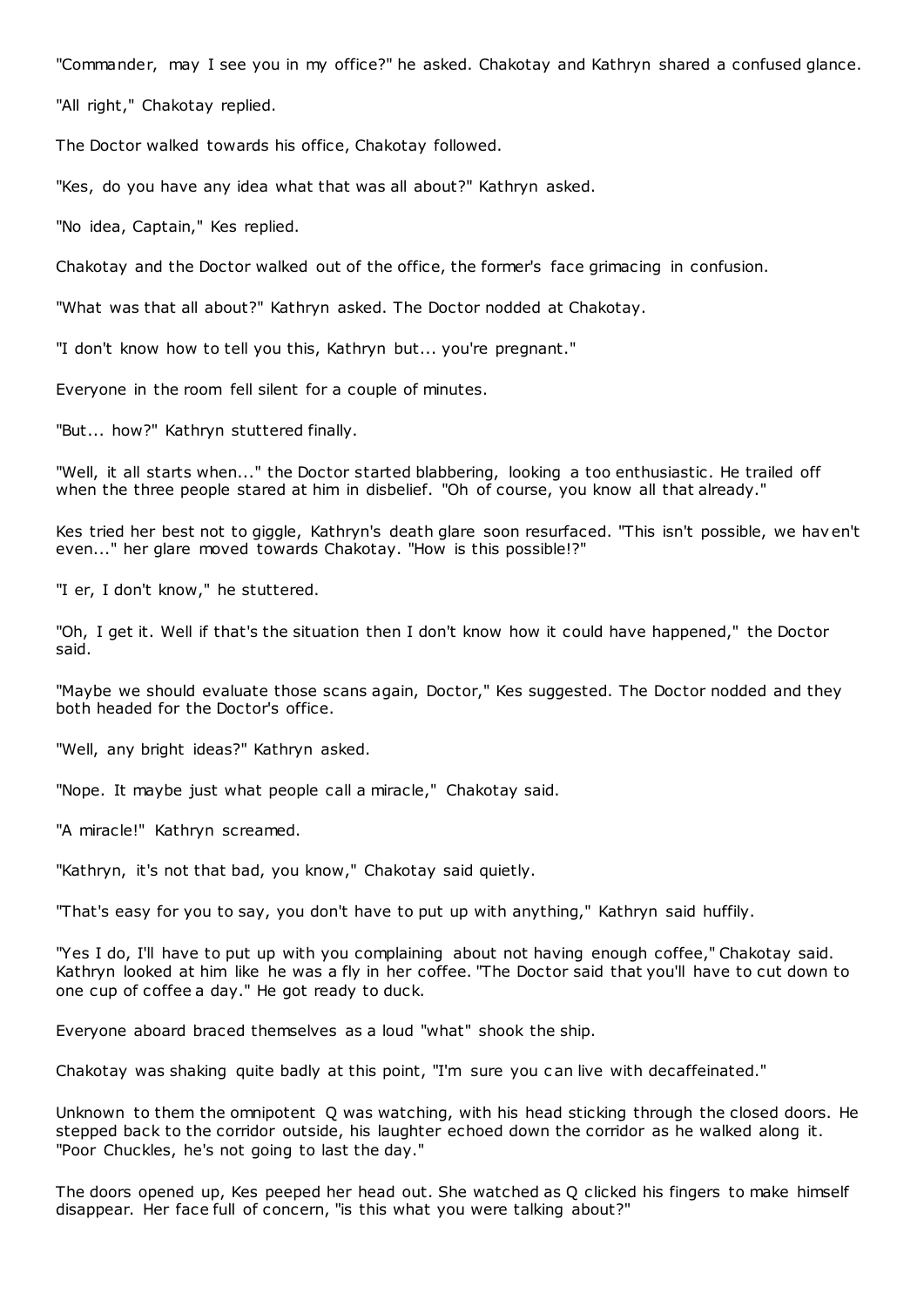"Kes?" the Doctor called from his office.

"Yes Doctor," Kes replied back to him, then stepped back inside.

Q reappeared again in front of Sickbay, he folded his arms and fixed his eyes toward the door. A booming voice spoke from out of nowhere, "Q!"

"Yes, your *excellence*," Q uttered with a drip of sarcasm in his voice.

"The Ocampan woman," the booming voice continued.

"Yes yes, I know," Q muttered, rolling his eyes. He clicked his fingers to disappear again.

# *Present Day*

Kathryn's eyes narrowed as she moved her death glare to maximum level. "Just send over Tuvok to join me, and keep your mouth shut. If you fail at these, I'll send some Borg over to take care of you."

"Um, yes ma'am," Chakotay's voice turned into a squeak. The viewscreen changed to show the Borg ship standing still in front of them, it soon took off into warp.

"Matching speed and course," Tom said quietly. While typing at his panel, his eyes widened. "They're on route out of their space, in the right direction may I add."

"They're co-operating," Harry said in utter disbelief.

"Suddenly the Borg or Species 8472 aren't so scary," James said with a smirk.

Tom's whole body shuddered, "man, I hope she's due that baby pretty soon. I wouldn't like to be you, Tuvok."

Tuvok raised an eyebrow again, "Commander, I will head for the transporter room."

"Alone?" Tom questioned, turning his chair so he could look towards the Vulcan. "Are you insane?"

"That wouldn't be logical, " Tuvok replied.

Once he had gone, Harry's face broke into a smile. "Interesting that he didn't seem concerned about the Borg side of the mission."

"Harry, the Borg are probably Janeway's bitches now. Nobody messes with the bun, TM," Tom said, trying to put some drama in his voice.

"She hasn't had the bun for months now, that joke makes no sense," James commented.

Chakotay finally got the nerve to speak again, sighing slightly, "welcome to Fifth Voyager."

# *Eleven Days Earlier 24th February 2373*

In the Ready Room Kathryn sat behind her desk, trying to drink a cup of what was obviously not coffee.

The door chime went off, much to her relief. The cup was slammed down, spilling some of the contents on the desk. "What?"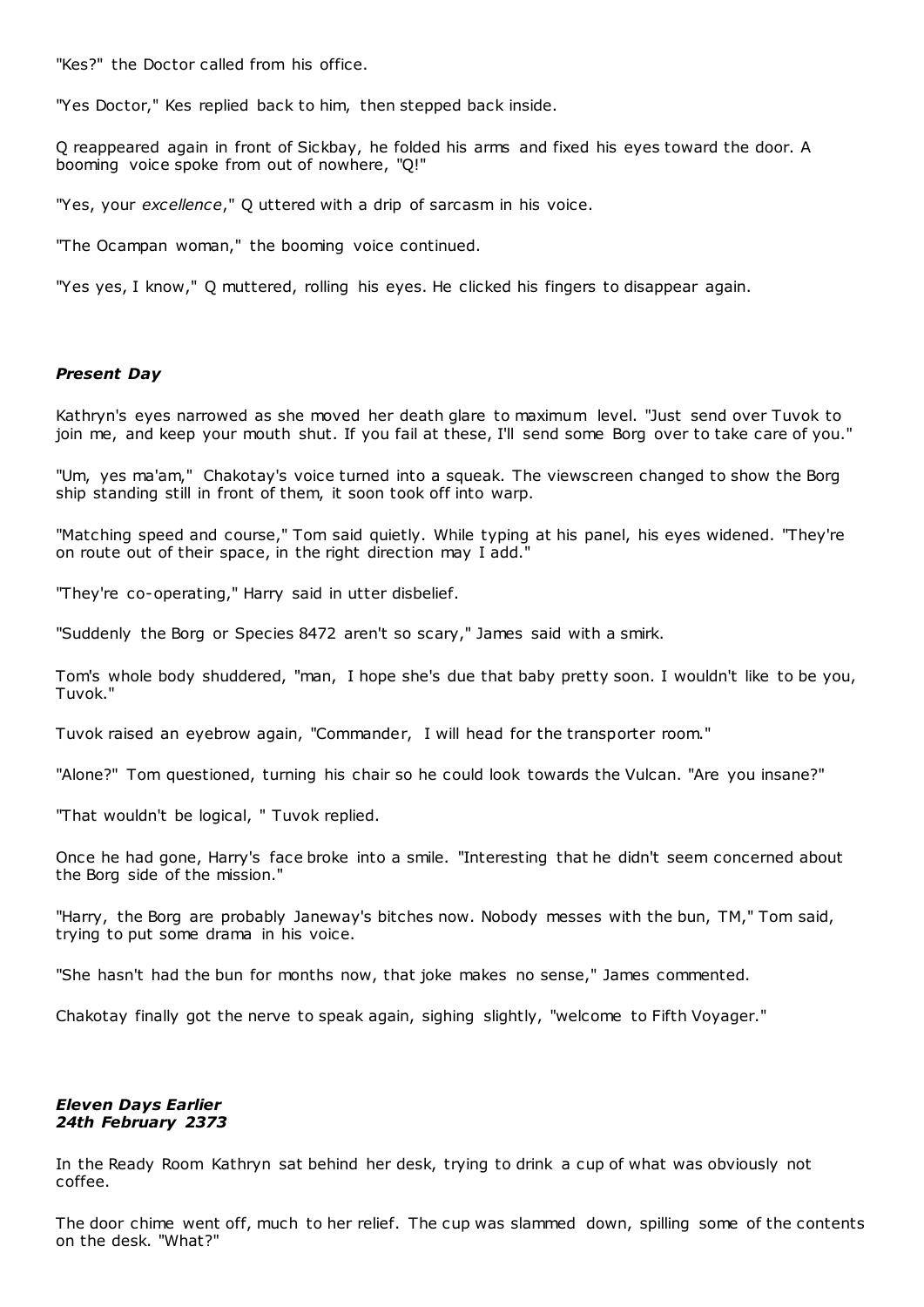The doors opened, James walked in. "What's up?"

Kathryn's relief soon faded, her face turned to stone. "What's up? What's up!? I'll tell you what's *up* shall I!?"

James looked a little nervous, "um, wow."

"I've had nothing but complaints from Harry about your behaviour. Just because you're on the nightshift, doesn't mean you have to be, you know, yourself!" Kathryn yelled, almost spitting across her desk.

"Harry?" James looked confused. "Harry was there?"

Kathryn blew a fuse, "Harry's in charge of the bridge night shift, you dolt!"

"Oh, didn't notice him," James said. "Though I did notice an odd squeaking noise every now and then, was that...'

"Don't give me lip, don't ever!" Kathryn shouted at him, now rising to her feet. "You think you're so great, well I'll tell you, you're not! I was doing you a favour by taking you off Security, but god help me I don't know why. So guess what?"

James pulled a worried face, "um, you're going into labour? Please."

"I wish!" Kathryn snapped. "No, you're going back to Security cos you are no good for anything else. Well that and pissing people off!"

"Why mix a compliment into a telling off?" James asked, sounding confused.

"Ugh!" Kathryn groaned. She marched up to him, pointing a finger right in his face. "You, I don't know what I'm going to do with you. You just, ugh annoy me so much."

"Everything annoys you," James pointed out. "I'll tell you what, I'll go have a coffee in your honour. Will that help?"

All Kathryn could see was red, her hand doing the pointing twitched, her left eye did the same thing. Luckily for James the intercom noise sounded.

*"Chakotay to Janeway."*

Kathryn pulled the commbadge off her chest, while still staring at James. "Oh my god, WHAT!?" she screamed into it.

*"Um, I was going to invite you to Engineering to see it, but I'll just tell you. We've entered Borg Space, bye. Chakotay out."*

"What!? The Borg, getting in my fricking way. I'll teach them!" Kathryn ranted. She then noticed James had snuck out while Chakotay was talking to her. "That Indian asshole ruins everything!"

Meanwhile in the Security Office, one Security officer had plonked himself on the desk whilst Craig and another sat nearby on the seats. The man on the desk was in the middle of telling them a joke, whilst holding out his hand. "And then he said, I shall give you 'dis pear!" He burst out laughing like he never heard it before, his audience were less than impressed.

"What's so funny about that, it sounds kinda mean," the other security officer said.

"I've had better things for a birthday present, that's for sure," Craig muttered.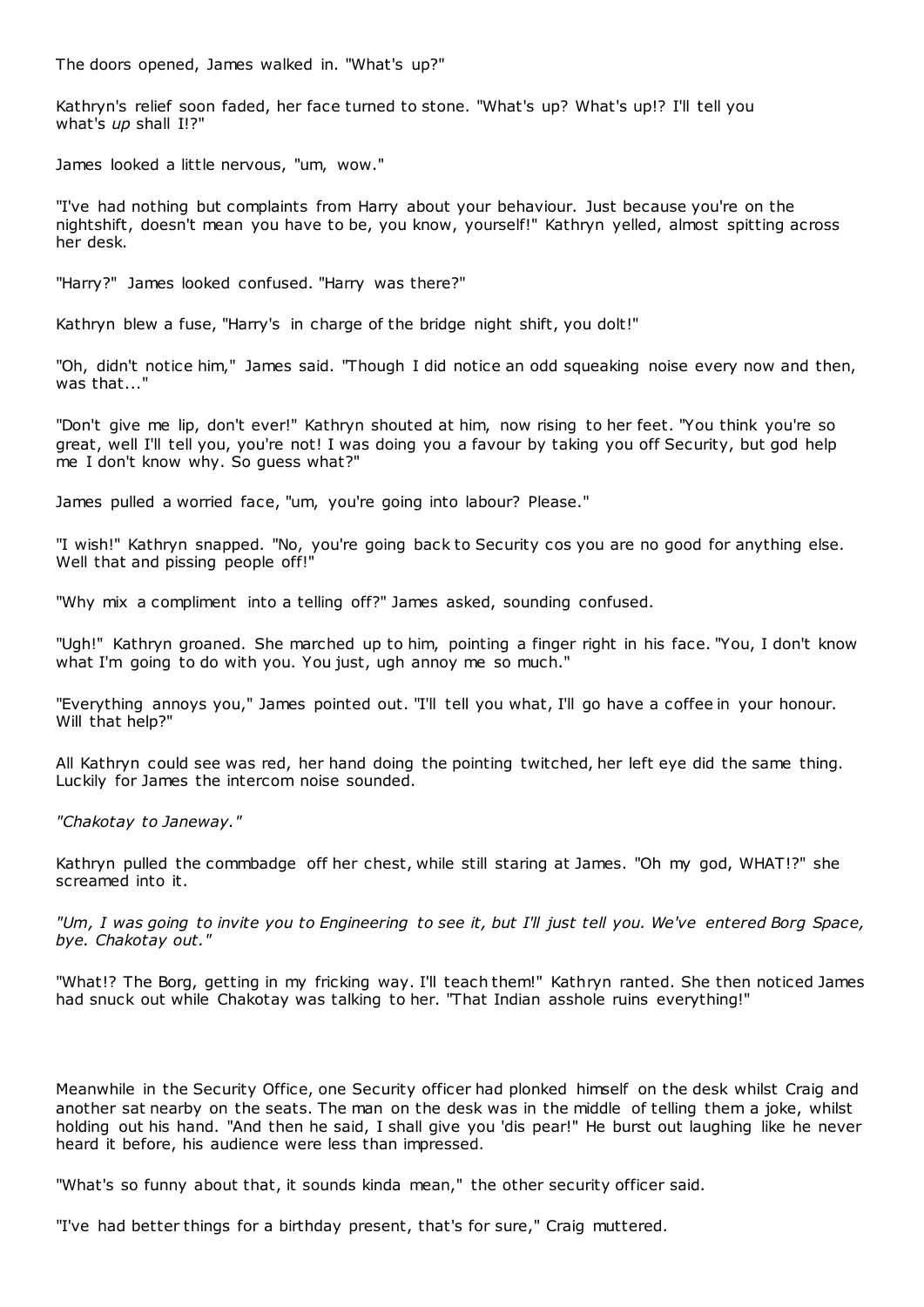The wannabe comedian jumped off the desk, staring bewilderedly back and forth between his team mates. "Oh my god, guys. This, dis pear. Jeez," he almost whined, holding out a hand again. "Despair's not a wonderful present, Jesus Christ guys."

"This is almost as bad as your abs jokes," Craig said with a shrug of his shoulders. This made the crewman laugh for a while, again like he'd never heard his own jokes before.

"Pears aren't wonderful either," the other security guy mumbled to himself.

"If it's 'dis pear you want," the joker sniggered to himself. "You guys just don't appreciate good humour."

"Pears would be a crummy present, so it kinda fits. Both despair, pear, are obviously not wonderful," Craig said to his other teammate. "Not funny still."

"No that's not it, it's just word play you idiot. Having the villain of the story talk about pears is funny, god!"

"Thompson, quit your day job and don't try to be funny," Craig rolled his eyes. The guy next to him nodded in agreement.

The doors opened, making all three men jump in shock. Craig calmed down quickly, while the other two looked very tense.

"Oh my god, what are you doing here? We already replaced you!" Thompson stuttered, pointing at Craig.

"Yes, we have enough pears already," the security guy added on. He and Craig laughed, giving each other a high five. Thompson glared at them.

James stared at them all, raising an eyebrow. "Are you guys on Janeway's share of the coffee?"

Thompson ignored him, and yelled at his coworkers, "it's dis pear, stop stealing my joke! You said it wasn't funny!"

The intercom beeped across the entire ship;

"*All you people hogging the coffee, stop it! I know who you are! IT'S NOT YOURS! If I can't have it, doesn't mean you worthless lumps can! Janeway out."*

"A pep talk is always appreciated," Craig muttered.

"Oh oh, that's just reminded me of another joke," Thompson said. His team mates turned to stare at him, shaking their heads. "Fine, but it was a good one. Foster here would have loved it."

"Yeah, don't bring me down to your level," the security crewmember said.

Thompson pouted his lips, folding his arms tightly. He looked up at James, "so ... seriously, what did we do to deserve this honour?"

"I was going to give you some advice, but looks like Janeway's already done it," James said with a shrug of his shoulders.

Craig and Foster smirked at each other. Thompson breathed out through his nose, and cocked his nose up. "Ok thanks, now so long."

"Jeez Thommy, what's with the pear up your butt?" Craig questioned, trying not to laugh until he finished. Foster snorted with laughter.

"Seriously guys, pears?" James said with confusion.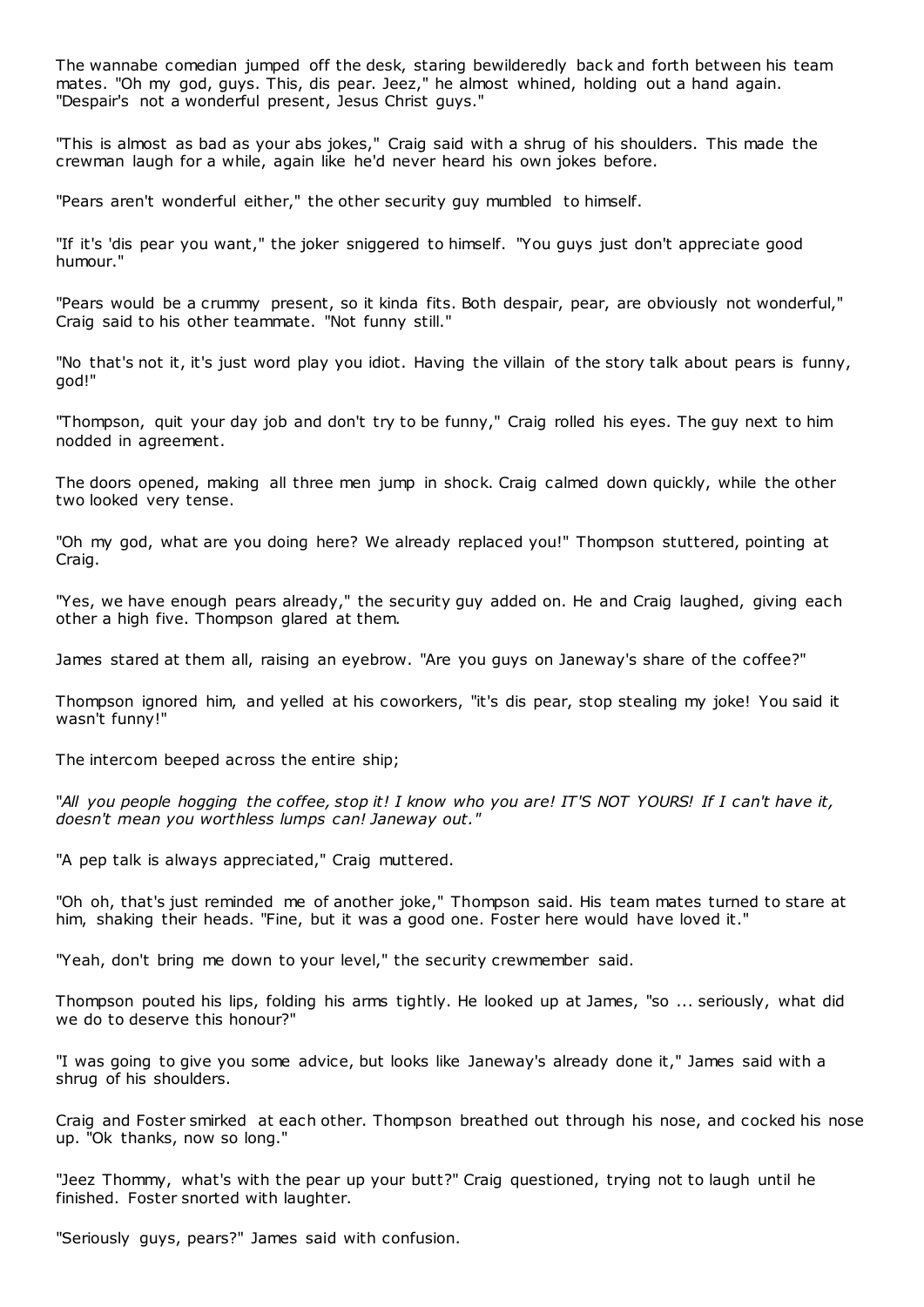Thompson's face had turned red, either with rage or embarrassment. This just made his team mates laugh even harder.

"Erm yeah, so... I'm rejoining you guys," James said. The new colour in Thompson's face left quicker than any coffee in Janeway's cup. "Kicking you when you were down seemed like fun."

"Oh god," Thompson stuttered. "You're joking right?"

"It's no 'dis pear joke, that's for sure," Foster snickered.

James raised his eyebrow, "despair? Really, that's weak."

"I'd like to see you do better!" Thompson snapped.

*"Chakotay to all hands, battle stations. All senior staff report to the Conference Room. I repeat, all hands battle stations."*

"Well you heard him," Craig sighed, wiping the tears of laughter from his eye. He and Foster jumped to their feet.

"Yeah, let's mosey," James said.

Thompson smirked, "oh please. Couldn't you have come up with something a little more badass?"

James stared in his direction, full of thought. "Yeah sure." He threw a light punch into Thompson's face, he fell backwards to the ground unconscious. "Let's go." Craig looked on in shock while Foster looked indifferent, like he was used to it.

"Yes, let's," Foster said happily enough. He walked out.

"Um... what just happened?" Craig stuttered as James followed Foster out of the office. Thompson's unconscious form groaned.

# *Present Day*

"I've replicated nearly ten million Borg nanoprobes, each of them reprogrammed to my specifications, each capable of targeting the alien tissue."

Chakotay looked up from medical microscope, "assimilating him?"

The Doctor smiled, proud of his work, "just momentarily. The Borg technology will be destroyed within seconds, taking the alien tissue along with it." The hologram walked over to the head biobed, where Craig lay. His skin was covered in tendrils and other horrific growths. "It'll be a lot better than the poor fellow being eaten alive, don't you think?"

With a sigh Chakotay remained where he was, and waited for a miracle. He watched as the Doctor's cure worked on Craig's face, clearing most of the disease away from his eyes and cheek.

"Good to see you again, Lieutenant," the Doctor said with a smile.

"Good work. Let me know when he's back on his feet," Chakotay said, turning on his heel to leave.

"Commander!" the Doctor stopped him. "Commander, I must tell you, I have my doubts about this alliance. You may have convinced the Borg the nanoprobes can defeat their enemy, but a medical treatment is a long way from a weapon of war."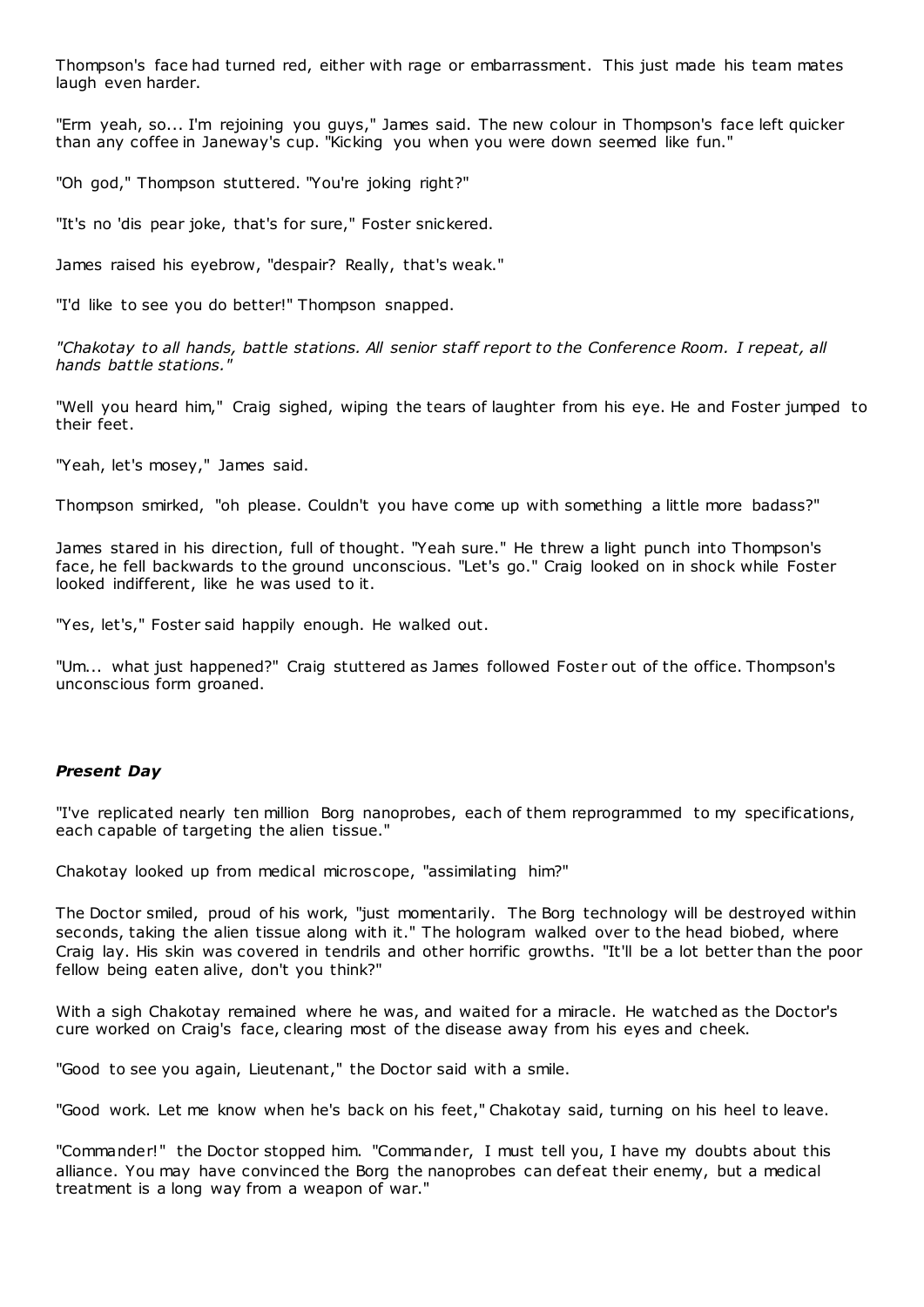"I know, it wouldn't have been my first idea either," Chakotay sighed. "Kathryn's getting more irrational every day."

"Yes well, that can happen. I did recommend two months ago that she'd be relieved of duty," the Doctor said.

"You expected her to listen?" Chakotay half smiled. "The scary part about all of this is her idea could work."

A female voice scoffed from the doorway. "As if. The Borg have transwarp right, what's stopping them from rushing us through their space and getting the weapons then? They're playing us for chumps."

Chakotay and the Doctor turned to the voice, both with a different type of surprise on their face. Kes looked around too, but looked more worried.

"Jessie?" the Doctor stuttered. "Where have you been?"

The petite, raven haired girl standing at the doorway folded her arms. The expression on her face seemed pained. "Janeway's coffee-less and full of pregnancy hormones, yet you still listened to her. You know I'm right, you thought the same thing Chuckles."

The exhausted first officer could only sigh again. "You know I don't know what you're talking about."

"Unbelievable," Jessie groaned. "Everyone I passed by is saying the same thing. We're following the Borg where exactly?"

"Jessie there's a reason why the Captain thought this was a workable plan. Voyager wouldn't even take the strain of transwarp anyway," Chakotay said.

"Right, that reason is you and caffeine withdrawals," Jessie said.

Kes stepped forward, "maybe we should quickly get your physical done, Jess."

The Doctor swiftly turned to face her, "no I'll do it, she's way overdue."

Despite the overall situation Chakotay chuckled a little. "She was on leave, Doc, relax." He walked over to stand directly in front of Jessie. "I'm not exactly loving this plan either, but to be fair to the Captain, we had no other way."

"*Sick* leave, that's the point," the Doctor mumbled. "Kes I'll do her physical, you replicate more of the nanoprobes."

"As you wish Doctor," Kes said, sounding uneasy. She made her way towards the lab that was behind the office.

"Should be safe now, why not," Jessie mumbled to herself. "I'm telling you Chakotay, if one drone gets within one metre of me I'm assimilating your ass first."

"Me, why?" Chakotay raised an eyebrow.

Jessie shrugged her shoulders, "because you just let this happen. I'd say grow some balls but considering the situation we're in, it's too late for that." She marched passed him to join the Doctor, who still looked very confused.

"How did we get into this mess?" Chakotay sighed to himself.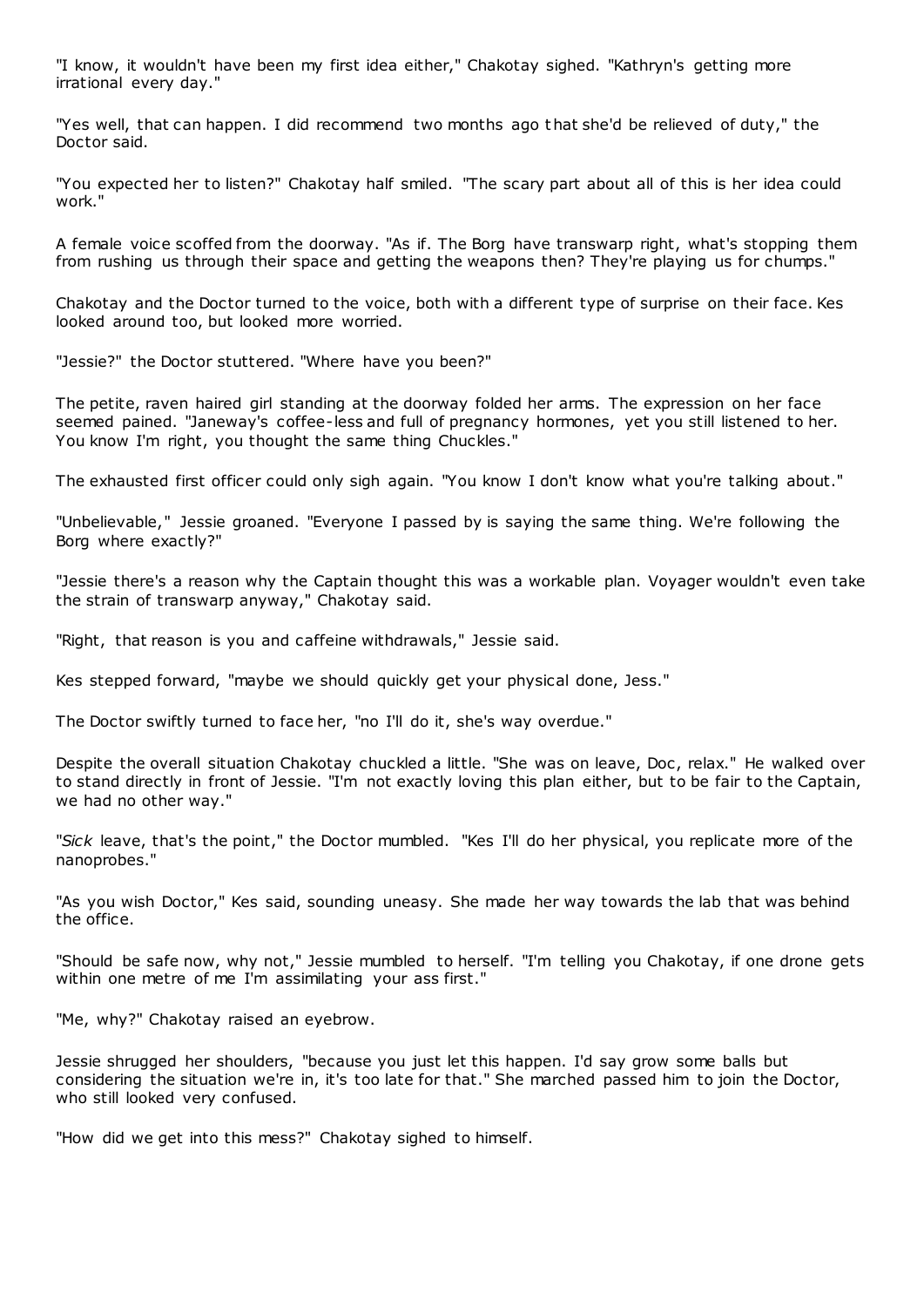# *Eleven Days Earlier 24th February 2373*

The senior staff gathered in the conference room. Everyone but Kathryn looked particularly tense.

"Before the probe was destroyed, it picked up a narrow corridor of space devoid of Borg activity. We've nicknamed it the Northwest Passage," Chakotay addressed the rest of the officers.

B'Elanna chipped in, "unfortunately, the passage is filled with intense gravimetric distortions. It's probably caused by a string of quantum singularities."

Tom looked a little relieved, "better to ride the rapids than face the hive."

"Jesus Christ, do you have to comment on every little thing!" Kathryn snapped at him. Tom shrunk into his seat.

"Um we're going to set a course for that corridor, and go into full Tactical Alert," Chakotay said.

Kathryn clicked her tongue, and rolled her eyes. "Good, cos I was going to suggest Do Nothing Alert. Idiot."

"I have reprogrammed the phaser banks to a rotating modulation, but I suspect a Borg vessel will adapt quickly," Tuvok added.

"Good job, genius," Kathryn muttered.

Chakotay decided it was best to ignore her, "we can use every edge. Ensign Kim?"

"I've already configured the long-range sensors to scan for transwarp signatures. An early warning system," Harry replied. A plastic cup came into contact with his head. "Ow, why?"

"Whyyyy," Kathryn made a fake whine. "What do you want, gold stars? We're out of junior school, kid."

Chakotay looked at the ensign with some sympathy. "Good work. Doctor, how are you coming on the medical front?"

"I've analysed every square millimetre of the Borg corpse we recovered seven months ago. I'm closer to understanding how their assimilation technology works, and I might be able to create some sort of medical defence," the Doctor proudly replied.

"Where were you eight months ago?" Kathryn grumbled at him. "I should delete and replace you with a program more useful, like a tea machine."

"This is your top priority, so redouble your efforts," Chakotay said, his resolve slipping. "Neelix, I doubt we can resupply the ship any time soon."

"No problem, sir. I'm working on a plan to extend our food and replicator rations," the Talaxian replied.

"Yes, we should all commit suicide, it's our only hope," James commented from the doorway.

Kathryn slammed her hand on the desk, "god damn it, I didn't ask for backup!"

Chakotay covered his face with a hand, "you're not even on senior staff anymore."

"Yeah well, Thompson's telling his jokes again," James shrugged his shoulders.

Neelix looked at his neighbour Tuvok, looking quite upset and a little confused. "What does suicide have to do with food supplies, that's just awful."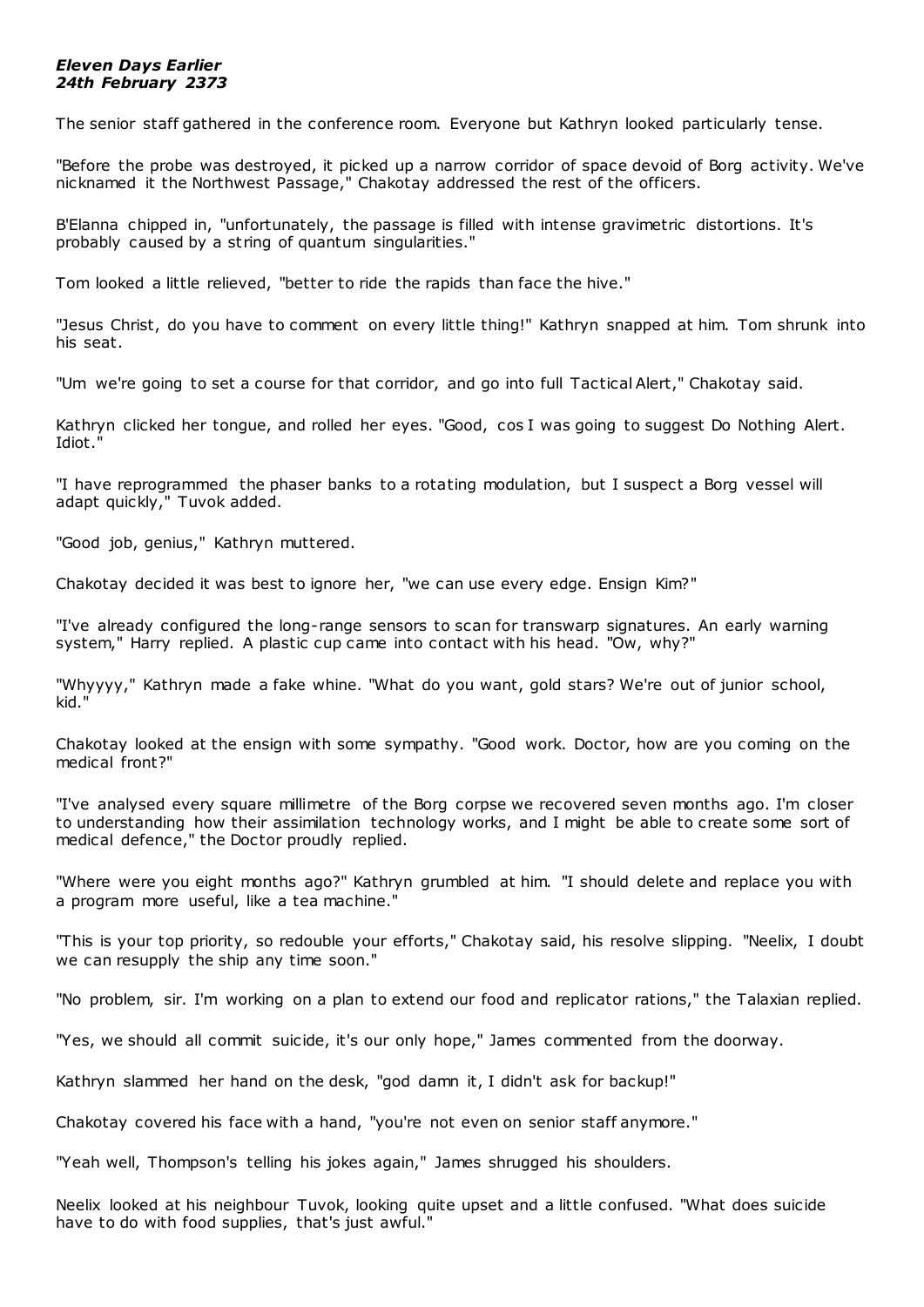"Oh cry more, won't you," Kathryn groaned. She stormed out of the Conference Room, barely avoiding bumping into James on route. Everyone heard her even outside. "EXCUSE ME, PLEASE!" They then heard crying from another crewmember. "GET THE FU..."

"Um," Chakotay muttered.

"...OUT OF THE WAY!" Kathryn continued to scream.

"That wasn't a complete meeting, she didn't even insult me," B'Elanna said.

Kathryn stuck her head through the doors, "you date Tom, who needs to insult you?" She disappeared again.

Tom shrunk even further in his chair, "why doesn't she just punch me, it'd be easier."

"I can do it for you," James said with a smile.

"Guys stop, this is exactly what it wants," Harry said. "We need to work together and we can get through this." Everyone stared at him with raised eyebrows. "I mean she. Oh god, she didn't hear me."

"Oh Harry, now you've signed your death warrant," Tom sighed sympathetically, hugging his friend in close. "We'll go together man buddy."

"Right, and I'm apparently the gay one," James groaned.

Tom and Harry both blushed and pulled away from each other. B'Elanna groaned into her hand.

"Dismissed," Chakotay muttered. "It can't get any worse." Everyone stopped in their tracks and stared at him in horror.

"Oh well done, now you've doomed us!" Tom snapped. Harry burst out crying, Tom put his arm back around him to comfort him. "Look, see what you've done."

"We're in Borg Space, our Captain is caffeine free and pregnant, and we have an ex villain missing. How the hell can it get any worse, be realistic ," Chakotay snapped. Harry's sobs deafened the room, everyone else just looked mad.

"Ex villain?" James muttered. "Damien counts as villain material now?"

"Yeah that's quite a stretch," B'Elanna commented.

#### **Meanwhile**

"Haha, you've made a huge mistake. Now you will suffer the pain of my greatness," a gruff male voice said. Sat in a darkened, partially damaged corridor was a man with scruffy brown hair. His dark eyes focused on a screen he held in his hands. His fingers moved across the few buttons on the side of it.

"Here's our chance for an all out attack!" a girl's voice yelled from the screen, which was in fact a PSP.

"Mwahahaha, yes yes," the man laughed, pressing the x button.

Behind him another figure shuffled closer to him, very slowly. "Damien."

"Shush!" the man hissed, with his spare hand he picked up a tiny pot and spoon. The device was placed on his lap as he dug into the pot with the spoon.

"In my day we used our hands to eat yogurt," the figure said in a slow, old voice.

"Uh huh," the man was barely listening. He shuffled around to face him anyway, picking up his PSP again. "Any minute now."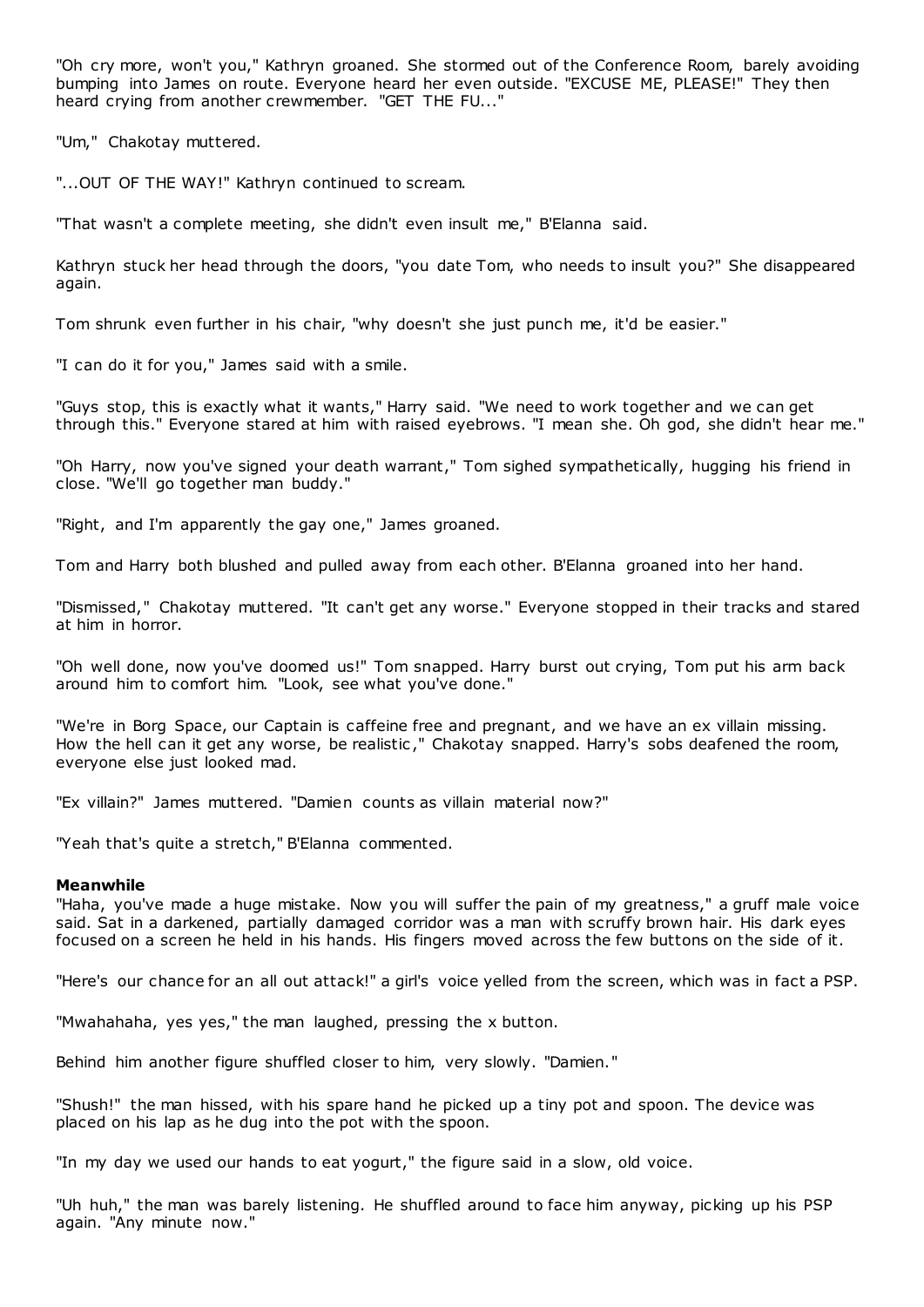The older figured looked confused. Suddenly a blue swirly portal appeared behind him, the gravity of it dragged him inside. Minutes later it closed.

"Mwahahahaha," Damien laughed. "I knew sitting on Deck Thirteen would get rid of that codger eventually. Now I'm free to get on with my dastardly plans in peace." A growl caught his attention, he looked down at the PSP with an evil smile on his face. "Oh you're picking a fight with me, how foolish."

# *Seven Days Earlier 28th February 2373*

### **Sickbay**

Kes walked back from the lab and through the office, rubbing her chest uncomfortably. Her outfit was strangely skin tight, and it was making it difficult to breathe. "That's the last time I accept a birthday present from Neelix."

She felt a presence behind her, it unsettled her so much it sent a shiver down her spine. Slowly Kes turned her head to the side, what she saw made her scream.

The turbolift doors shot open. Tuvok stepped onto the stressful bridge, Chakotay looked over his shoulder and sat up. "How is she?" he asked.

"Unsettled, and uncertain. Over the past two hours, she has experienced several telepathic visions about the death of Borg, and the destruction of Voyager," Tuvok replied.

"Some sort of premonitions?" Chakotay questioned, a frown now planted on his face.

"Possibly," Tuvok responded.

"Pfft," Kathryn grunted. "She's just trying to steal my thunder, just keep us going to the debris field Mr Parasite."

"Yes," Tom sniffed, wiping his eye with his hand. "Ma'am."

"Is it crunch time already, Eugene?" Kathryn growled at him. She cracked her knuckles.

Tom's eyes widened, "no Captain."

"Captain!" Harry looked up from his station, panic set in his eyes. "Long range sensors are picking up transwarp signatures, four point seven light years distant. Closing from behind."

"I'm so glad Danny got transferred off the bridge," Chakotay commented. "Red alert."

Kathryn jumped out of her chair, the expression on her face almost like the girl's from the Exorcist. "Did you just yell at me, Crewman Kim!?"

Harry's eyes widened to inhumane levels, "no, no Captain."

The lights on the consoles began flickering on and off, the sound of the engines slowed down to nothing. "What's happening?" Chakotay asked.

"Even the computer's scared of the Captain," Tom replied. "We've dropped out of warp."

Kathryn dropped herself back in the chair, this made Chakotay jump almost out of his. "Bridge to Engineering, you'd better have a good explanation."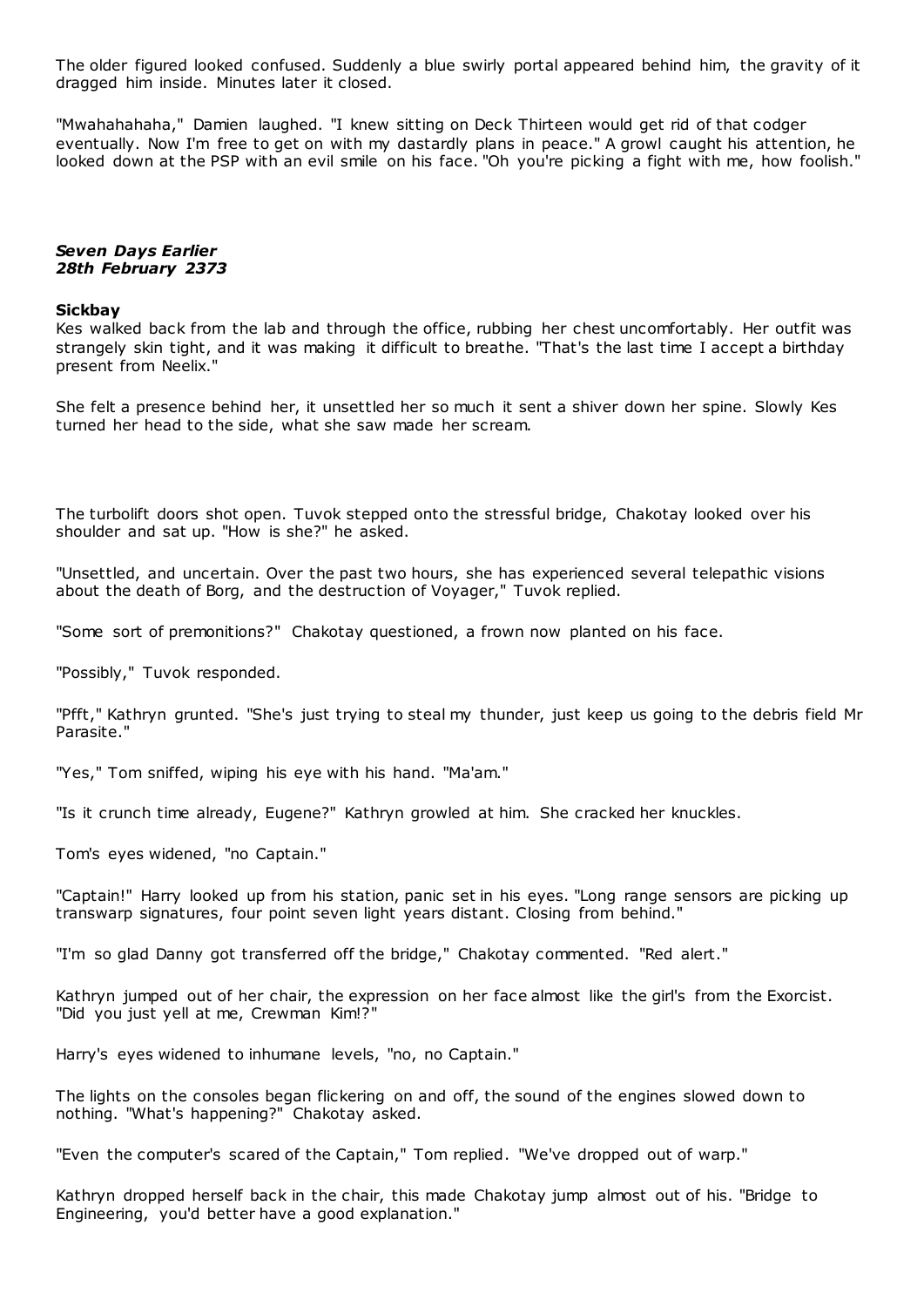*"Some kind of subspace turbulence is preventing us from creating a stable warp field. How's that?"*

"Are you being cheeky with me?" Kathryn growled. The entire ship started to shake mostly in synch with Harry.

"Turbulence is increasing," Tuvok said.

"Whatever would we do without you?" Kathryn said, rolling her eyes.

"I'm reading one Borg vessel," Harry said. His eyes widened again, his face getting paler by the second. "Make that two, three. No... four."

Kathryn jumped to her feet, and marched over towards Opps. Harry backed into his station, fearing his end was near. "For god's sake, can we hire somebody who actually passed infant school maths at the opps station!? You useless..."

"There's five Captain," Harry squeaked, interrupting her.

"Are you sure?" Kathryn asked in a fake sweet motherly voice. Harry could only nod.

"Going to We're Screwed Alert," Tom muttered.

"Shields to maximum!" Chakotay ordered.

"They're in visual range," Tuvok said.

Tom shook his head, "yeah I don't think we'll be doing that."

Tuvok ignored him and changed the view screen. Everyone who dared to look saw the back end of Voyager followed by an army of what looked like badly damaged Borg Cubes. They closed in fast regardless.

"Oh my god," Chakotay said quietly to himself.

"Now we're definitely on Piss My Pants Alert," Tom said. Little did he know Kathryn was st anding behind him. She hit him across the back of the head with a decaf coffee jar.

Everyone were tossed back and forth as the Borg ships flew straight passed Voyager, some within only a few hundred metres of them, tossing it around. The cubes disappeared into the distance as fast as they appeared.

"Wow, any damage?" Chakotay asked, wiping the sweat from his forehead.

"Shields held. Warp engines are coming back on-line. All primary systems are stable," Harry sighed in relief.

"Stand down Red Alert," Chakotay also sighed.

"They seemed in an awful hurry, didn't they?" Tom said while rubbing his sore head.

"They looked damaged," Harry stuttered. "That's worrying."

"Yes, Harry keep an eye on them. I want to know what's happening," Chakotay ordered the Ensign. He nodded.

Kathryn had steam coming from her ears. With her hands on her hips everyone knew she was going to explode any second.

"If we needed any more evidence that we've entered Borg space, I think we just got it," Chakotay said.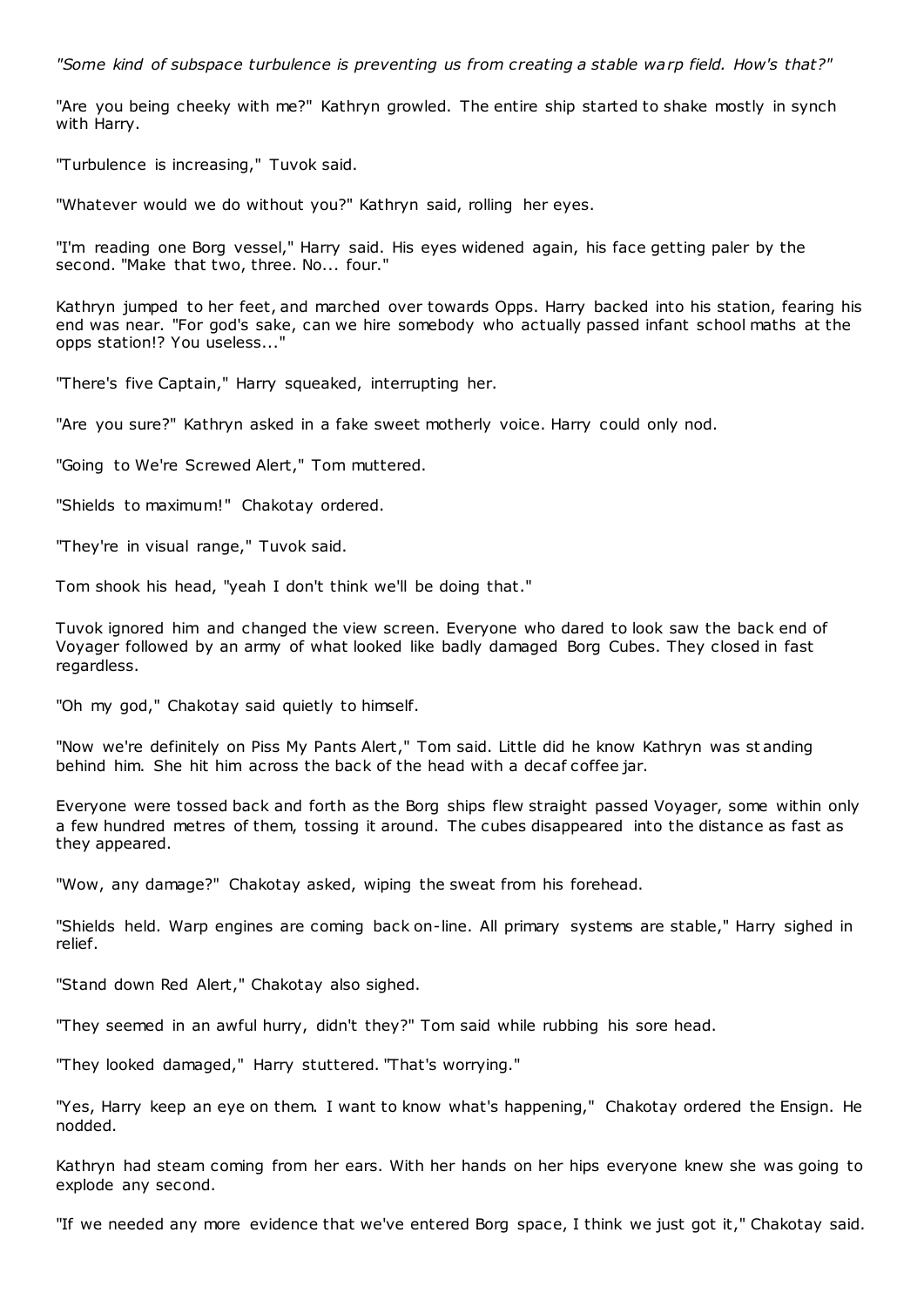"Are we not good enough for those brain dead simpletons?" Kathryn snapped, her face turning very red.

Chakotay looked very nervous, "um, you'll be in your Ready Room."

"Damn right I will!" Kathryn screamed, she stormed off into her office. Everyone could still hear her voice when the doors closed behind her, but they felt a little better that they weren't in arms reach.

# *Seven Months Earlier 21st August 2372*

#### **The Conference Room:**

B'Elanna stood at the wall panel showing some long range scans on the screen. Kathryn, Tom, Chakotay, Tuvok, Neelix and Kes sat around the table.

"Commander, you and Ensign Kaplan take Shuttle Sacajawea on the dilithium mission," Kathryn said after B'Elanna was finished.

"Didn't we do that last week?" Neelix asked with confusion.

"It's what Voyager always does. Well that and kill off redshirts," Tom said, shedding a tear. "Kaplan, we shall miss your beauty." Everyone rolled their eyes.

"You're forgetting setting a course to the Alpha Quadrant," Kes smiled.

"Fine! Commander, you and Ensign Kaplan take Shuttle Sacajawea to do a survey mission of the Necrative Expanse, or whatever this dump is called," Kathryn said.

"Isn't that what Harry, the Doc and that doomed unknown is doing?" Tom questioned. "Another hottie bites the dust."

"For god's sake! Commander, you and Ensign Kaplan take Shuttle Sacajawea so you can crash it, then we finally have an excuse to build the Delta Flyer," Kathryn snapped.

"Finally, a solid plan," Tom smiled.

Tuvok raised an eyebrow, "Captain maybe we shouldn't send out another junior officer, we do not have many left."

"I'll go in her place," B'Elanna said. "After all, the real reason for the mission is the ore on t hat planet."

Kathryn raised an eyebrow, drumming her fingers on the table impatiently. "Here I thought all we ever looked for was that trillithium."

Chakotay passed her a smile, "planning on blowing up a small star are we?"

"Captain, it also isn't a good idea for Commander Chakotay to leave Voyager. You could easily fall ill right now. If that would happen, he has to take command of Voyager," Tuvok said.

Kathryn blew a fuse as she jumped out of her seat, sending it hurtling backwards into the wall. Her hands fell to her hips as she tried to compose herself. Everyone else in the room froze, trying to avoid eye contact. "This is the Doctor's doing isn't it? What did he tell you, I'll delete the hell out of him."

"Oh this is too interesting, tell us more Tuvok," Tom said with interest. Everyone stared at him, not believing even he was that stupid.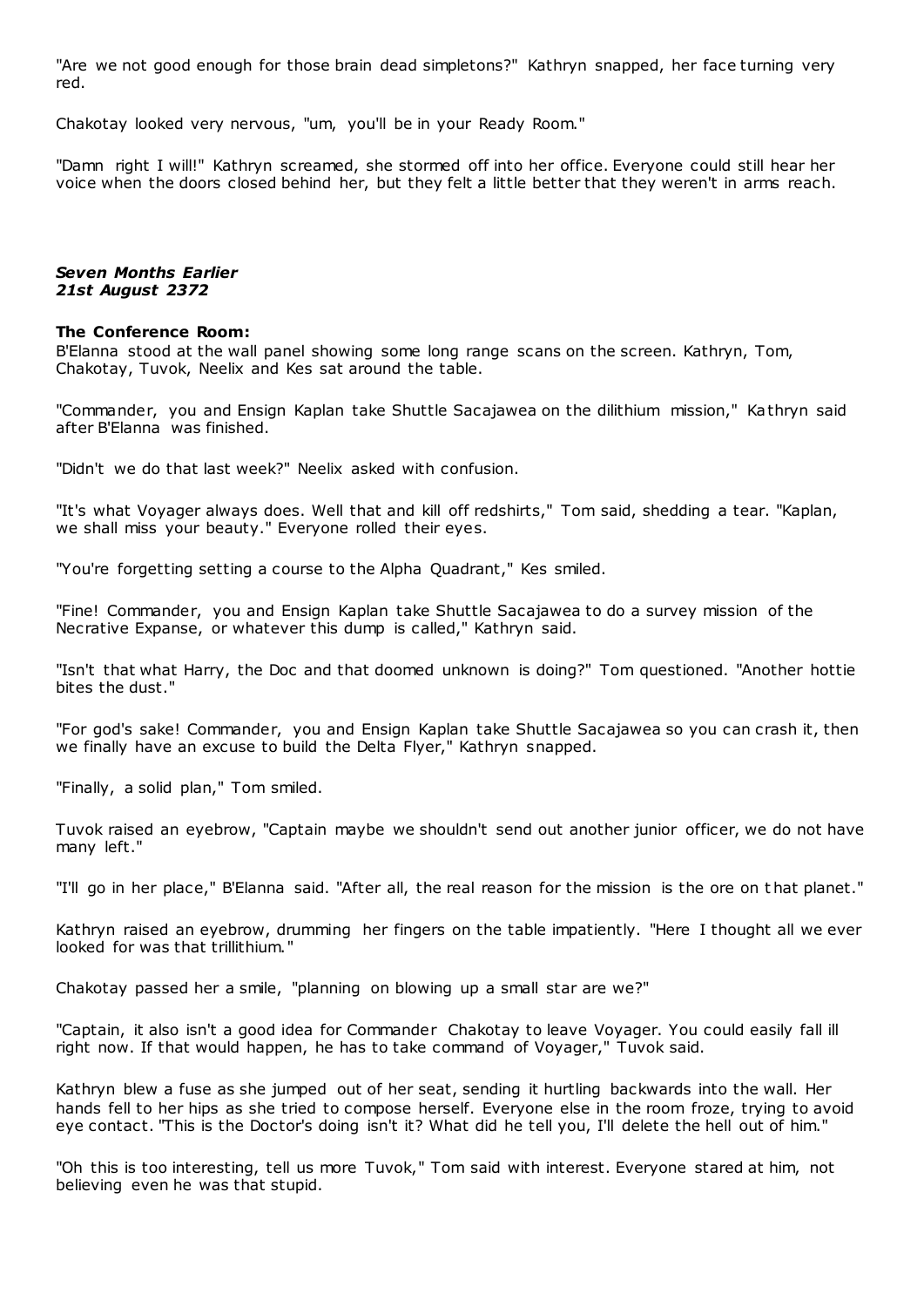Chakotay quickly came to the rescue before Kathryn's death glare became literal, "Tom, you go with B'Elanna instead of me. Now please."

"What did I do?" B'Elanna grumbled. She and Tom both left the meeting, Tom decided to hang back for a few seconds to check her out.

Kathryn didn't move her death glare away from Tom as they left. "How are our other two shuttles?" she asked like nothing happened.

"Harry checked in twenty minutes ago, mentioning something about beaming the Doc's emitter and camera into space," Chakotay smiled warmly. "However James hasn't checked in with his shuttle."

"Get on that," Kathryn ordered.

"They were just on a few days leave, I think. They don't really have to follow mission protocol," Chakotay said.

"Out here, we really do," Kathryn sighed.

Aboard the shuttle Sacajawea sat a very angry looking B'Elanna, and a smug Tom.

"What are you talking about, B'Elanna?" Tom asked.

"That Riley was always next to you and touching you when you were asleep," B'Elanna said angrily.

"If she was, why would you care?" Tom asked.

"Who wants to be treated by a crazy person, I don't," B'Elanna grumbled.

"We're being written by one, what's the difference?" Tom smirked in his usual way.

B'Elanna rolled her eyes as she brought up her feet onto the chair, resting her head on her knees.

"What's the real reason?" Tom asked her.

"Oh please!" B'Elanna groaned. "Get over yourself Paris, only you are that in love with yourself."

"Riley's not nuts, she seemed pretty normal considering," Tom commented.

"Somebody who devotes their time to trying to assimilate the people they fight with, just to save their own asses is not nuts? That's a new one on me," B'Elanna snapped. "Not to mention the touching I mentioned."

"Oh I remember," Tom laughed at her, his eyes twinkling with mischief. "You're just jealous."

B'Elanna flew her legs off the seat, turning it around to face him. "Jealous, of what? Her stupid airy bimbo voice, her bald head, her crackpot idea that species only get along when they're connected Borg style, her blonde wig? Oh hold me back, I want some of that!"

"Nope, you just can't stand it when another woman likes me," Tom replied.

"She didn't like you. She just wanted help, and she knew you'd fall for the flirts like any chump would!" B'Elanna yelled at him, pointing her finger.

Tom for once had enough. He turned the auto pilot on, then turned his seat around to face her head on. "If that didn't bother you, you wouldn't keep going on about it like it makes you angry. There's nothing really wrong with me, but if you want to deny it, keep it to yourself!"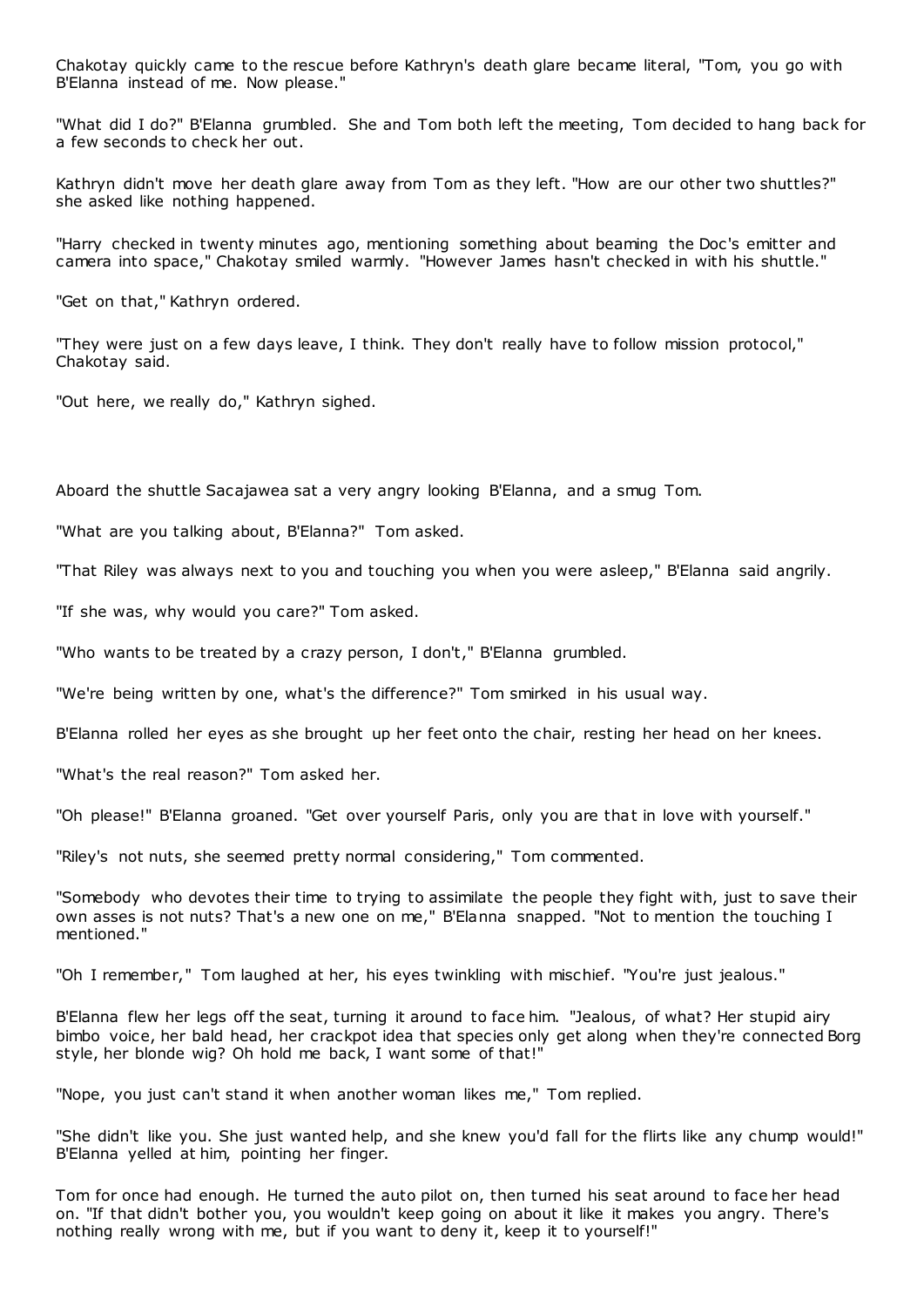"Deny what?" B'Elanna said quietly. She understood right away, "I don't like you that way, at all!"

"Fine, why do I care!" Tom snapped back.

"Fine!" B'Elanna shouted.

"Good!" Tom snapped.

# **Meanwhile, on Voyager's bridge:**

"Voyager to Shuttle Sacajawea, respond," Chakotay impatiently said, eyeing the ceiling.

The intercom finally beeped, instead of getting a voice right away they got what sounded like numerous buttons being pressed at once, and somebody's breathing quite loudly nearby.

*"Sorry Commander, we were kinda... busy. What's wrong?"*

Chakotay looked at everyone in the bridge, his eyes filled with surprise. "You should have got back to Voyager ten minutes ago. The Doctor's very eager to have a look at that dead Borg drone you found."

*"What was that, I can't make out the signal."*

Everyone heard B'Elanna laughing quietly, which made some eyebrows on the bridge raise.

"Well if I understand correctly, I won't have to wait much longer. Check in with me when you're back in five minutes. Chakotay out," Chakotay smirked.

A blonde girl sitting at the Science station opened her mouth, everyone quickly swung their heads around to face her. She pouted.

# *Six Days Before the Present 6th March 2373*

# **Engineering:**

"We're all going out of our way not to pee off the Captain, yet you seem to be goading her," Tom was saying while leaning on one of the stations. Nearby B'Elanna worked on fixing a nearby one. "Why?" She looked up finally.

"If you think *how's that* is goading then no wonder you've been to Sickbay more times than her," she said with a smile.

"Here we thought she was going to be the death of us, no wonder the Borg ran off with a tail between their legs," Tom said.

B'Elanna's attention went back to her station, then the tricorder in her hands. "I think we've put up with worse, don't you?"

"Yeah. What with possessed crewmembers blowing up rooms and shooting people, not forgetting homicidal holograms, loony time travel Captains from the future," Tom said, almost rambling.

"You're forgetting anomalies tearing up the ship," B'Elanna interrupted him.

Tom sighed as he folded his arms on the station, his chin rested on the top arm. "We're cursed, B'E."

"I told you not to call me that," B'Elanna muttered, glancing back at him briefly from her tricorder. "We had to reach Borg space eventually, that's not being cursed."

"What about everything else then?" Tom asked, almost smug.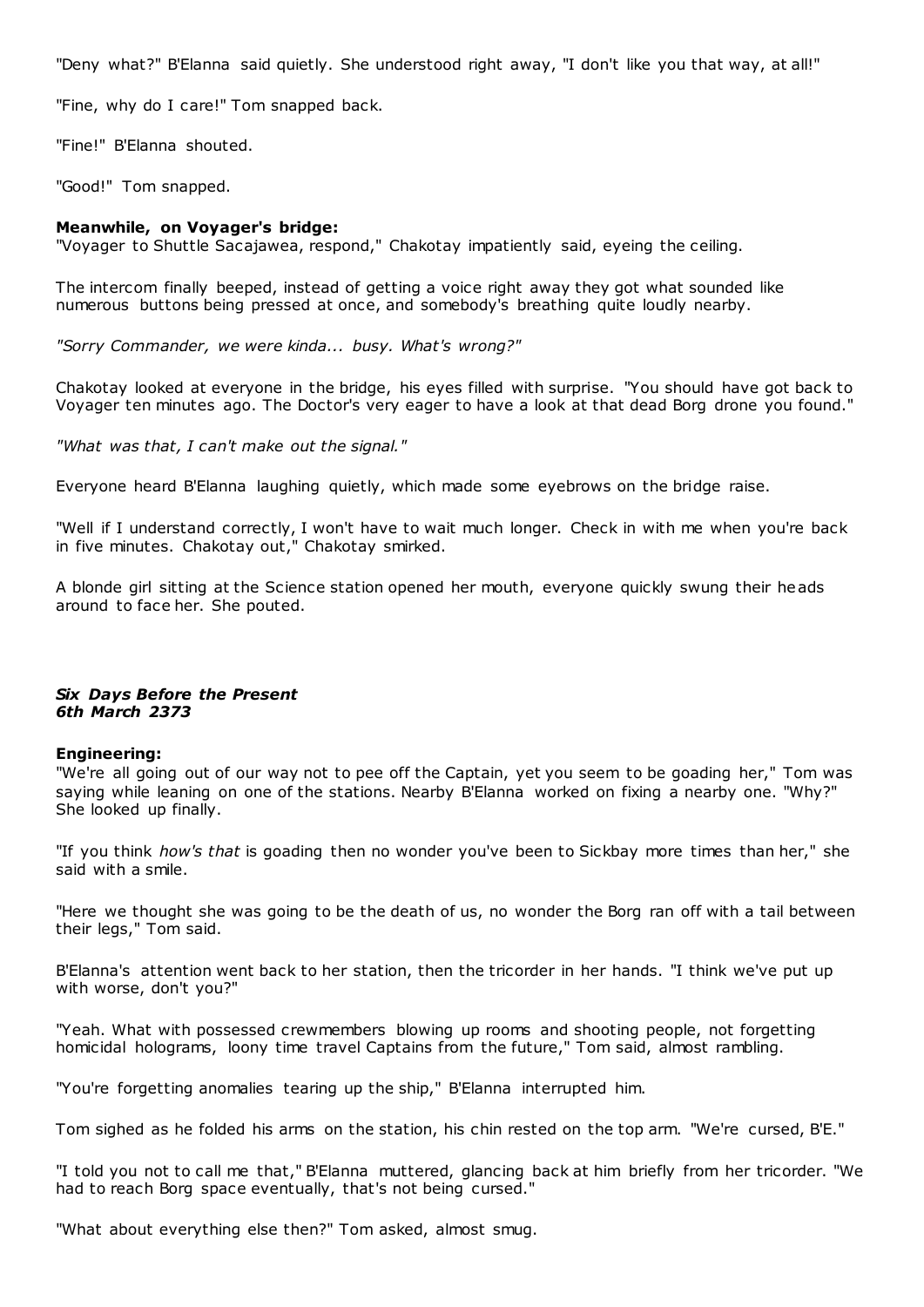B'Elanna lowered her tricorder, then walked over to stand next to him. "Are you getting old Tom? I figured you'd find this one big adventure."

"It's called brain damage and homicidal pregnant Captains," Tom smirked at her. He straightened himself up and turned to face her, "you're right though, complaining isn't going to do anything."

"I do find that pregnancy odd though, Chakotay insists nothing happened between them," B'Elanna said with a thoughtful look on her face.

"He's just in denial, any guy would if he spent any special time with the Captain," Tom shuddered. His eyes widened in horror, "she's not behind me is she?"

"No," B'Elanna smiled. She turned back to face the station. "She's beside you."

Tom jumped a mile, then he felt a tight pinching in his right ear. Before he could really react he began being pulled towards the exit. No one dared to help him out, no matter how much he screamed out. Two unfortunate crewmembers walked into Engineering right at the same time Kathryn wanted to leave.

"EXCUSE ME, PLEASE!" she screeched. The pair scrambled out of her way.

### **Back on the Bridge:**

Everyone there were quite worried as Tom had not come back, and James had decided to sit at the helm. He wasn't doing anything, but they worried that something would happen to take them off auto pilot.

"I'm not calling her, are you mad?" Chakotay was saying in Harry's direction.

He looked very ashamed of himself, "you're right."

James laughed, "yeah but what happens if Janeway finds out that you didn't tell her about this." He pointed at his own neck and drew a cut throat line.

Chakotay slapped his commbadge so hard his chest hurt, "Captain Janeway to the Bridge please."

"Ensign, shouldn't you be on night shift only," Tuvok muttered.

James shrugged, "not anymore."

"Need I remind everyone, something strange is going on," Harry butted in.

"So, that's the series slogan isn't it?" James said.

"Nah, it's probably now *writers block's a bitch*," Harry commented.

The turbolift doors opened and the atmosphere on the bridge turned very chilly.

"What was so important that you'd interrupt my Me time!?" Kathryn snapped, still holding Tom by the ear.

Everyone looked very worried, well everyone but James who seemed to enjoy Tom's misfortune.

"Um, we've reached the debris field. I figured you'd want to be kept in the loop," Chakotay stuttered.

"I don't care about that!" Kathryn snapped. Everyone turned to glare at James, he didn't look bothered though.

"See, I told you. But you had to open your big mouth," Chakotay grumbled quietly at him.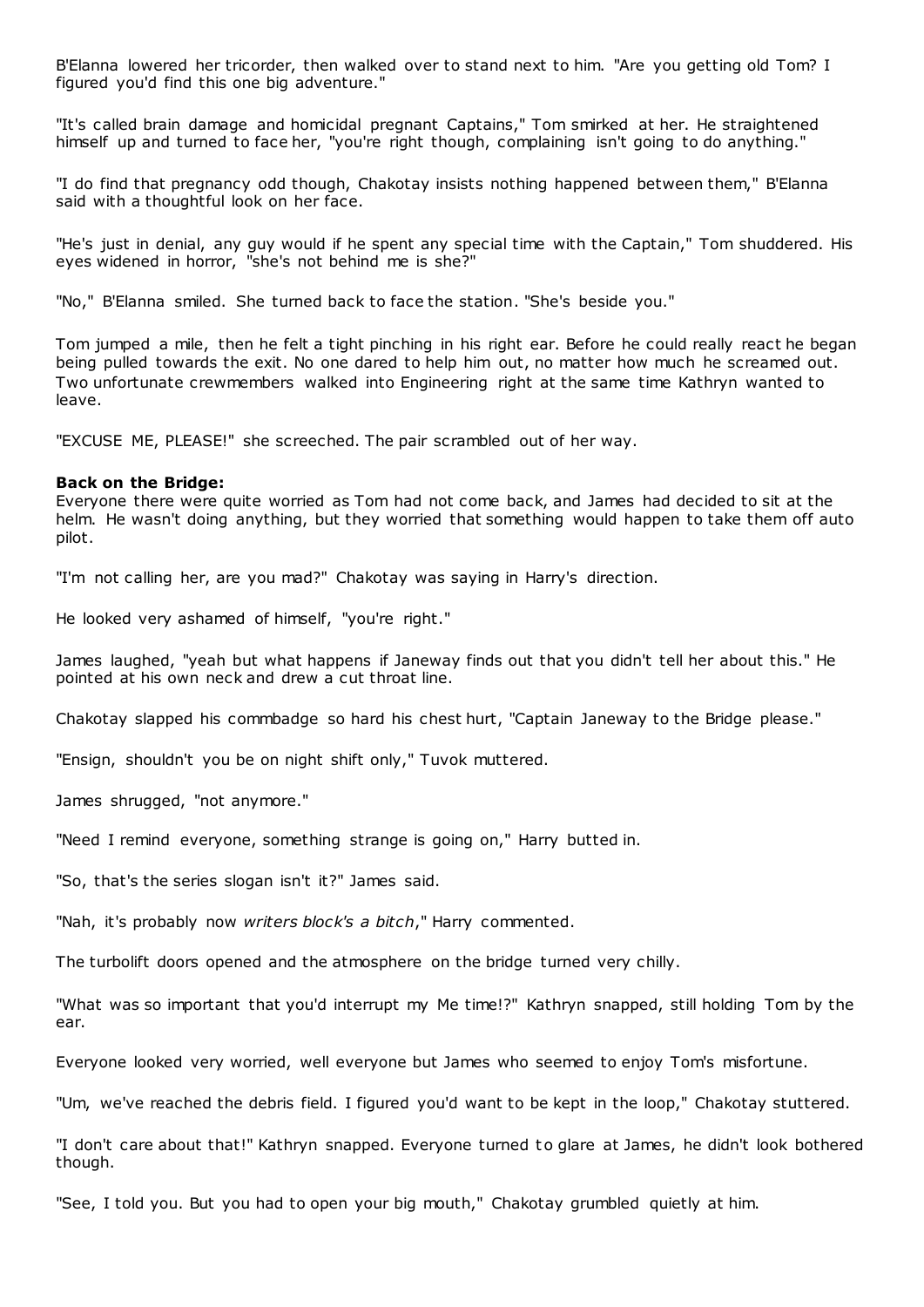The vein on Kathryn's forehead popped, "you weren't going to tell me about this!?"

Chakotay looked confused, "but you just said..."

"Don't you snap at him you giant ape!" Kathryn snapped. "Your job is to tell me about these things, don't take your uselessness out on your crew!"

"What a shock, you're on his side," Chakotay mumbled. His eyes widened when he realised he spoke out loud instead of thinking. He ran as fast as he could into the Conference Room.

"Um, Captain?" Tom squeaked, his face red with pain.

Kathryn just shook the hand she held him with, "shush you!"

"Shouldn't I... drop us out of warp... get us closer?" Tom cringed as he spoke each painful word.

"I already did," James said with a shrug.

Kathryn's face stiffened, her head slowly turned to face him. "What?" Everyone else ducked into a hiding place, poor Tom could only just lie there.

"Chakotay told me to," James said, not looking worried at all.

"That bast..." Kathryn snapped. She threw Tom to the side and marched over to where Chakotay was hiding.

"Damn you James," everyone heard him groan behind the door, then they heard a transporter beam.

"I'll get him later," Kathryn grumbled.

Harry peeped his head above opps, which was beeping at him. "We're there."

He changed the viewscreen. Everyone gasped in shock, well everyone but Kathryn who looked happy for once. The entire debris field was filled with pieces of Borg Cubes, small and huge alike.

"Janeway, what have you done?" James said.

Kathryn narrowed her eyes, Harry quickly came to the unintentional rescue. "There's no lifesigns."

"Captain, I'm detecting two residual weapons signatures in the debris. One is Borg, the other is of unknown origin," Tuvok reported.

"Who could do this to the Borg?" Tom asked, rubbing his stretched ear.

"Someone obviously more powerful than them, I didn't pull on your tiny brain did I Paris?" Kathryn grumbled.

Harry looked his optimistic self for the first time in a while. "But they did it; looks like the remains of fifteen cubes! We might've just found our ticket through Borg space. An ally."

"God how old are you, five?" Kathryn snapped at him. "Where's the proof that they're good guys?"

"You've done the age jokes already with him," James said.

"Why, why?" Harry stuttered.

"I'm bored," James shrugged.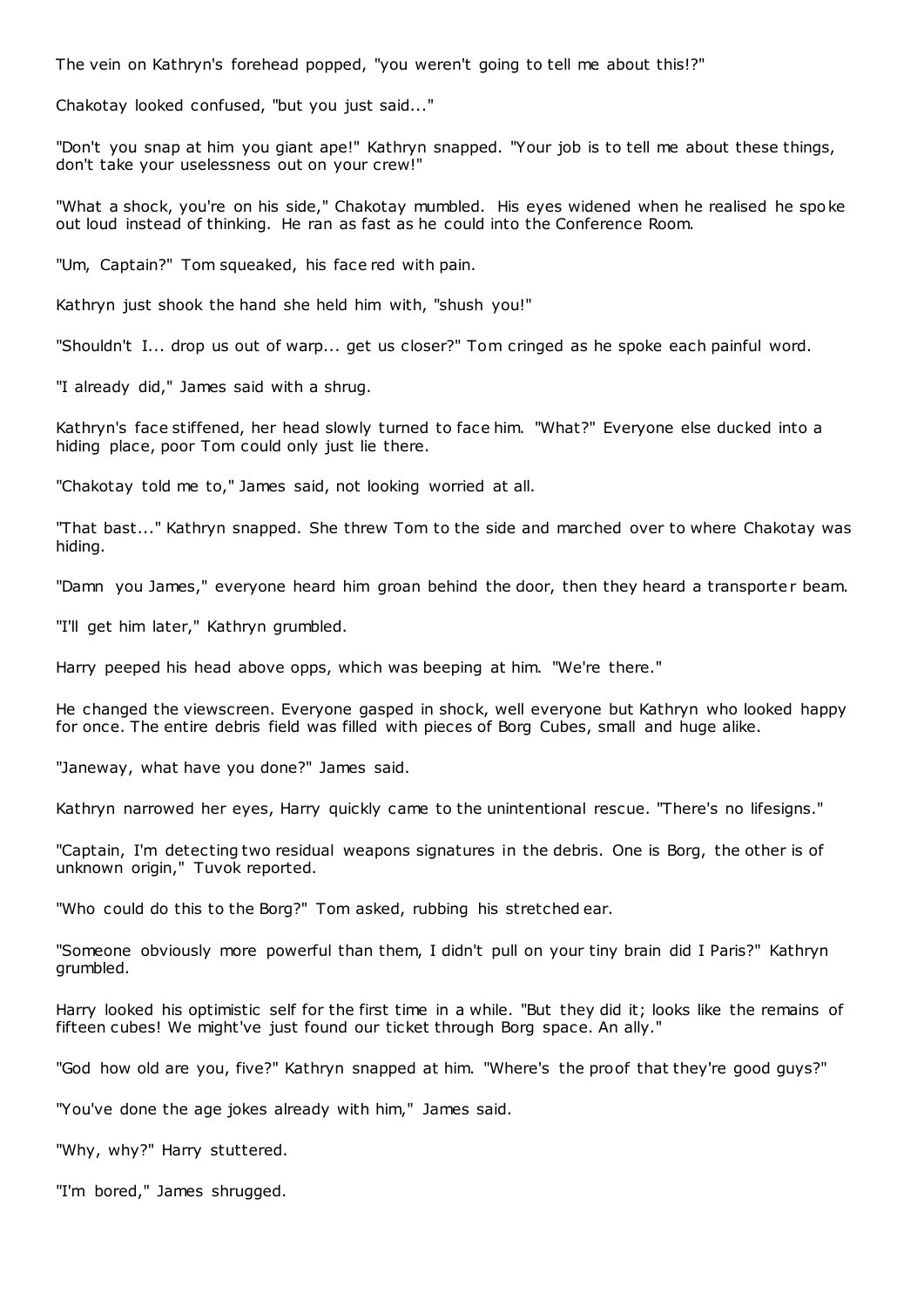"Then why don't you insult him for a bit," Kathryn grumbled. "I'm getting so sick of his chirpy little face." Harry's eyes widened.

Tom stumbled over to the Helm, "scooch!" James stared at him in amusement. "Please?"

"For god's sake, be a man Paris!" Kathryn snapped. She turned to Opps, "let's take a closer look, Kimmy!"

"Um," Tom mumbled. He stood up straight, and folded his arms. "Move out of my chair, shrimpy!"

James raised his eyebrow, he pushed him in the chest and he fell over in an amusing heap. His arm slightly nudged Kathryn's leg. Everyone cringed when she delivered a kick in the chest in exchange.

"I'd like to know what kind of weapon could destroy the Borg," Kathryn sighed, putting an arm on her hip. She put her left foot on top of Tom's head, this made him squeal briefly. "Is it breathable in that Borg debris?"

"Affirmative, they have pressure shields all around the damaged sections," Tuvok replied.

"Ok, get Chakotay and take that little whiner with you," Kathryn said.

"Which Captain?" Tuvok asked.

"Gee thanks," Harry mumbled.

"Well done Harry," Kathryn snapped. "You've just volunteered over Tom, enjoy."

All the colour in his face drained, "um, yes ma'am." He and Tuvok left in the closest lift.

"James get your useless ass to Tactical," Kathryn snapped, pointing towards Tuvok's station.

"Sure sure, I can eavesdrop on Harry crying for his mummy," James said as he got out of the Helm chair.

Tom groaned underneath Kathryn's heel, she huffed as she stepped off him. "Can't you just say yes ma'am, or yes Captain like everyone else? It's always a stupid remark with you!"

"Ok," James said, looking slightly deflated. "Yes your majesty."

Kes stepped out of the turbolift. Her eyes were wide, her face a lot paler than usual. Before Kathryn could explode again she spoke up. "Captain?"

"Jesus Christ, what now?" she groaned, turning to face the newcomer.

"I saw Harry, he was screaming," Kes replied, her voice sounding dazed.

James looked at her with a smirk, "yeah, Janeway sent him to a Borg Cube."

"No," Kes mumbled, she tried to shake off her daze. "A premonition."

"Yes that doesn't surprise me, the little wuss," Kathryn muttered. "What did he do, trip over something?"

"I don't know. It wasn't Borg, he was here," Kes sighed. "Something terrible. I don't think anyone should go there."

Kathryn looked deep in thought, this worried everyone. "We need to find out who destroyed the Borg, before we find out the hard way. Fine, James go relieve Harry. Tell Tuvok to bring another Security team member, Chakotay to come back to the bridge."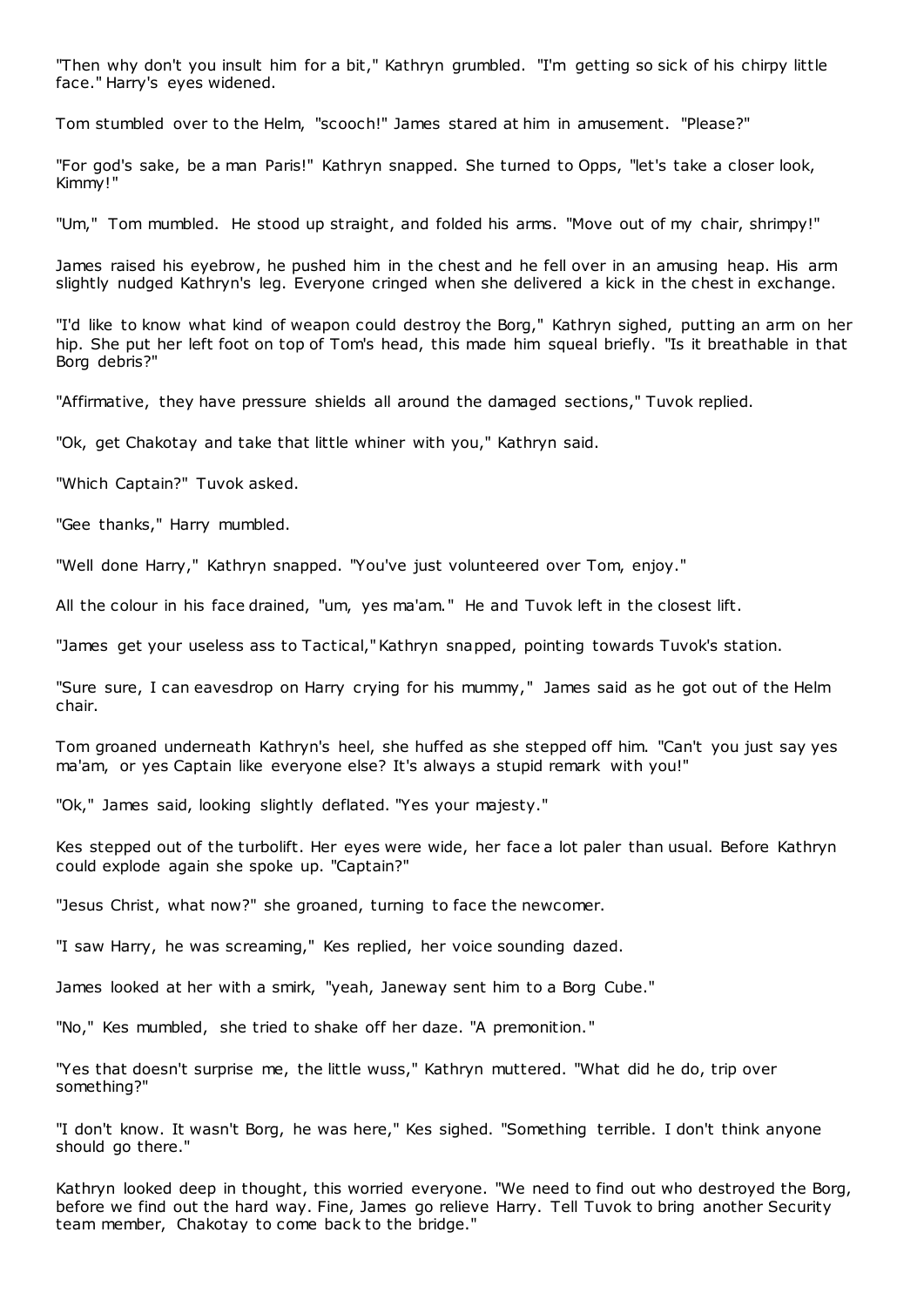Everyone else on the bridge looked over to the Science station, like they were expecting something. Tom realised first, "oh yeah, Danny's in Engineering."

James sighed as he headed for the turbolift Kes stepped out of. "Fine, I'll go rescue Harry from the evil tripping incident."

"It's just not the same without her," Tom continued, without hearing him.

"What's so rude with what I said?" Kathryn asked, raising an eyebrow.

James' eyes widened as he stepped into the turbolift, "don't ever tell me."

About ten minutes later B'Elanna stepped off the turbolift near Tactical, she took over an unknown person manning it. The intercom was buzzing with noise from aboard what was left of the Borg ship; as well as footsteps from the awayteam.

Kes was sitting in Chakotay's chair looking very anxious, while he stood nearby with his arms folded.

*"Holy crap, it's the Leda incident all over again!" Craig's voice muttered.*

*"You weren't even there," James' muttered.*

"What are you toads talking about?" Kathryn huffed.

*"The Borg, the drones have been chopped up into bits. But here's the weirdest part, they're piled up like. I don't know what like," Craig replied.*

*"Toads? Is she running low on insults?" James' voice asked.*

*"Shhhh, she can hear you!" Craig's whispered.*

*"These bodies are reminiscent of one of the premonitions Kes described," Tuvok added on.*

*"Didn't Kes say we were going to die?" Craig squeaked nervously.*

"Not like that I didn't," Kes said with a sigh. She heard Craig also sigh over the commlink. "Just in fires, and explosions. Nothing like that."

*"Oh crap."*

*"We've done that one already, something new is all I ask," James commented.*

The footsteps continued on the commlink. Kathryn sat back in her chair. She reached over to the side of it to pick up a lunch box. Inside were two slices of bread. Kes turned her head to watch as the pregnant Captain buttered the bread, then chucked shortbread biscuits on one slice. The poor Ocampan turned her head quickly before she saw the tomato sauce being pulled out.

*"It looks like something dissolved a hole in the Borg hull. A forcefield is in place," Craig's voice said.*

*"This Borg is attempting to assimilate it," Tuvok said.*

*"Is that how they do it, eeh creepy," Craig muttered.*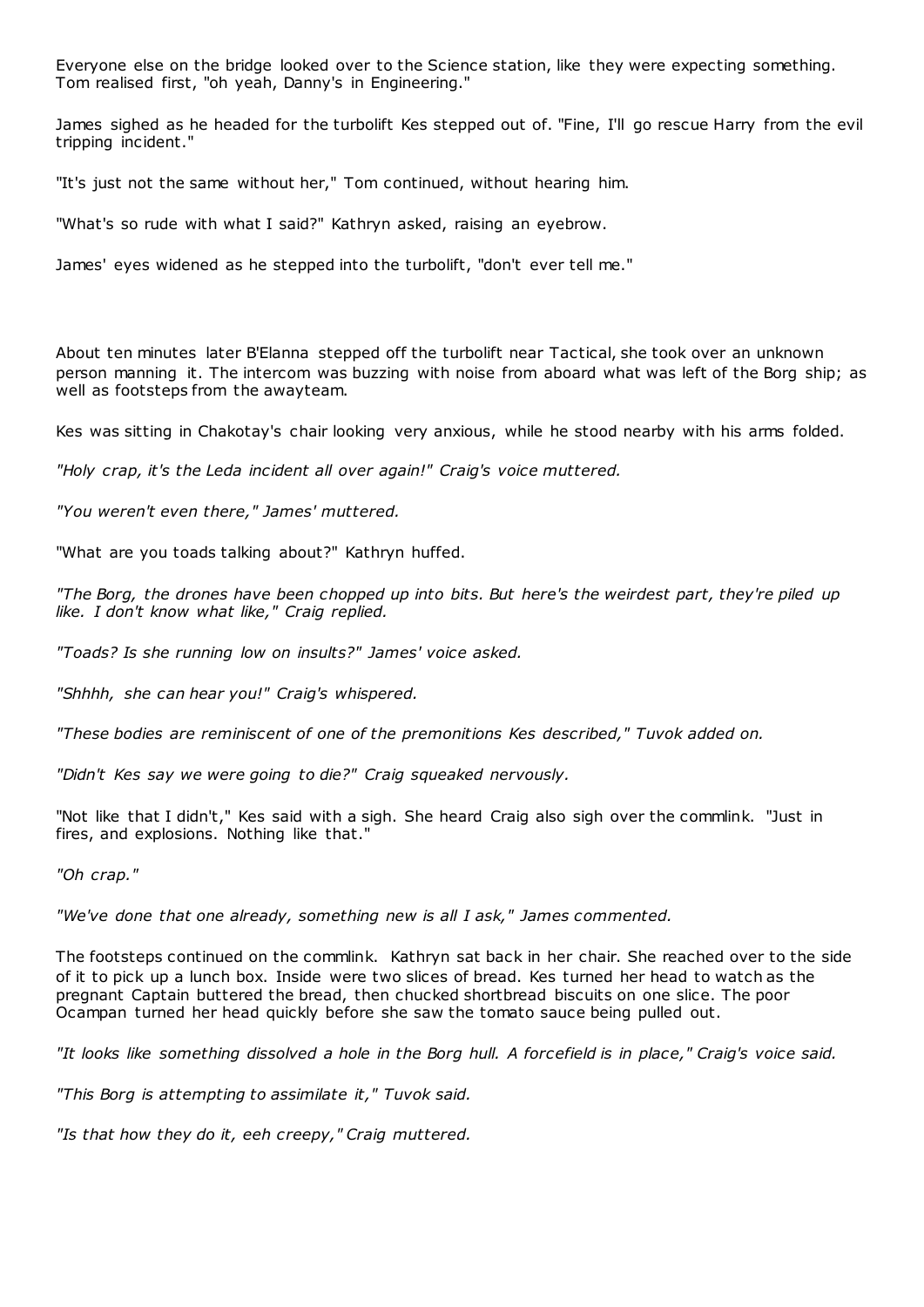On the Borg Ship the corridors were in tatters. Borg corpses lay on the ground, some even still standing in their alcoves. The awayteam found two lying on their backs on the ground, each of them covered in so many tendrils their faces were obscured.

"What is this?" Craig asked as he knelt down besides them. A tricorder scan didn't give him any clues. James joined him with his own tricorder.

"They've been dead two months," he said.

"How can you tell? The vacuum of space preserves a little too well," Craig mumbled, looking a bit squeamish.

"There's still enough to go on," James replied. He pointed at the tendrils on the drones torso, "all this for example. It's still growing."

"Interesting," Tuvok commented.

"Gross you mean," Craig groaned. "How is it still growing, what is it?"

James stood back up, keeping an eye on his tricorder readings. "I haven't a clue. I'd say a life form, but there's no life signs or anything."

"A virus?" Tuvok questioned.

"Maybe, but shouldn't the virus die if it has no living host to live off?" James said.

"Maybe it's what killed the Borg," Craig commented. "I mean, it'd be ironic. They're all about taking over people's bodies and such." His tricorder beeped at him, "it looks like his cells were rotted away. He's all dried up."

"If it did kill them, maybe we shouldn't be hanging around," James said.

Tuvok nodded, "agreed. Lieutenant?"

"Yeah, I'm all for it," Craig sighed in relief. He put his tricorder away. As he did the Borg corpse's arm went into spasm, touching his arm only for a second. He pulled his arm away, grimacing like it stung. "Ow, what was that?"

His teammates looked at him, then at the drone which was still moving only in the arm. It stopped after Craig stumbled to his feet. Tuvok glanced at his arm, noticing a small acid yellow coloured spot on it. "We should return to Voyager." He tapped his commbadge.

# *7th March 2373*

Chakotay returned to the Bridge, his face giving away how worried he was. Everyone turned to look at him expectantly. Well not everyone.

"The alien DNA seems to be taking over Craig's body. The Doctor isn't sure how to stop it."

"Ohno," Harry muttered, the guilt on his face was obvious. Kes seemed to sense it, she looked over at him with a reassuring glance.

B'Elanna looked furious, she slammed her hand on the station. "You're trying to tell me that he's going to die? He's just a kid, for god's sake!"

Chakotay bowed his head, "apparently the alien's DNA can resist all forms of attack, destroying it is impossible."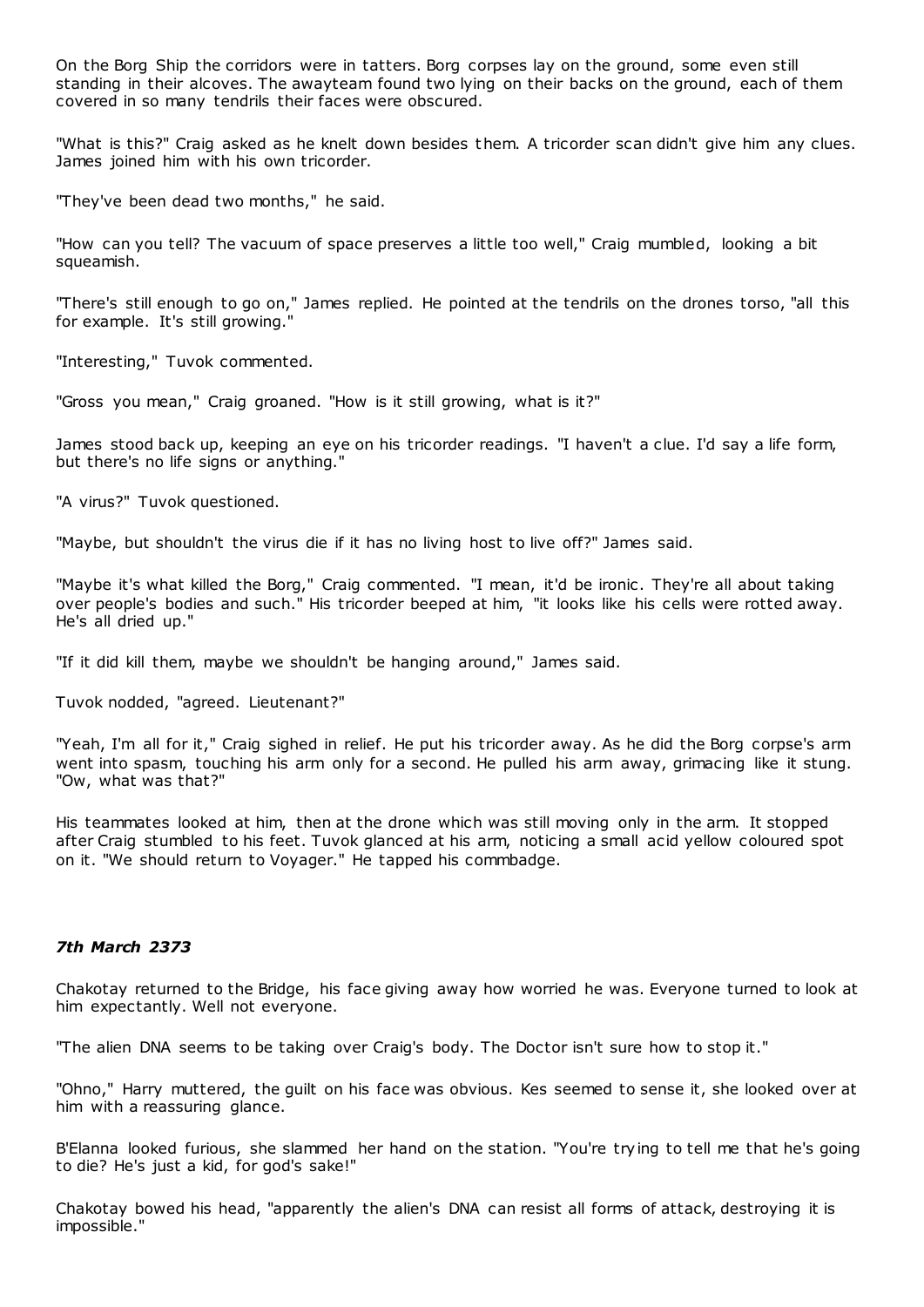"Hmm, probably why the Borg's having so much trouble with them then, they won't be able to assimilate them," Tom said to himself. A few people looked at him in surprise. "Not just a pretty face."

"Sometimes it's just way too easy," James muttered, shaking his head.

"The Doctor hasn't given up though," Chakotay said. "He's trying a very experimental treatment with Borg nanoprobes, I don't get it either."

Kathryn huffed from her chair, "if we're quite finished, can we now worry about about something far more important."

"Yeah we'll be no better off than Craig if we stick around, they could still be nearby," Tom agreed.

"No!" Kathryn snapped making the helmsman jump off his seat.

"Yep, we can't have the poor coffee supplies dying with us. Better to inject it into space as a mercy killing," James said.

Kathryn turned her head in a flash, staring at him with her blue eyes flashing with rage. "Don't make me come over there!"

Chakotay smirked as he returned to his seat. "What do you mean exactly then, Kathryn?"

"Weren't we on our way to some Northwest Passage, or some other ridiculously inaccurate name?" Kathryn replied.

"We're still four days away, Captain," Tom cringed, fearing the worst.

"So which loser should we offer to the Borg as an exchange for leaving us alone, just in case?" Kathryn questioned, staring at the back of Tom's head.

"We can only hope they'll fancy pulling a Locutus on us," James commented.

Kathryn turned her head around slowly, looking almost like her head was going to turn 180 degrees. The vein in her forehead throbbed, her eyes flashed and her cheeks were flushed.

"Nice knowing you," Tom squeaked.

"Oh so it's ok to joke about assimilating crewmembers, but not ok when it's the magnificent Kathryn Janeway. I'll remember that," James said, like he didn't really care about what would happen to him.

Chakotay groaned into his hand, "for god's sake, you'll get us all killed some day. I thought Tom would be him."

James didn't look bothered until he noticed Kathryn kneeling backwards on her seat. Her gaze fixed on him, eyes much wider than usual and mouth half open. Her hair even looked like it was standing on end. What creeped him out the most was that she was edging closer and closer to him, very sneakily.

"Oh dear god, permission to evacuate the Bridge?" Harry's voice broke.

"Well we don't really need to be here until we reach the Passage, so granted," Chakotay quickly replied. Everyone ran into their nearest turbolift like their lives depended on it. Once the doors closed they could hear her screaming mainly swear words, then a few crashes.

"James, if you really want to die there are more selfless ways to do it," Tom stuttered.

"I can't help it, I figured you of all people would get that," James said.

Tom sighed, "yes, that I do." He went to put his arm around his shoulders, James grabbed his arm at the last minute.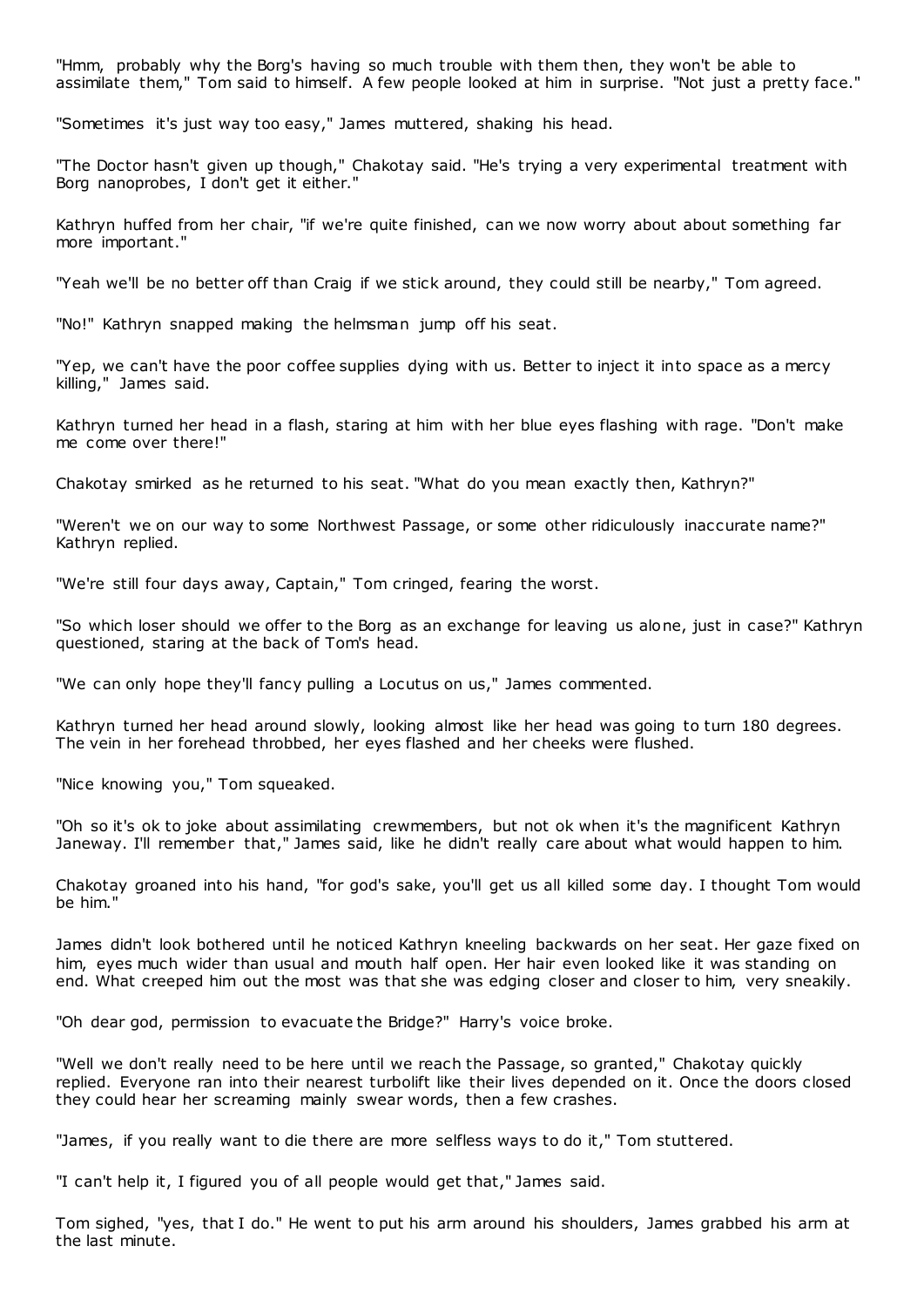"No, just no," he muttered.

Tom cringed, "ok ok, ow, I wasn't thinking." His arm was let go, he held it himself rubbing the sore part.

Chakotay groaned. "Look I know it's hard for brainless idiots like you two, but either work on keeping your thoughts to yourself or die painfully. Your choice. Just don't bring innocents into this."

"You, innocent? You're the reason we've resorted to being careful around her," James commented, raising an eyebrow.

"We've?" Chakotay also did.

"Please, that was barely a comment," James muttered.

"Ugh, just don't say *anything* to her," Chakotay sighed. "And it's not my fault, I did nothing. We still haven't figured it out."

"I can get Danny to explain it for you," Tom smiled when the doors reopened. Chakotay marched out with his fists clenched. "Wow, that's going to be one moody kid."

# *11th March 2373*

The entire crew clung on to the nearest thing for a dear life. The ship shook, the siren rang through the halls.

On the damaged Bridge Kathryn stood alone, stamping her foot. "What the hell is this bullcrap! Who do they think they are!" She ran to the helm, then went to Tactical. Her footsteps made the bridge shudder. "I'll teach them for getting in our way!"

Meanwhile some crewmembers edged their way to the escape pods to take their chances with the Borg.

"I'd like to get home sometime this century you slimy assholes!" she screeched at Tactical. "GET OUT OF THE WAY!"

Chakotay dared to enter the bridge, armed with what looked like a coffee.

"Just kill each other, hurry up about it!" Kathryn shouted at the ceiling. Her voice started to crack as she broke down in tears. "Why? Why does it always have to be so hard?" Chakotay bravely put his arm around her shoulders.

"I know, but we can figure it out together," he softly said, showing off the cup with his other hand.

"I don't want that fake coffee. I want this kid out of me and to explain where it came from. I want the Borg to sod off, the aliens to just pick on them alone," Kathryn grumbled, her rage slowly returning. Her nose involuntarily sniffed in the aroma of the cup. "That's real?" she said, already calmer.

"I talked to the Doctor, he said one won't kill you," Chakotay said in a soothing voice.

Kathryn gratefully took it, passing her friend an appreciative glance. "The last few days have been a blur. I'm sorry if I..."

"No problem, I just wish people who I'll keep nameless; Tom, James, would just stop talking," Chakotay said.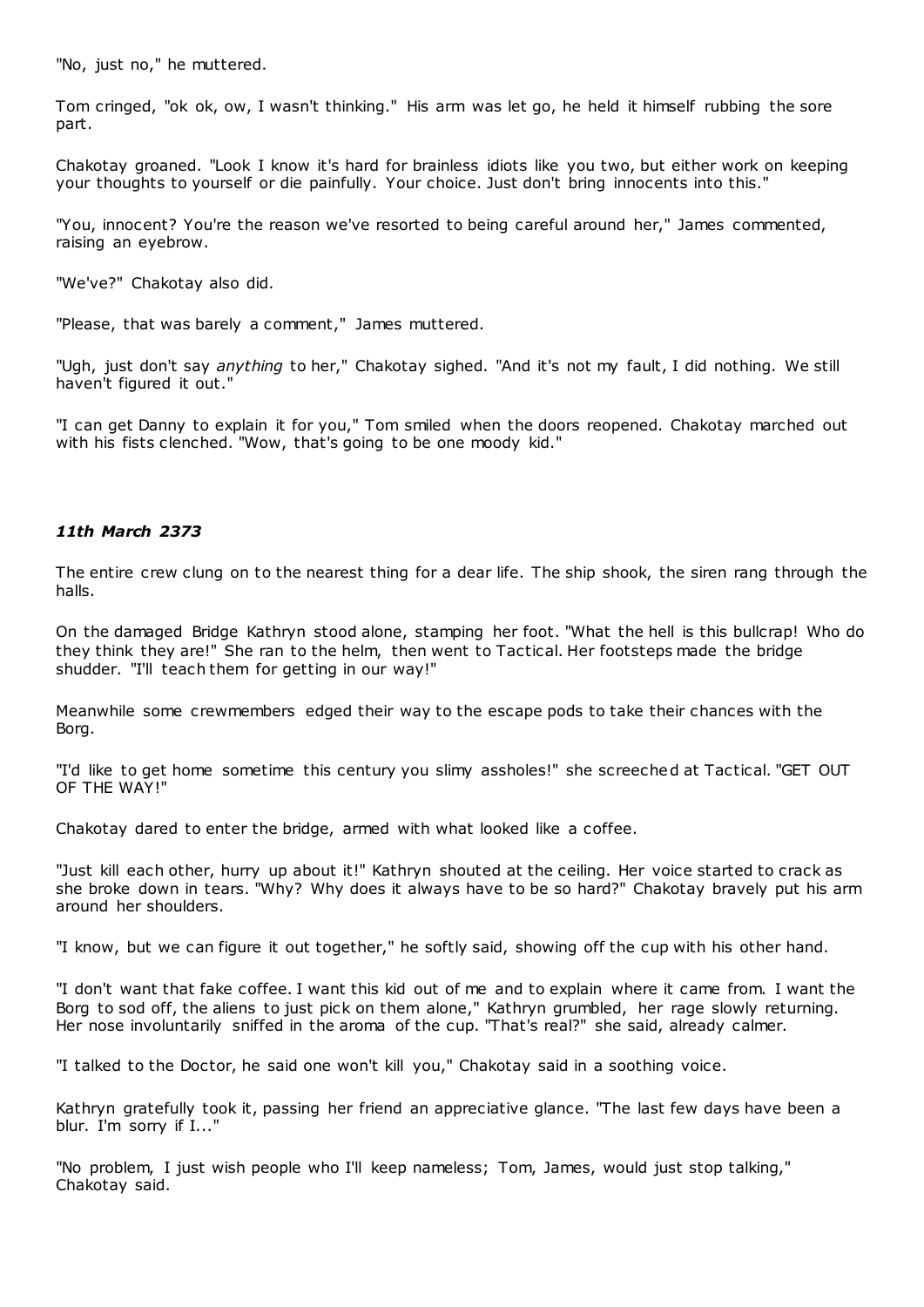Kathryn smiled for the first time in a while, sipping on her coffee. "The aliens, they're using the Passage to get into Borg space. There's an anomaly right in there. We have nowhere to go."

"Let your Senior Staff figure it out, the Doctor said you should rest," Chakotay said.

"I can't," she shook her head. "Not when my crew need me, I'll think of something."

"We will," Chakotay smiled. He reached over to turn Red Alert off. "First things first, damage control."

Kathryn entered Sickbay looking a lot calmer, but with a lot on her mind. She noticed the Doctor was very busy working on Craig's treatment, so her heading changed to where Kes was standing.

"How is he?"

"The Doctor's working on a possible treatment. Craig's hanging in there," Kes replied. Her faced grimaced. "Unfortunately we can't sedate him, the alien DNA destroys any form of attack."

"Yes, so I heard," Kathryn sighed. "Borg nanoprobes?"

"They attack cells during the assimilation process, the alien cells can easily destroy them before they can do anything," Kes replied.

The Doctor walked over looking sullen for once. "I've been experimenting with reprogramming them. In some of my tests the new nanoprobes are able to assimilate the aliens cells. Their immune system still fights back, but only when the nanoprobes attach."

"Destroying the nanoprobe, and the cell itself in the process," Kathryn said thoughtfully. She glanced between the Doctor and Kes with some hope in her eyes. "Their ships are organic ."

"How do you know that?" the Doctor asked, not liking where this was going.

Kathryn began to pace back and forth, she felt the coffee she had earlier starting to wear off. "The awayteam downloaded some information before Craig was infected. The Borg know very little as they learn by assimilating. A lone ship takes on a fleet, attaches itself to destroyed vessels...'

"Like the debris field," Kes mumbled.

"How does that help him?" the Doctor impatiently asked.

Kathryn ignored him as her patience began to run out with her caffeine boost. "The Borg have tried assimilating the ships themselves, same results. The lone alien finishes off the drones, slicing them, infecting them. Then they leave. They can't assimilate, they can't destroy them. They're powerless."

The Doctor watched her with worry showing on his face. "What are you suggesting, Captain?"

"The aliens, they're arrogant. They thought they were untouchable, if they hadn't infected the drone they would have been right. They've signed their own death warrant," Kathryn muttered.

"This species, they're attacking the Borg. They've done nothing to us, not on purpose," Kes said.

"No, they're going to help us," Kathryn said like it was obvious.

"How?" the Doctor asked.

Kathryn didn't answer him, she glanced briefly at Craig before turning to leave.

#### *Present Day*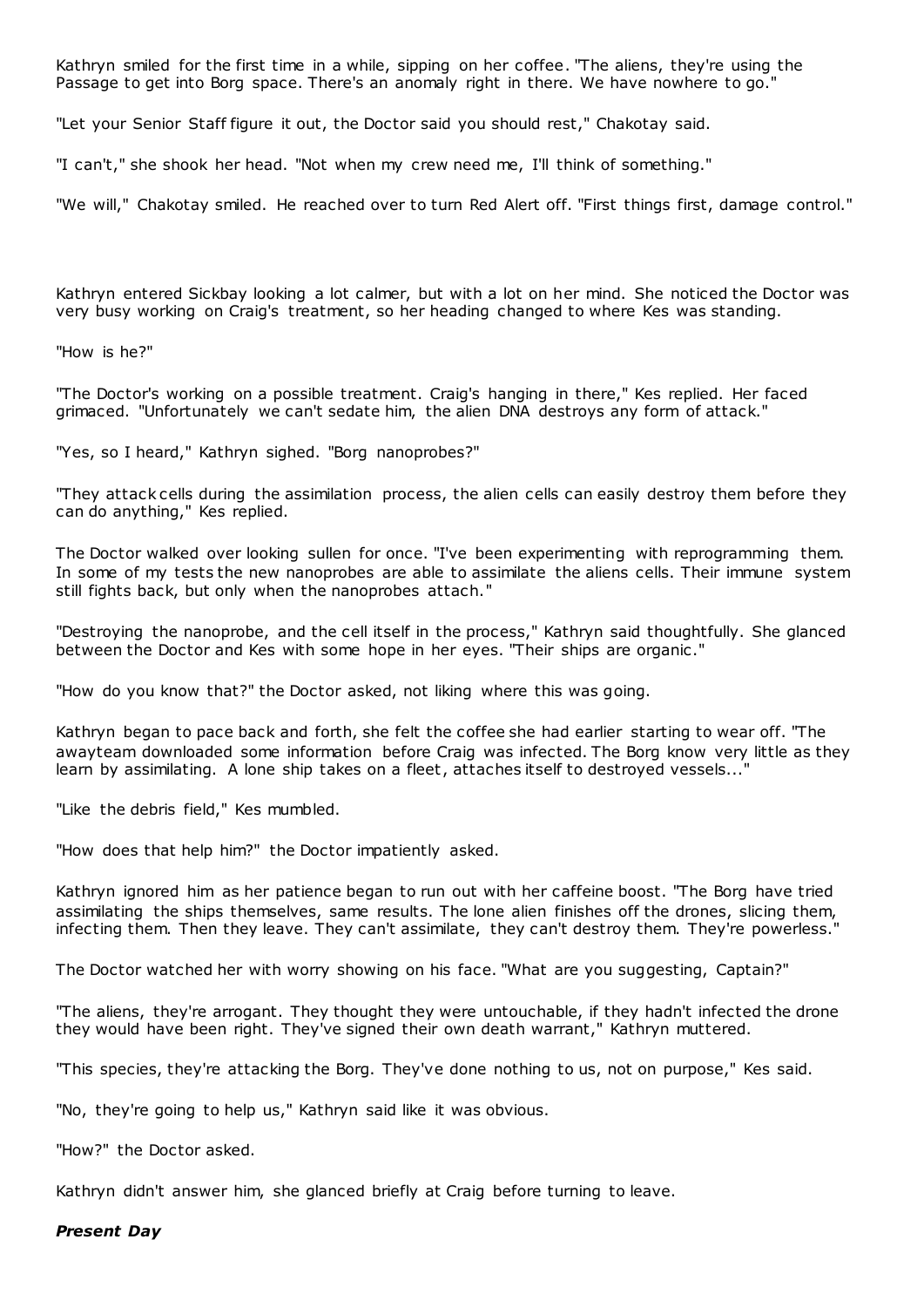Amongst the vastness of the Borg ship a familiar voice echoed through the halls. The thousands of drones continued on with their business without even noticing or caring.

"I told you, didn't I tell you?"

Tuvok did not know what to say for the best, instead he decided to follow his Captain in silence.

"You people have no imagination, that's what's wrong," Kathryn rambled.

"Where are we headed?" Tuvok decided to ask.

"Grid nine two of subjunction twelve, where we'll be working," Kathryn said with a roll of her eyes.

The pair entered a large circular room, the two drones stood to attention at the two doorways.

*"You have entered Grid Nine Two of Subjunction Twelve, proceed."*

Kathryn attached her Death Glare face, "say pretty please first."

Tuvok raised an eyebrow, he decided to take over for both their sakes. "We have analysed the alien's physiology while trying to treat one of our crewmen. With a slight modification, your own nanoprobes will be able to attach to..." One of the drones lunged forward to grab him.

*"We will begin."*

The other went to grab Kathryn as well, she turned around to grab him by the throat. "Don't even think about it, buster!"

He whimpered a little, and took a step back. The Collective let out a quiet sigh. By this time poor Tuvok was kneeling on the ground, getting an implant placed into his neck.

Kathryn tapped her commbadge, "Janeway to Voyager. Initiate auto destruct sequence..."

*"You couldn't even say hi first?" Tom's voice stuttered.*

"Authorisation Janeway Pi, One One Zero, ten minutes," Kathryn said with a devious look on her face. "In that time you'll have lost your only chance to kill your enemy, and since we're following you, will do extensive damage to your stupid Cube. Your move."

*"State your proposal."*

"Oh I don't know, not sticking things into us is a good start. I may extend the auto destruct a minute longer if you do," Kathryn grumbled.

"Captain," Tuvok warned.

*"Is this really how we're going to go, I knew it," Harry said.*

"Shush you big space waster!" Kathryn snapped.

*"A neuro-transceiver is required for maximum communication. We will work as one mind."*

*"Janeway hooked up to the Borg, telling them what to do. We're screwed," James' voice commented.*

*"Yep, I'm thankful for that lovely auto destruct," Tom added on. Chakotay's voice just groaned.*

Kathryn put her hands on her hips, even Tuvok looked nervous as he knew that meant more trouble. "Assimilate us and I'll auto destruct the lot of you. You won't be able to switch Voyager's off either. James do something useful for once and change the Command codes!"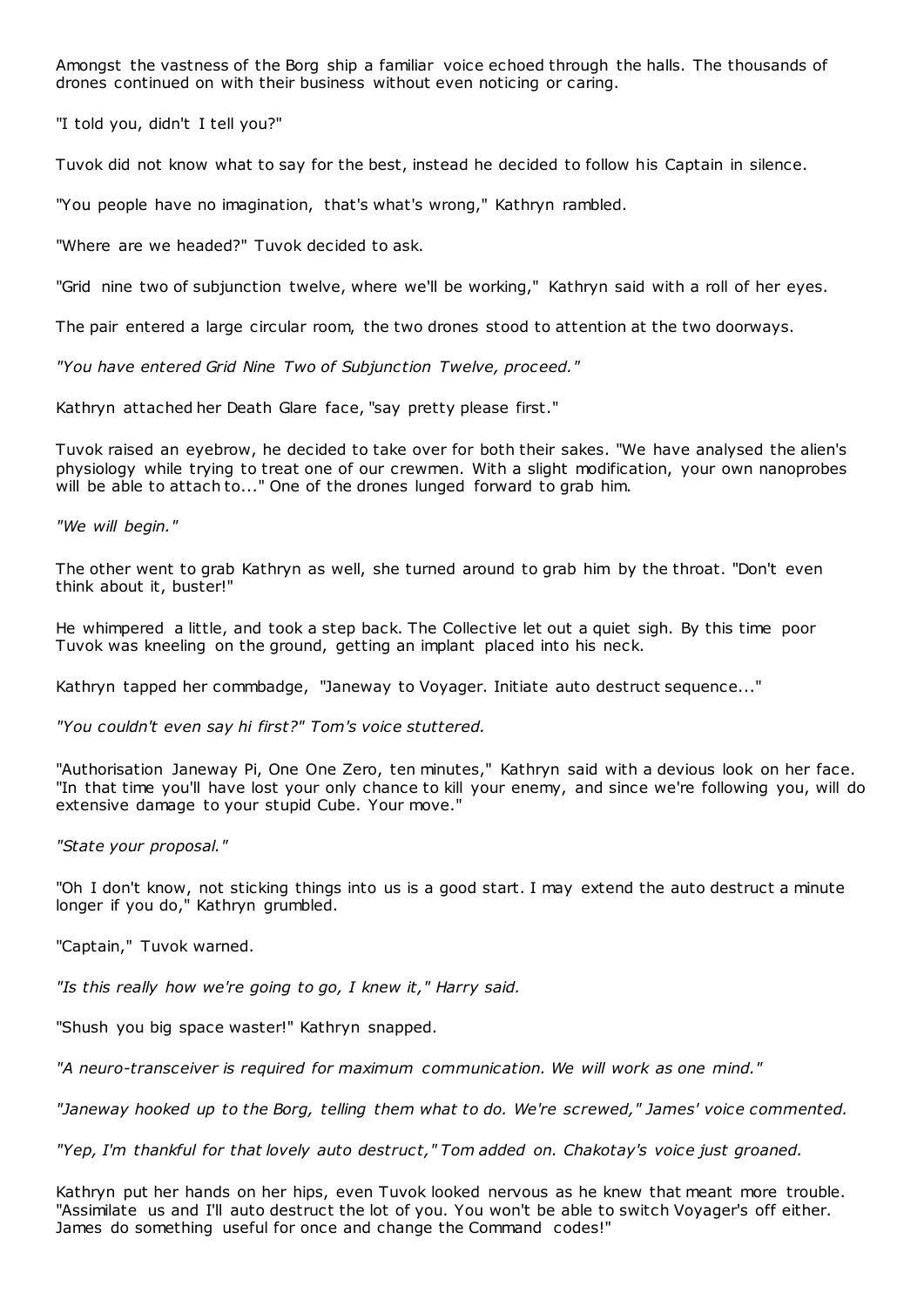*"I could do that," Chakotay muttered.*

"Whatever, I don't care," Kathryn grumbled. "We'll stay individual and we'll do it my way or the blow everything up way."

*"Isn't that the same thing?" Tom asked.*

*"Captain Blowupeverythingway, yeah that works," James said.*

"Don't make me smack both of your asses!" Kathryn snapped.

*"You must comply."*

"You don't think I'll do that to you too!" Kathryn grumbled. "Every single one of you! Just pick a representative like you did with Locutus or face oblivion."

The drone holding Tuvok roughly pulled him back up to his feet, taking the implant out afterwards.

Another door in the room opened vertically. A cloud of smoke burst out from underneath it. The team glanced toward it. As the smoke cleared, a huge chested female drone stepped out of one of the regeneration units.

Kathryn stepped forward to stand mostly in front of Tuvok, her eyes wider than usual.

"I speak for the Borg," the drone announced.

"What is this? How on earth did you mix up *pick a representative* with *give us a hooker*?" Kathryn snapped.

*"Um, can we get that self destruct cancelled yet?" Chakotay asked.*

"I'm not so sure yet," Kathryn's eyes narrowed. She tapped her commbadge anyway.

# **Meanwhile on the bridge:**

Chakotay paced back and forth, sighing each time the computer would warn them they were going to die.

"Chakotay to Janeway?"

"Relax," James said from Tactical. Chakotay spun around on his heel to glare at him. He was about to speak when the computer spoke again.

*"Self destruct sequence, deactivated."*

"I just did what she asked, with a twist," James said with a smile.

Everyone breathed a sigh of relief. Harry grinned at him like he was going to go for a hug.

"What are the command codes now?" Chakotay asked him as he made his way over.

"Something she'd never guess," James replied once the Commander reached his station.

Tom frowned, "Janeway Decaf, One Forty Seven?"

"Close," James replied. "I haven't changed yours anyway."

Chakotay nodded, "yes I know, but maybe somebody should know hers. Just in case."

"Yeah, me," James said with a raised eyebrow.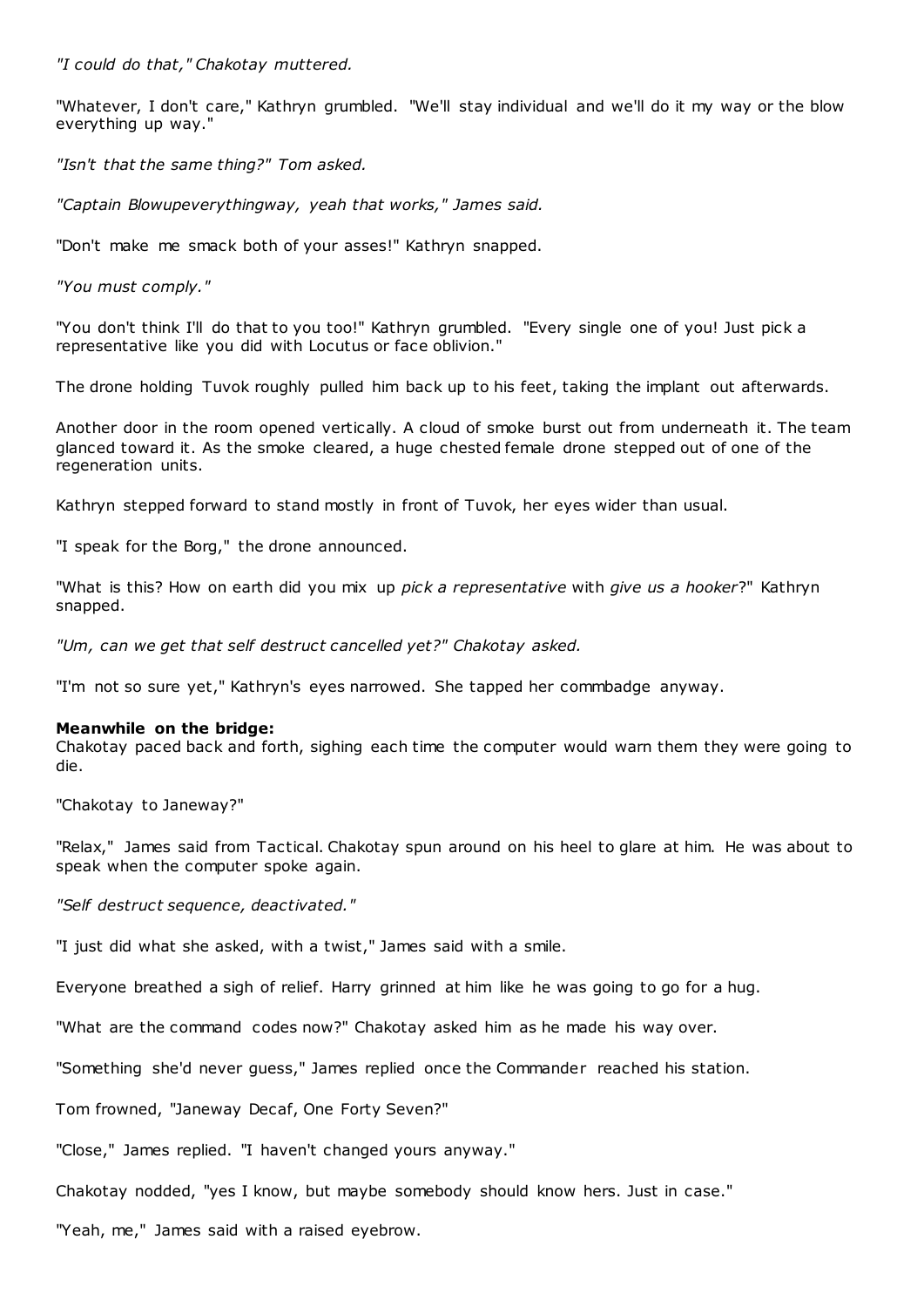"Reassuring," Chakotay groaned. "Stop that, you're no Tuvok."

"Thank you," James smiled.

"Phew, you saved our hides, at least you're good for something," Tom commented.

James frowned at him, his eyebrow still raised. "Meaning wha..." He was interrupted by something flying into contact with Tom's face.

"Ow, Hey!" he whined, rubbing his sore forehead. He looked down to see what hit him, at his feet lay a tricorder.

"God, some things never change," a familiar voice spoke from the turbolift near Tactical. Everyone turned around to see.

"Oh, she's alive, and there's two of her," Tom mumbled, blinking more than usual. "Probably seeing double."

James moved away from his station. "Jess? I thought..."

"I didn't want to miss anymore of the fun," Jessie said with a sigh. She changed her glance to Chakotay, "reporting for duty."

"Sure," he said. "We'll need your expertise."

"What experti..." Tom stuttered. Jessie pulled a tricorder from behind her, raised it to eye level and smiled deviously. "Oh."

"Now more than ever," Chakotay muttered. He moved away from Tactical, "if she isn't already, get her up to speed James. Just don't lose your eye on the weapons and shields."

Tom glanced over to the empty Science Station again, "damn. It's like a dirty joke-less void."

James and Jessie looked at each other briefly, and awkwardly. He then started to explain what had been happening.

Tom looked on with interest, ignoring the bruise on his head. "Is it just me or did it get colder in here? Marriage mustn't be going well." Despite the pair he was talking about's lack of attention on him, a tricorder still managed to fly directly into his face. This time it knocked him flying out of his chair.

"Hey!" Jessie whined, glancing at her now tricorder-less hand. James could only shrug in response.

"Wow Tom, Lemmings learn quicker than you," Harry commented. He didn't notice the second tricorder had knocked him unconscious.

Kathryn blinked a few times, her eyes flashing brilliant blue. "I beg your pardon?"

The big busted drone stared blankly, blinking a few times herself. "Coffee is irrelevant."

"No, those are!" Kathryn grumbled, pointing at the drone's chest. She fixed her death stare on the drone, expecting to see her dissolve before her. Instead the drone just stared back, her one eye looking like it would fall out at any moment. "Get, me, a, coffee, missy!" she said as slowly as possible, poking the drone above her massive chest.

Tuvok thought it would be a good idea to say something. "Captain, the alliance?"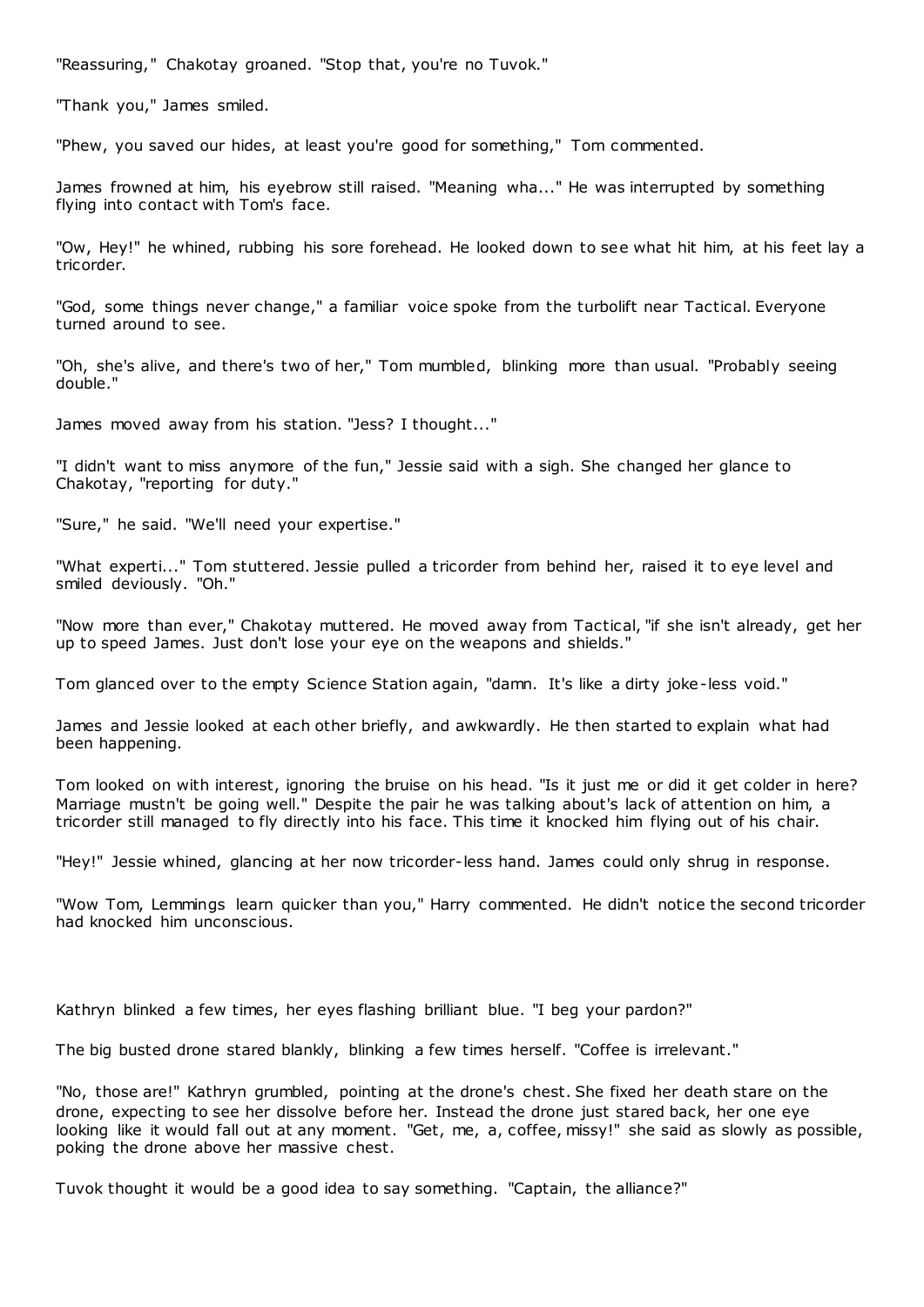Kathryn didn't even give him the honour of moving her stare at him. She just raised her right hand and shushed him.

"My designation is not Missy. I am Seven of Nine, tertiary adjunct of Unimatrix Zero One," the drone said blankly. "You may call me Seven of Nine."

"I'll call you Piece of Sh..." Kathryn grumbled.

Tuvok quickly interrupted her, "we could encase the nanoprobes in some of our photon torpedoes. In essence, turn them into bio molecular warheads."

The drone turned to stare at him, "your torpedoes are inadequate. They lack the necessary range and dispersive force."

Kathryn rolled up her sleeves, "now what did I say about wasting torpedoes, Mr Tuvok? Do it and I'll pull those pointy little ears off!" Tuvok stepped out of her arm range, raising his eyebrow.

"Perhaps a command officer who is not under the influence of body chemistry would be more efficient," Seven of Nine said.

"Just wait till we're alone," Kathryn hissed at her as she backed off a little.

"We are never alone," Seven of Nine blankly retorted.

Tuvok raised his other eyebrow, "what do you suggest instead of the torpedoes."

Without a word Seven of Nine made her way out of the room, down the corridor and into another one. Tuvok followed her. At one of the computer panels the drone brought up a schematic for what looked like a warhead. "A multikinetic neutronic mine. Five million isoton yield."

"An explosion that size could affect an entire star system," Tuvok pointed out.

"Correct. The shock wave will disperse the nanoprobes over a radius of five light years," Seven of Nine responded.

Kathryn caught up with them. "As long as it'll only nuke your planets and you, I'm all for it. "

"We'd need approximately fifty trillion nanoprobes to arm this mine, that would take weeks," Tuvok saved the day. "It would not be an efficient strategy."

Seven of Nine looked at him in what appeared to be admiration. "Indeed. What do you suggest?"

"Load you up with the nanoprobes, and offer you to them," Kathryn grumbled. The other two stared blankly at her. "No you're right, that's an awful idea. Why would they want you? Silly Kathryn."

"If we create smaller weapons using our photon torpedoes, destroy a few of their ships, it may deter them enough to give up their attack on this quadrant," Tuvok replied.

Seven of Nine stared into space, her eyes gazing over. "We accept." She looked back down to work on the computer, "Voyager's weapon infantry. Photon torpedo complement thirty-two, class six warhead. Explosive yield two hundred isotons."

"We have that many left? Obviously Forty of Triple D doesn't know how to use a computer," Kathryn muttered.

Tuvok continued to ignore her, instantly in his Security mode. "How did you obtain this information?"

Seven of Nine looked at him, "we are Borg."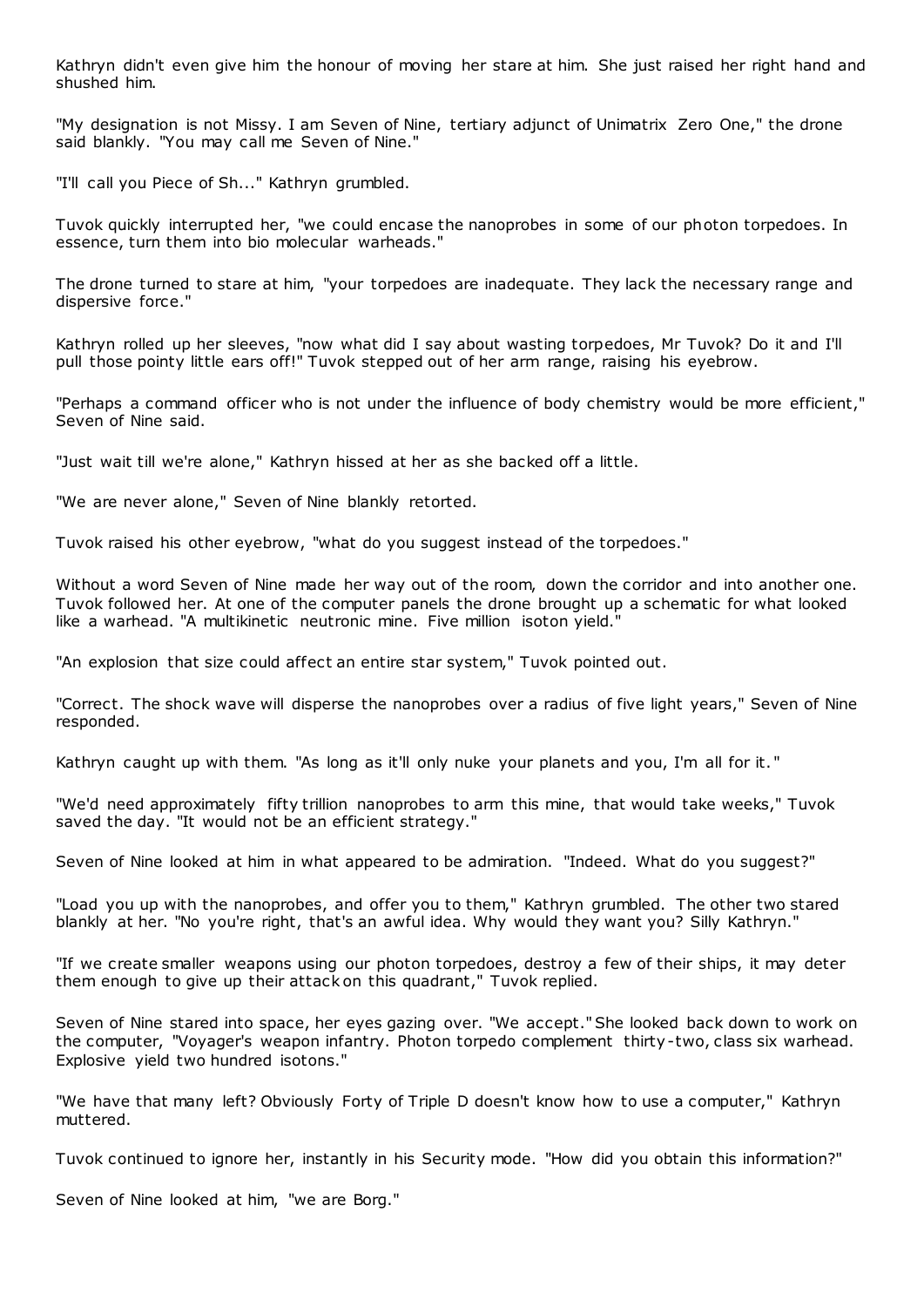### **Sickbay:**

The Doctor smiled at his handiwork, humming one of his opera tunes to himself. Lucky for Craig he was unconscious, this time looking a lot less alien.

Kes stepped walked back to stand side by side with James. "He'll be fine now. There should be one last injection." He could only sigh in response. "It's not your fault."

"No, I blame Chakotay," James commented.

Kes frowned at him, "him, why?" He looked at her with a smirk. "I wouldn't."

"All right, him and Janeway," James said.

"There's more to it than that. They've not done anything," Kes muttered. "In regards to this baby I mean."

"Figured," James sighed. He turned to face her. "Somebody spike the coffee, um was there a possession case I missed, what?"

"I don't know," Kes replied, her eyes clearly giving away a different answer. James frowned at her as he spotted it. "Trust me, this baby came out of nowhere." Looking back at him she noticed his eyes fall to the ground, his shoulders tensed slightly. "What?"

He looked back at her, "what, what?"

Kes sighed, "never mind. Even if there wasn't a baby, we would still be here in this mess."

"True, but I doubt Janeway would be nuts enough to think of a plan like this," James said.

Kes smirked at him, "are you so sure about that?"

The Doctor walked over to the pair, with the biggest smile planted on his face. "Ah Kes, Mr Anderson has responded well to the injection." He handed her the medicine tray he was carrying, "can you prepare the hyposprays while I go and create more of the little fellas?"

"No problem, Doctor," Kes smiled back at him. Tray in hand, she walked through the office and into the back room.

"I wouldn't worry, he's in excellent hands," the Doctor beamed. He began work at the middle station.

James glanced over at him with a frown. "He shouldn't have been t here."

This took the smile off the holograms face. "I have no doubt. I'm sure Mr Tuvok knew what he was doing."

"Sure," James said, sarcasm in his tone. "Tuvok was in a hurry cos of Queen Janeway with her spawn, yelling at him over the comm."

"You know the Commander cannot experience fear, even if the Captain is giving him grief," the Doctor said seriously. A grin returned to his face, "though she does have that effect, doesn't she?"

"The kid is who I feel sorry for," James said. He turned on his heel to look straight at the Doctor. "Surely you could do something. Sedate her or something. I thought about chucking her in her quarters, and barricading the door."

"Now who's the crazy one," the Doctor commented in jest. "You're really being too hard on her. Pregnancy can really screw around with a woman's hormones, no doubt she'll be mortified once it's over. You'll know what I mean if you..."

"No!" James butted in, catching the Doctor off guard.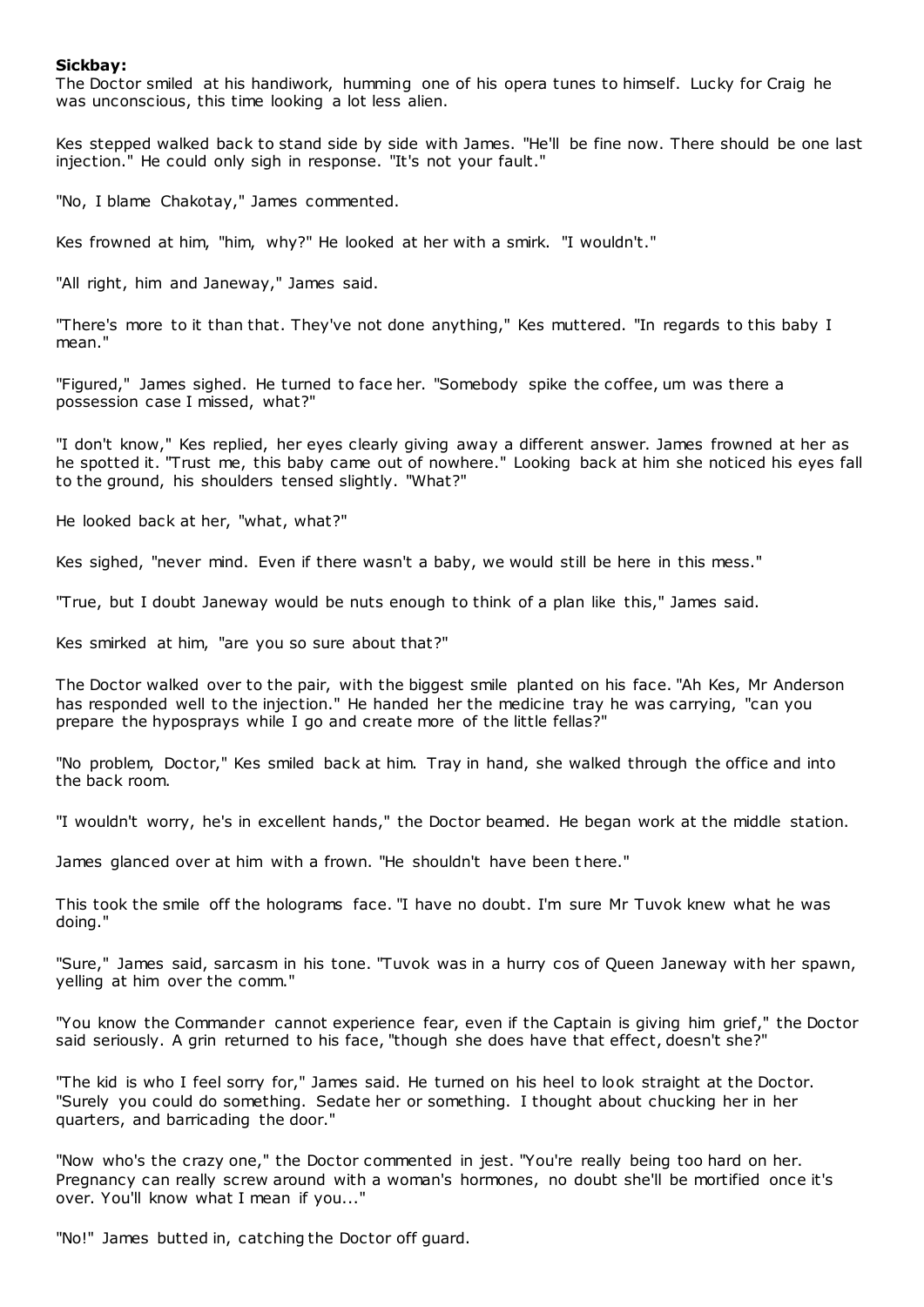"I wasn't going to say if you got pregnant, my sense of humour is a lot more sophisticated," he said.

"I know, more or less. Just no," James mumbled. He turned around to leave. "Can you let me know when he's all right?"

"Sure," the Doctor frowned. "I'm sure he'll be glad to know he has a friend like you looking out for him, hmm?"

James looked over his shoulder, "we're not friends."

"Then why are you here?" the Doctor asked, clearly confused.

"Can't I just be concerned for someone? I'm not as heartless as people think," James muttered.

"What do you mean, who thinks that?" the Doctor asked carefully.

"Obviously everyone. Doesn't matter, forget I said anything," James quickly said as he went to leave.

"Do you still...?" the Doctor also quickly spoke, but he was already gone. "Want me to inform you about Craig. Hmm."

A scream from the other room made him jump. Quick as a flash he ran to the source. Kes had pressed her back against the wall, like she was trying to get away from something. The Doctor rushed to her side, placing a comforting hand on her shoulder.

"Kes! Kes!" he gently shook her as she screamed again. Her eyes still wide, turned to look at him. "What's wrong?"

"What happened?" James asked as he rushed into the room as well.

"They..." Kes stuttered, her body shaking violently. "They're watching us."

# **The Borg Ship:**

Kathryn paced the work area, glaring at every particle of dust that dared to go near her. The Collective seemed smart enough to keep any of the drones away from her, all but one.

Seven of Nine's piercing voice broke the silence as she entered the room. "We must analyse the bioship. Your data."

"My dada!? Are you sicko Borg's not content with assimilating living people?" Kathryn snapped at her.

Without looking at the scene Tuvok calmly corrected her, "day-ta, Captain."

Kathryn rolled her eyes, "good god. I thought the Borg spoke proper English, am I wrong?"

This whole exchange rolled off the Borg drone like a tea bag on Janeway's desk. She just held her mechanical hand out for something. Tuvok quickly handed her the PADD he had been working with. She marched off without a word to a small panel on a wall nearby, Kathryn followed her like it was a coffee padd.

"You're Human, right?" she muttered, sounding calm for once.

"This body was assimilated eighteen years ago. It ceased to be human at that time," Seven of Nine replied.

"American family I assume. I'm from America, and I say day-ta. Are you a special drone that says fute-ill while the rest of the Collective say futile, while banging her head on the wall? Somebody may need putting down," Kathryn ranted.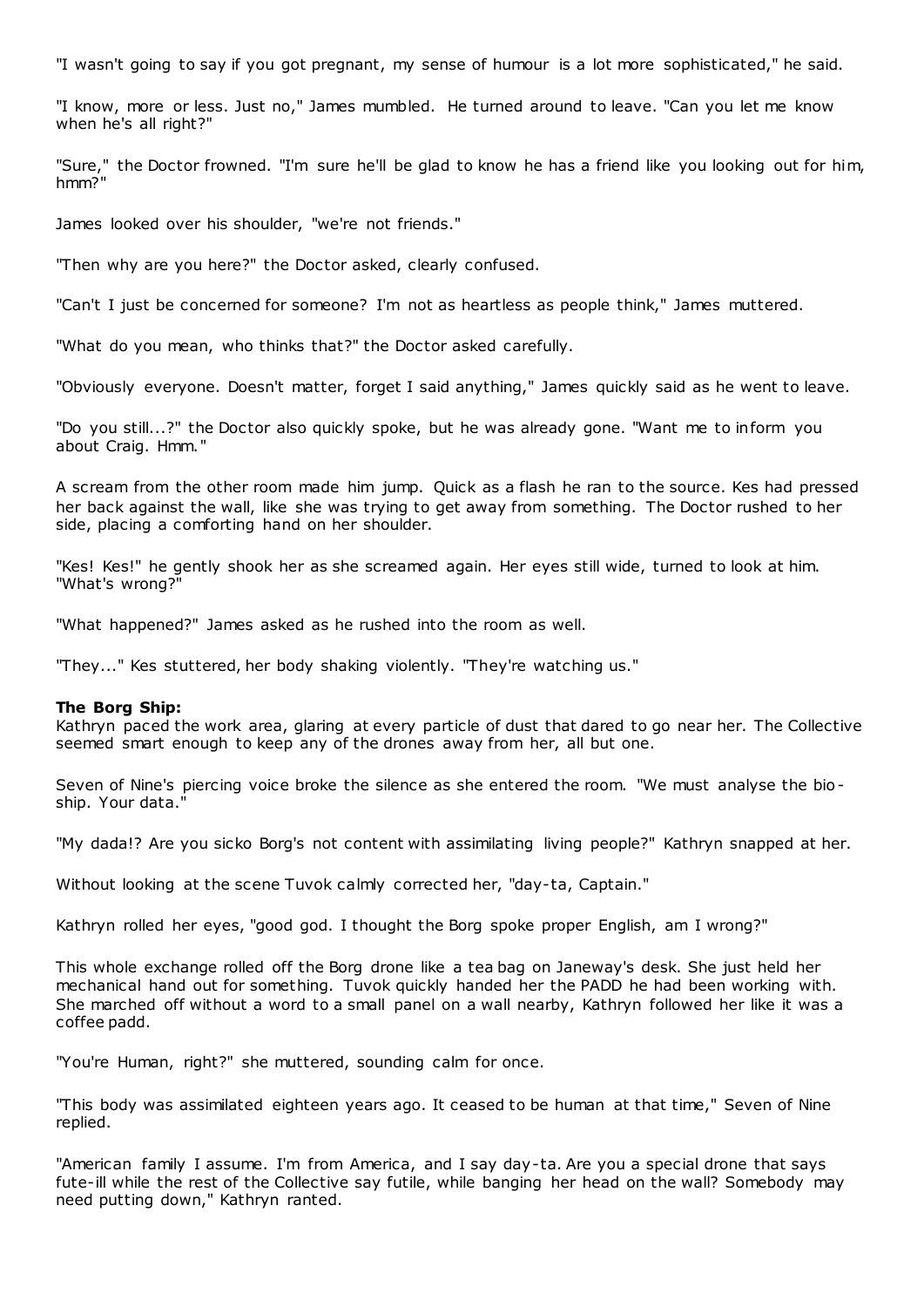Something she said hit a nerve as Seven of Nine swung her head toward her. "Do not engage us in further irrelevant discourse." An alarm that sounded like a frog croaking echoed down the halls. "We are being hailed by your vessel." She slammed her hand on the green panel filled with circles and text, then backed away. The screen changed to show Chakotay's face in Sickbay.

"Chakotay? Did you miss me that badly?" Kathryn said in a fake sweet voice.

He sighed in response, "yes Kathryn, I did."

This melted Kathryn's icy exterior instantly, "aaawww." Meanwhile the entire Collective reached for a Borg sick bucket.

"I may as well tell you while I got you," Chakotay said, shaking his head. "The Doctor believes the aliens are trying to access Kes' memory."

"Nosey barstewarts!" Kathryn grumbled under her breath. "They'll know everything."

"Bar stewards?" Chakotay mumbled, obviously confused.

"What, the old swear word censor system was ridiculous," Kathryn said with an innocent glint in her eye.

"Oookay, I've ordered long range scans for bio-ships. Nothing so far," Chakotay said.

Kathryn looked deep in thought, "hmm." An idea popped into her head, she turned to her favourite Borg drone. "Maybe if we alter our course to go around those boobs of yours. They'll get bored and go home, no doubt."

Seven of Nine continued to stare blankly, annoying Kathryn further. "Our course and heading have been changed."

"What the... aren't those the same things in the end, you pedantic drone! God, I bet you're a blonde." She turned back to look at Chakotay trying to keep a straight face. "Follow them, but don't look. Those things will have your eye out, or worse."

"Yes Captain," Chakotay laughed. He disappeared off the screen. Kathryn blew him a kiss anyway.

"I didn't think she could get more illogical," Tuvok said to himself.

Seven of Nine paced herself back to where he was, with Kathryn on her heels. "We now require one of your photon torpedoes and the nanoprobes."

"Ok that's it, I'm gonna rip her assimilation tubes out!" Kathryn growled, clenching one of her fists. She took a few steps back.

Tuvok again came to the rescue. "We are not safely through Borg space yet, that is not our agreement."

"We must construct and test a prototype, now!" Seven of Nine said with a hint of emotion in her voice. "The risk of attack has increased."

"We have an agreement, if we do what you wish you'll assimilate us," Tuvok said.

"Are you willing to risk a direct confrontation with us?" Seven of Nine asked him, piercing her eyes into his. "If we transport five hundred drones onto your vessel, do you believe..."

Kathryn screamed as she ran towards the drone, and attempted to tackle her. Instead she mostly bounced off her, falling straight onto the ground. "Ow, those things must be made of metal."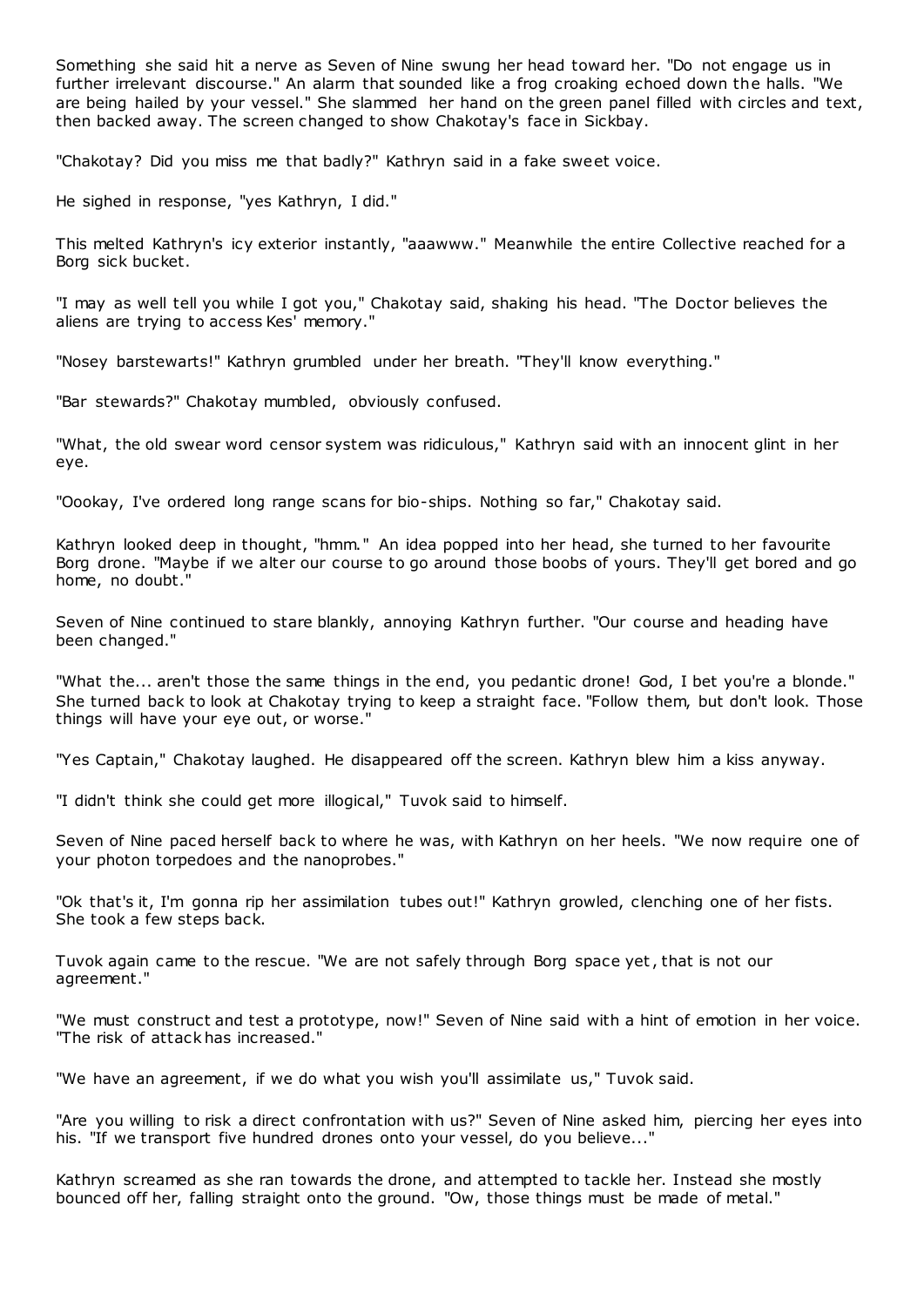Tuvok tapped his commbadge, his eyebrow by now almost into his hair. "Tuvok to Voyager, prepare to beam the Captain to Sickbay." He looked at Seven of Nine, "if you'll allow it?"

"Indeed, a replacement would be more efficient," she replied.

Kathryn groaned from the floor, "more, efficient? Let me at her."

"Captain you've already been at her," Tuvok said dryly.

A different alarm went off, Seven of Nine looked up. "We are under attack."

#### **Voyager's Bridge:**

"Commander. I'm picking up gravimetric distortions thirteen thousand kilometres starboard," Tom stuttered. He looked back at the command area, "It's a singularity."

James smirked to himself, "Chakotay isn't back yet."

Tom's eyes widened, "then who's in charge? Aaaw shhh..."

Harry piped up, "that would be me, as I'm the night shift commander."

"Ohno Harry," Tom muttered, looking backward again. "I'm the highest ranked officer here."

"Nuh uh," Harry disagreed. "Janeway picked me to take charge, she never asked you."

Tom folded his arms, scowling at his best friend. "Yeah for the night shift, nothing goes on then."

"Right, like space just stops for a single Earth timezone's night time. Get real Tom," Harry grumbled.

Jessie meanwhile plonked herself down in the Captains chair. After getting herself comfortable she decided to get the two men's attention. "Put the handbags away ladies. Tomina evasive maneuvers, Kimmy keep a lock on the awayteam. James watch the shields."

Tom and Harry shared a quick look of horror, but they realised they had no time to argue. They did as they were told.

"Why didn't James get a girly name?" Tom pouted as he worked.

"Only a non command person would be dumb enough not to get the joke," Harry commented.

The alien ship fired their own solo version of the usual beam, hitting Voyager on its starboard belly. It looked like a tiny impact but it shook the ship violently, hurtling the vessel out of warp.

The bridge was left in a cloud of smoke as a few stations had exploded. Everyone had been thrown from their positions and were now trying to get their bearings.

Tom struggled to get back to the helm, pressing some controls on the way. Voyager straightened itself up, and jumped right back into warp.

"That hit went right through our shields!" James yelled over the noise. He muttered to himself, "dunno why I'm surprised." He spotted Chakotay rushing out of the turbolift closest to him. "Shields and weapons are down."

"What the hell?" Chakotay exclaimed.

"Transporters are off-line too. If we catch up with the Borg, we may not be able to..." Harry stuttered. Chakotay threw a Janeway like glare at him, finishing him off mid sentence.

"Don't worry, we'll catch up!" Tom yelled, not looking too sure.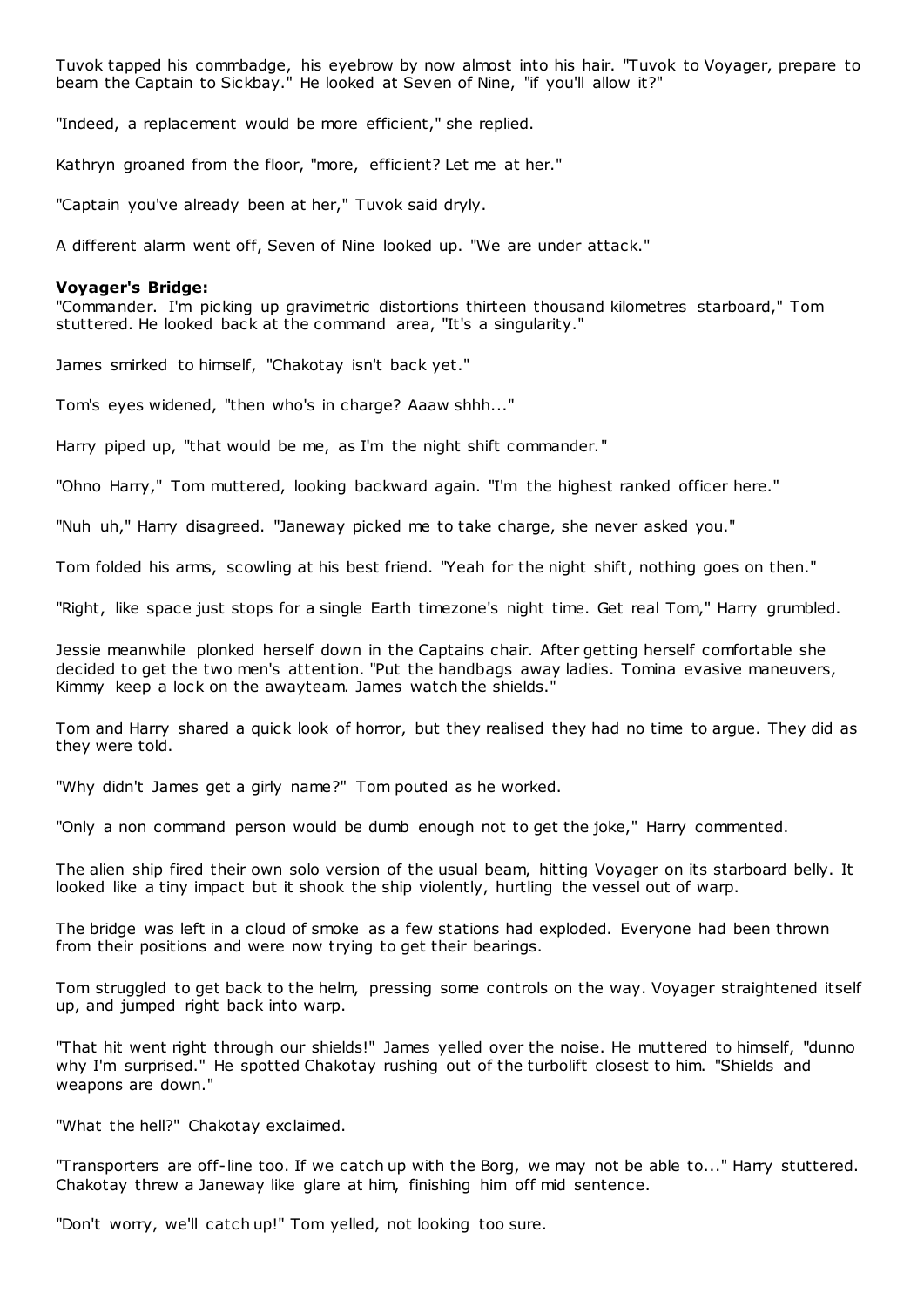Harry sighed in relief, "the Borg ship changed its path, it's on its way to rendezvous."

James groaned, "leading that alien ship right back to finish the job."

"What the..." Chakotay grumbled. "Jessie, out of that seat!" This made Jessie jump a metre.

"What, you told me to keep Tom in line, right?" she stuttered. Chakotay raised an eyebrow. "I fell into it, you know during the attack."

Harry's station beeped furiously at him, "incoming!"

# **The Borg Cube:**

"Voyager has taken heavy damage," Tuvok said as he looked at a c onsole.

Seven of Nine didn't even need to look, "Species 8472 will destroy them first. We cannot let them."

The Borg Cube flew towards Voyager, then somehow turned around to go in the same direction as it. The alien ship in dead pursuit didn't have much time to avoid it, colliding straight into the huge vessel. The Cube itself exploded seconds later.

# **Voyager:**

Chakotay watched the Cube explode on the viewscreen, horror showing on all of his features. "The Cube?"

"Destroyed, and it took the bio-ship with it," Tom replied.

The intercom buzzed into life. *"Tuvok to Chakotay."*

Everyone looked around in confusion, Chakotay just looked relieved. "Go ahead Tuvok, where are you?"

*"I'm in Cargo Bay Two. Along with the Captain," Tuvok's pained voice responded. "And a number of Borg."*

"Ohno," Jessie stuttered. Now that she was standing nearby Tom, she gave him a slap across the back of his head. "Why did you follow them, idiot!"

Tom pouted, rubbing his head. "Ok firstly, ow! Secondly, you'd blame me even if I didn't do anything." Jessie shrugged, it was enough of a confirmation for him.

*"We beamed over, just before impact. We require assistance."*

"Tuvok. Tuvok? Secure that deck," Chakotay ordered. He headed back for the turbolift he came from. James shrugged and followed him. "Security Team One to Cargo Bay Two. Paris, you have the Bridge."

Tom smiled to himself, Harry looked on with his mouth wide open in shock. "Told you!" he sang.

"Ugh, I think I'll take my break now," Jessie grumbled.

The turbolift doors closed, Chakotay looked at who he was sharing the lift with. "What are you..."

"*Secure that deck,* Team One," James rolled his eyes.

Chakotay sighed, "wonderful. Just don't speak when we get there, Kathryn's already flew into another rage today."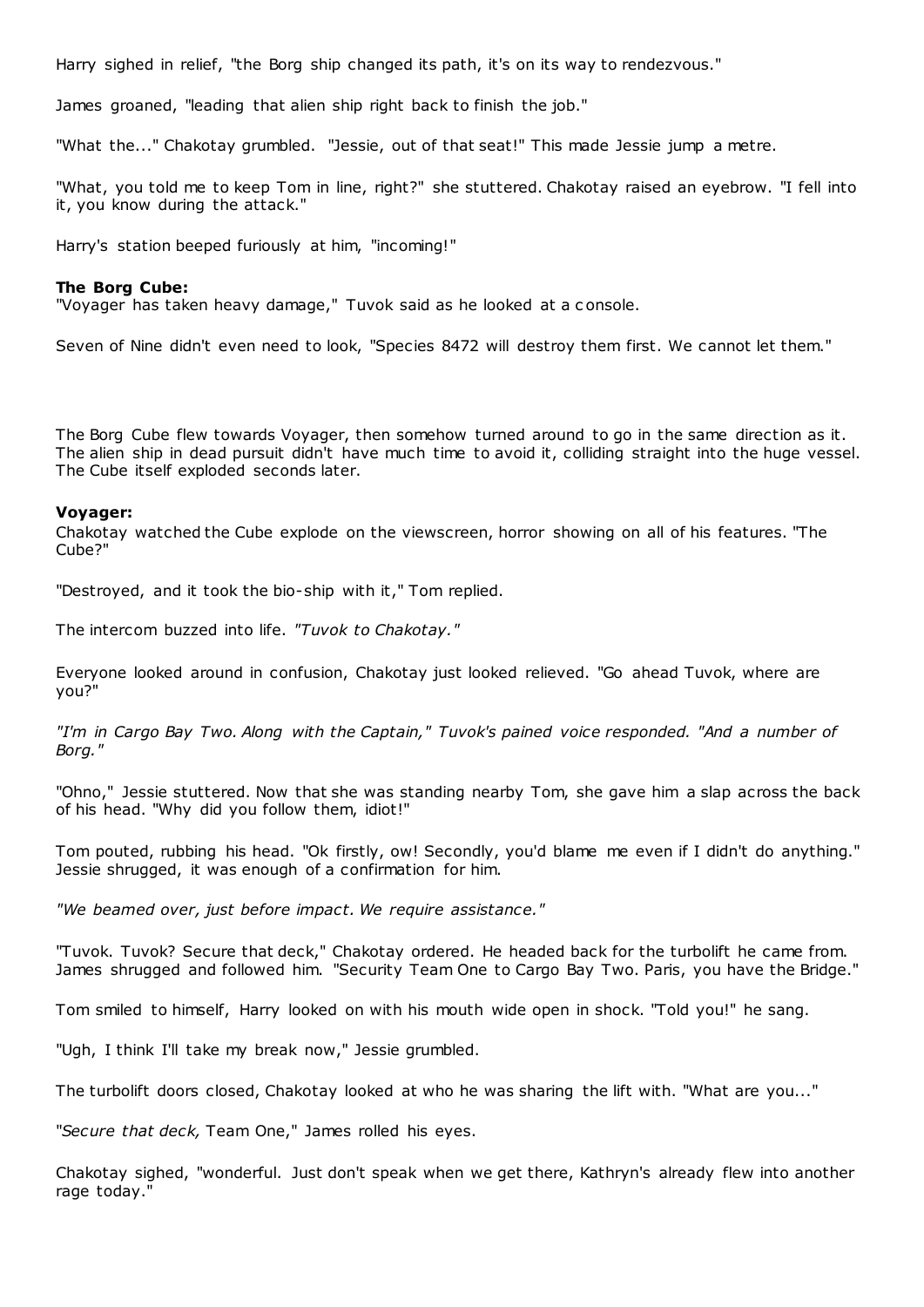"Shouldn't you be more worried about the Borg assimilating Neelix's food supplies?" James commented.

"Oh dear lord," Chakotay's eyes widened in horror.

### **Sickbay:**

The Doctor had a new patient, this time it was Kathryn who was busy swearing abuse at him. Craig stood nearby James, looking healthy but nervous. Kes was busy treating Tuvok as he sat on the bed.

"For now they're contained," Chakotay briefed him. "They've assimilated Cargo Bay Two and they're drawing energy from the secondary power couplings."

"But they've gone no further?" Tuvok questioned him.

"Not yet. I've sealed off Decks Nine through Thirteen and posted security details at every access point," Chakotay replied.

Craig took a side step closer to James, "I thought Thirteen already was?"

"Yeah, so did I," he frowned. "If I were you, I'd fake post illness."

"I suggest we increase security around Sickbay, as well," Tuvok said.

Chakotay beckoned his head towards Craig and James, "already done."

Craig sighed in relief, "looks like I don't have to. Where's the others?"

"They both rushed to the toilets when they were told, funny that," James replied.

Craig smirked into his hand, "it's probably not what you think. Neelix brought in this slop for me when I woke up, I think he called it his lunchtime soup."

"How far did you get on the weapon?" Chakotay asked.

"We're ready to construct a prototype," Tuvok replied.

Kes looked up from her medical tricorder. "You're ready to return to duty, Commander."

Tuvok slid off the biobed, watching her intently. "And you, Kes?"

"I'm all right," Kes mumbled, avoiding eye contact. "The visions have stopped for now."

"Captain, I assure you..." the Doctor stuttered as he tried to make his escape.

Kathryn forced herself halfway into a sitting position. "One button is all it takes Mister, get back here!" She fell back down on the biobed, grumbling to herself.

"Is this why they're posting Security, or rather us to Sickbay?" Craig asked, his whole body trembling.

Chakotay placed a comforting hand on his shoulder. "No, you don't even have to stay inside. Outside would be better, and safer."

"It is in case the Borg penetrate Cargo Bay 2, they'll want Sickbay first," Tuvok replied.

Craig wasn't sure if he was relieved or not. "Borg, or Janeway."

"CHAKOTAY!" Kathryn screeched. "Where's my coffee pillow!"

The Doctor sighed. "The accident on the Borg ship triggered pre-mature labour."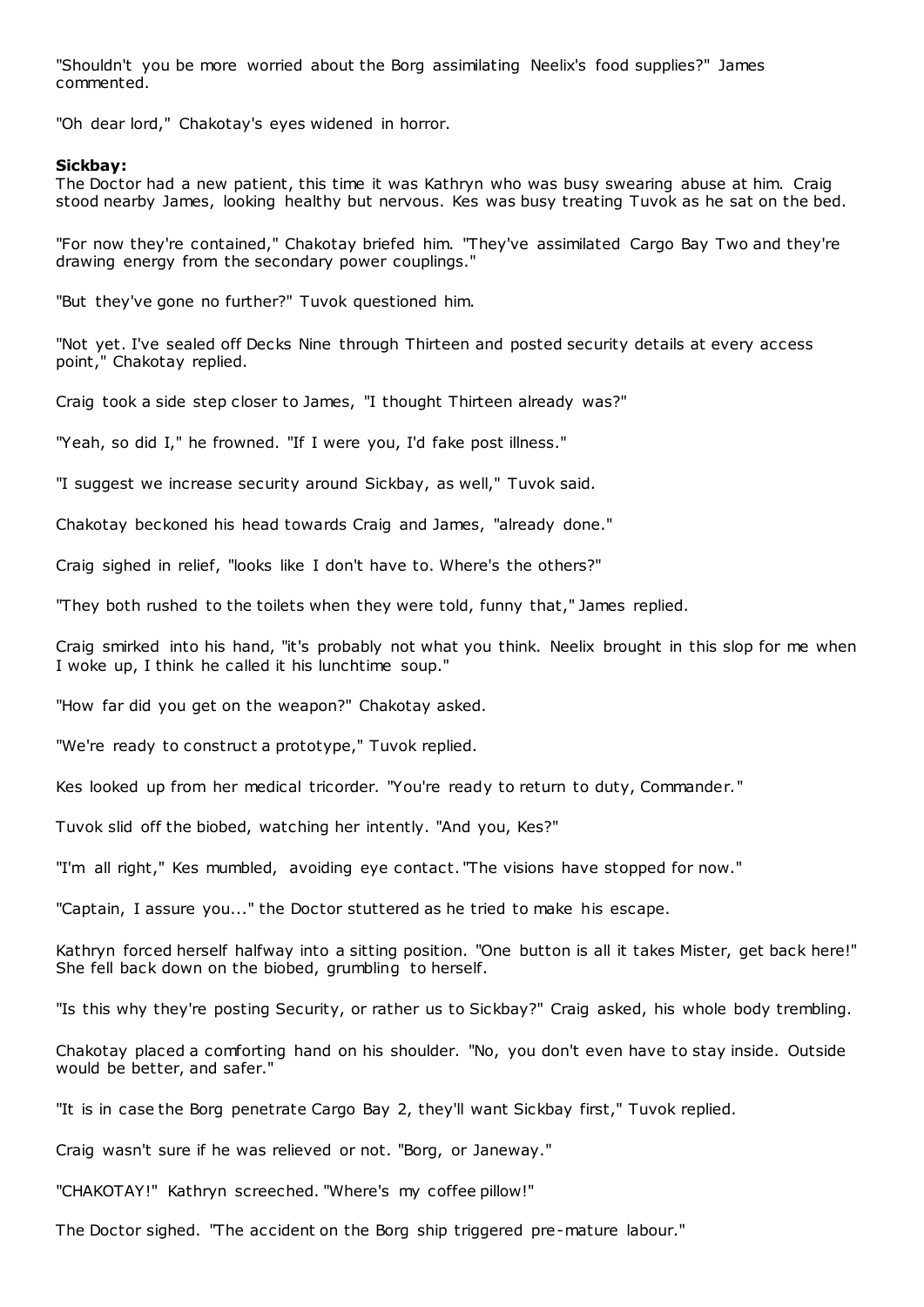Chakotay's face fell, "what? Can you stop it?"

"Accident? I heard she tried to tackle some Borg drone," James sniggered.

Tuvok raised his other eyebrow, resting his tired other one. Chakotay shook his head, "I'll repeat myself. Outside would be better."

James rolled his eyes. "I'd much prefer to stay here, much more fun."

Kathryn sat back up to throw a medical tricorder at him, he quickly dodged it. "Damn it!" She somehow found another one and threw that too, missing this time. "Stay still!" He ducked as one of the hyposprays almost went into his face.

Chakotay laughed as Craig backed away slowly to the exit. Tuvok decided to blank out everything.

"Better do what the lady says," Chakotay finally said.

"I don't remember Kes telling me to do anything," James commented, ducking again.

"But I told you to keep your mouth shut. Now out," Chakotay laughed.

"What the hell does that mean!" Kathryn screamed. "Are you saying I'm not a lady!?" She pulled her legs over the side of the bed, but struggled to sit back up. "I'll kill him." The Doctor quickly rushed over to stop her.

Chakotay shrugged, smiling a little at James. "Circle of life."

James shook his head. "Yeah yeah, akoonah matata. Whatever, I'll leave. Just be prepared to lose a few limbs." He turned to where Craig was earlier, but found he'd escaped already. With a shrug he followed him.

Chakotay sighed, "Harry's been watching Disney films during his bridge night shifts."

"Indeed," Tuvok agreed.

"Just make sure those Borg stay put. Keep me updated," Chakotay ordered.

"Should I continue working with them?" Tuvok asked.

Chakotay sighed again. "No, standby for now." He jumped out of his skin when he noticed Kathryn standing right beside him, facing him. Her eyes were much wider than usual, the bed hair she now had made her look even more unnerving.

"Keep working with them Tuvok," she muttered. Her hand reached out and grabbed Chakotay by the ear. "Try and get out of this alliance, and I'll pull something else. Understood!" Chakotay could only nod. "Good boy. Now you go get my coffee pillow." She turned to Tuvok, "shoot that Barbie drone in that smug face of hers." The Doctor hinted that he wanted her back on the biobed. "You piss off, you bore me too much. Get me some painkillers first." She then headed back to the biobed, passing Kes as she did. "You, have a vision of something useful and stop screaming. You sound like a banshee."

"Great, is that it?" Chakotay dared to ask.

"No. Tell James if he dares to come in here, I'll program the doctor to give him a sex op. I'll beam this kid into him, then force him to push it out!" Kathryn grumbled.

"Um... what?" Chakotay mumbled, clearly looking a bit uncomfortable.

The Doctor looked a tad horrified. "Captain, maybe you should have those painkillers."

"ABOUT DAMN TIME!" she screamed at him, before lying back down on the biobed.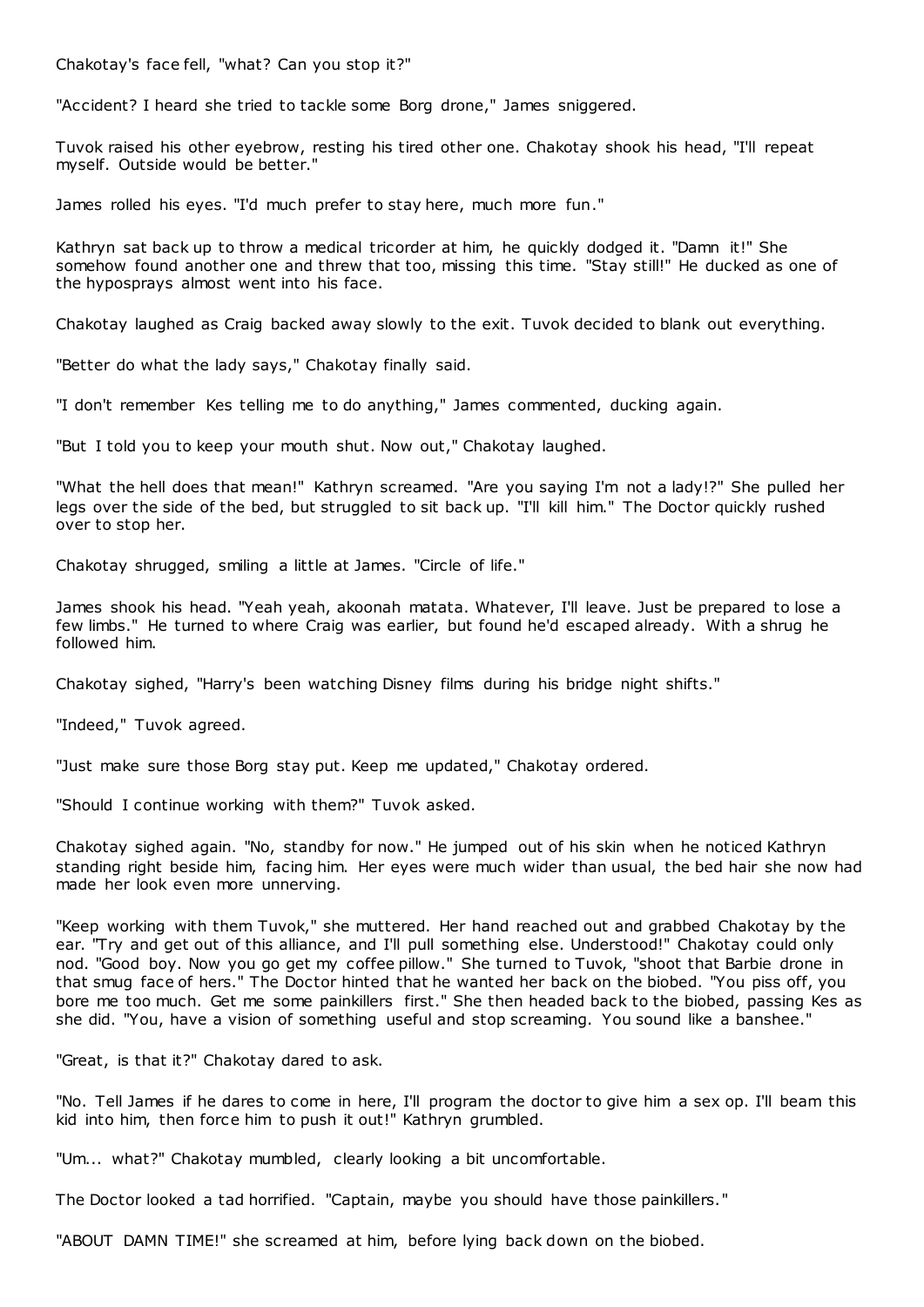"I'll give her a larger dose," the Doctor whispered to Chakotay. He nodded in agreement.

"How long do you think it'll be? I have to deal with this alliance," he asked.

The Doctor sighed, "it's too early to tell, there's only been one dilation so far. I can keep you posted if you'd like."

"That's all right. I'm sure I'll hear the progress from the bridge," Chakotay said with a half smile. He turned to leave with Tuvok.

# *One Day Earlier 11th March 2383*

"Jesus, are you crazy woman. Crazy!?" Tom stuttered, pointing his finger. Everyone stared, wondering the same thing about him. Kathryn just rolled her eyes and punched him in the nose.

"Anyone else got any objections?"

"An alliance with the Borg. Who would object to that?" James commented.

Kathryn sighed in relief, "finally. It's about time you stop trying to piss me off."

Chakotay shook his head, "sarcasm. It's his thing."

"Oh," Kathryn said without a care. That didn't last long though. "You ungrateful son of a..."

"Uh huh," Chakotay agreed out loud. He looked worried right afterwards. Kathryn scowled at him then at James.

Harry looked uneasy, "so, why are we allying ourselves with the Borg?"

"For god's sake. I'll explain it so ickle Harry will understand," Kathryn groaned. She turned to him while everyone smirked to themselves, well mostly everyone. "Craig get sicky right, by big bad aliens. Aliens make Borg go boom. Are we following so far?"

Harry sat down in his chair, as if he was trying to use it to hide.

"Borg dumb like you. Doccy, you know who makes boo boo's go away, cures Craig with Borg stuff. Aliens have things that go fly in space, right? Stupid aliens make it probably out of their dead people. This stuff kills them so it kills their flying things. Borg too dumb to do it themselves, so we tell them. Alien ships go boom. We don't go boom and neither does Borg. Borg happy, so we don't go boom too. Get it?"

"Ok, but what's happening so far is Borg go boom," B'Elanna said. She realised what she said, then shook it off. "We haven't been in the firing line. The Borg are too busy running away or being destroyed to care about us. Why the need for the alliance?"

"Oh please, the aliens will come for us next you dumb broad," Kathryn grumbled.

"What makes you say that?" Tuvok asked.

"Anybody who coats their claws with an *eat something alive* virus, has to be psycho," Kathryn replied impatiently.

"I'd say the same about people who volunteers their crew to the Borg for assimilation," B'Elanna muttered.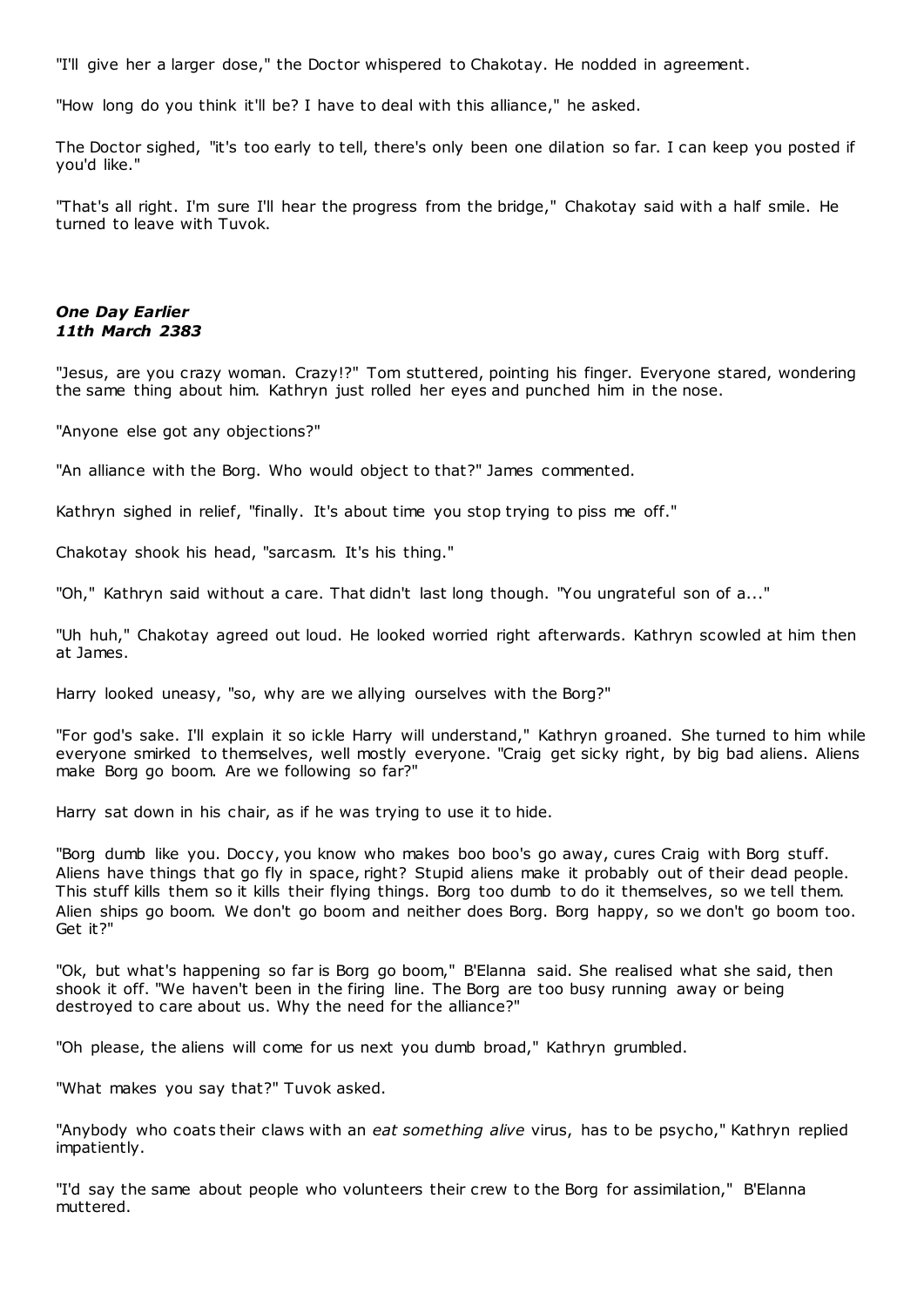Kathryn growled as she stamped her foot. "I said alliance, not assimilation. God, it's no wonder you can't run this ship without me. Fools the lot of you!"

"But it'll be the same result, won't it? The Borg aren't known for making friends," Neelix commented.

"True, but I don't think the Borg are known for losing either," Kes added on.

"Oh god, you're not agreeing with her are you?" James questioned.

Kes' eyes widened, "ohno. What happened to Craig was horrible, but it was an accident. Their only targets seem to be the Borg."

"Pfft, you have no evidence of that. Ironic really, considering you're whining at me for having no evidence they'll attack us," Kathryn muttered. "Think about it, this is Borg space. It's not like there's other species to choose from here, and the aliens are avoiding them. There's been no other target to get, until now. We could be passing by and they could just fly by, killing us in one shot."

Tuvok raised an eyebrow, "then perhaps we could adapt some of our photon torpedoes with these nanoprobes. Just for precaution."

Kathryn was suddenly in front of him, glaring up into his brown eyes. For once he looked surprised. "Keep your Vulcan mitts off my torpedoes. They've got to last us to Earth, you fuc..."

Chakotay butted in, "um, but that would be the answer to our problems. We don't need to help the Borg. Let them die, they'd have no problem killing us or anyone."

Kathryn's face was slowly turning red, her hands slowly went to her hips. Everyone in the room knew trouble was brewing.

Tom meanwhile pulled himself back off the floor, then tried to wipe the blood from his nose. "What did I miss?"

Everyone cringed as Kathryn turned around to face him, hands now on her hips.

"A thought Captain," Tuvok bravely came to Tom's rescue. "What makes you think the Borg won't attempt to take the information by assimilating Voyager and its crew."

B'Elanna groaned, "I pointed that out before."

"Why would they, we have Janeway," James pointed out.

"Ssshhhh," Chakotay snapped at him.

"You didn't let him finish," B'Elanna giggled into her hand. "I think he was going to say, we have Janeway to think of something."

"Well of course!" Kathryn bellowed in a *I told you so* voice. She went over to pat James on the shoulder, he looked at her with his eyes wide. "You know everyone else in here are stupid, but you! You get me, you do."

"Oh dear, mood swing," Chakotay said quietly.

Tom looked relieved, "anything's better than her usual one."

"Maybe you should rejoin the Senior Staff, we need another smart one," Kathryn said.

"You mean smart ass, don't you. We already have one," Chakotay muttered, glancing at Tom.

"What?" Tom innocently said.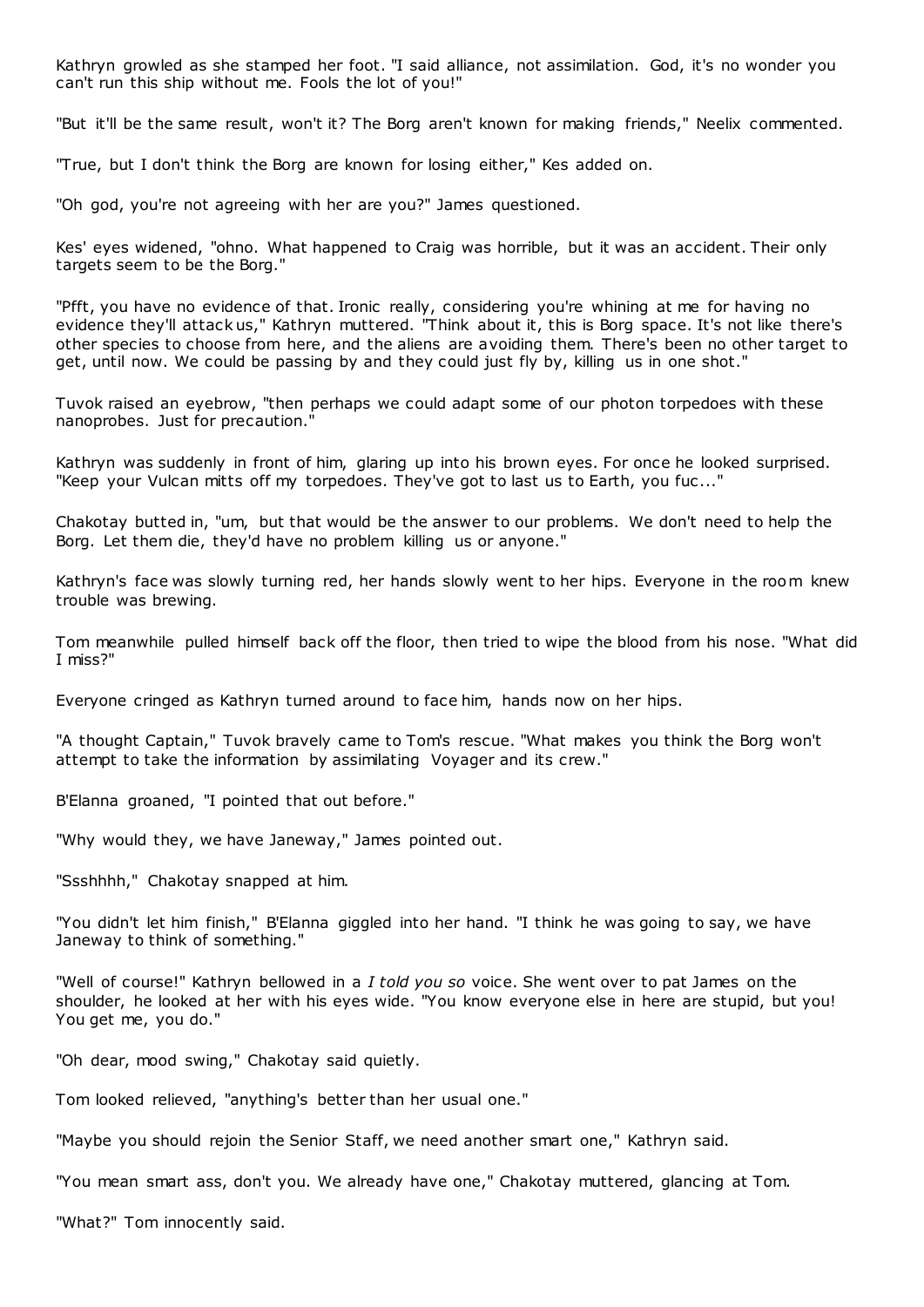James cringed, "don't compare me to him."

Chakotay groaned, "you're right, that was a rude thing to say. I apologise."

Tom looked confused, "no really, what? What am I missing?"

B'Elanna patted him on the arm, "it's ok Tom. I don't love you for your brain."

Kathryn clapped her hands a few times. "Okeydokey. So if Borg decide to be mean and assimilate, Doc can put all the nanoprobe info into his program. Then he will press the delete button. My plan is flawless."

The Doctor looked horrified, so did everyone else.

"Um, isn't that a bit cruel?" Kes said it.

Kathryn sighed, "yes of course, you're right. I'll delete him."

James smirked in Chakotay's direction, "so she's psycho no matter what mood she's in?"

"Uh huh," he could only mumble in response.

"So Tommy, set a course for the nearest Borg ship you can find," Kathryn ordered, smiling sweetly.

Tom looked uncomfortable, "really, we're doing this?"

B'Elanna sighed, "it would seem so."

"Ok, that's that. Get out," Kathryn said, still smiling.

Everyone headed for their nearest door, each giving the Captain their own *she's crazy* glance. Chakotay however stayed behind.

"Oh Chuckles, here really?" Kathryn giggled. She made her way over to him, smiling suggestively.

"Um..." Chakotay mumbled, his eyes widening. "No that's not why I'm still here."

Kathryn pouted, "aaw, shame. So what's up my angry warrior?"

"Well this small tiny, thing. It's nothing really," Chakotay replied. "Alliance with the Borg, mainly just that."

"We've been through this, the aliens are nasty," Kathryn said.

Chakotay sighed, "it's far more likely that the Borg tried to assimilate them, and this is their response. The Borg have killed and probably assimilated so many humans, why should we help them out?"

"Well, when you put it like that..." Kathryn mused to herself.

Chakotay looked relieved, "oh thank god, I really thought you'd lost it."

"... I don't really give a rat's ass," Kathryn finished her earlier sentence. Her face turned serious in a flash, her fists clenched. Chakotay looked very worried. "We're doing this cos I'm the Captain, and I won't be giving birth to some wussy warrior's kid while the aliens decide to target us. Do you understand or do I have to talk in pre-school speak again?"

"Wow, mood swing mid sentence," Chakotay commented. "Look, this is way too risky."

"Oh, so if I do something you don't like, it's a mood swing," Kathryn snapped.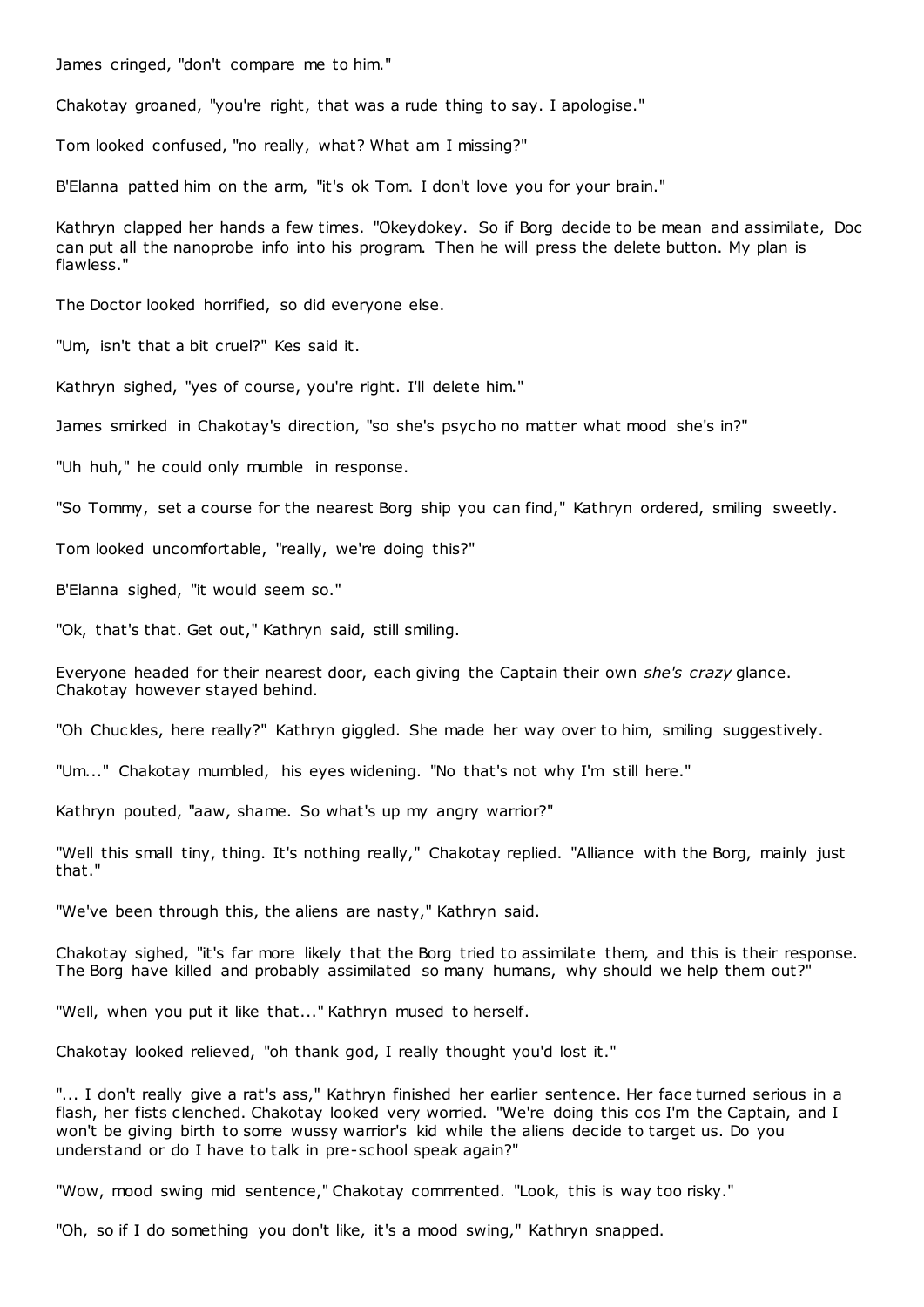"There's a story I heard as a child, a parable, and I never forgot it," Chakotay said quickly, hoping he wouldn't get interrupted

Obviously he wasn't fast enough. "Are you trying to get into my pants again? I'm eight months pregnant you sicko!"

Chakotay's eyes widened, "what, I've never done that."

"Pfft, how dumb do you think I am?" Kathryn grumbled.

Chakotay tried to shake it off. "A scorpion was walking along the bank of a river, wondering how to get to the other side."

"Lazy asshole should just learn to swim, I take it the scorpion is you," Kathryn grumbled.

"Suddenly he saw a fox. He asked the fox to take him on his back across the river," Chakotay continued on, despite her.

"He told him to piss off?" Kathryn butted in.

Chakotay soldiered on, "the fox said *no. If I do that you'll sting me, and I'll drown*."

"Oh, so he's a big wet blanket. The fox is you, and so's the scorpion. I'm confused," Kathryn said.

"The scorpion assured him, *if I did that, we'd both drown*," Chakotay continued.

"Jeez, if I pretend to swoon will you shut up?" Kathryn muttered.

"So the fox thought about it and finally agreed. So the scorpion climbed up on his back, and the fox began to swim," Chakotay continued.

Kathryn groaned, "you should be the series writer, your grammar's atrocious. So, so."

Chakotay continued, "but halfway across the river, the scorpion stung him."

"Thank god, they both die. I'm liking the story now," Kathryn grumbled.

"As the poison filled his veins, the fox turned to the scorpion and said *why did you do that? Now you'll drown too*," Chakotay continued.

"And then the scorpion found the true meaning of peace, or some crap like that?" Kathryn groaned.

"*I couldn't help it*, said the scorpion. *It's my nature*," Chakotay finished.

"Is this the part where I'm supposed to take my top off?" Kathryn muttered, shaking her head.

Chakotay groaned, "I'm not trying to chat you up!"

"Sure," Kathryn groaned. "Good lord, I thought you were trying to keep me off coffee."

"Look the point was that the Borg's nature is to assimilate and destroy. They'll do that to us, no matter what the situation," Chakotay said.

"Then I'll just erase the Doc's program. I really doubt assimilating some of us will tell them how t o do it themselves, everyone here are idiots," Kathryn grumbled.

"Yes about that. Threatening the Doctor like that. If the information was stored in a crewmembers brain, would you fire the phaser?" Chakotay asked.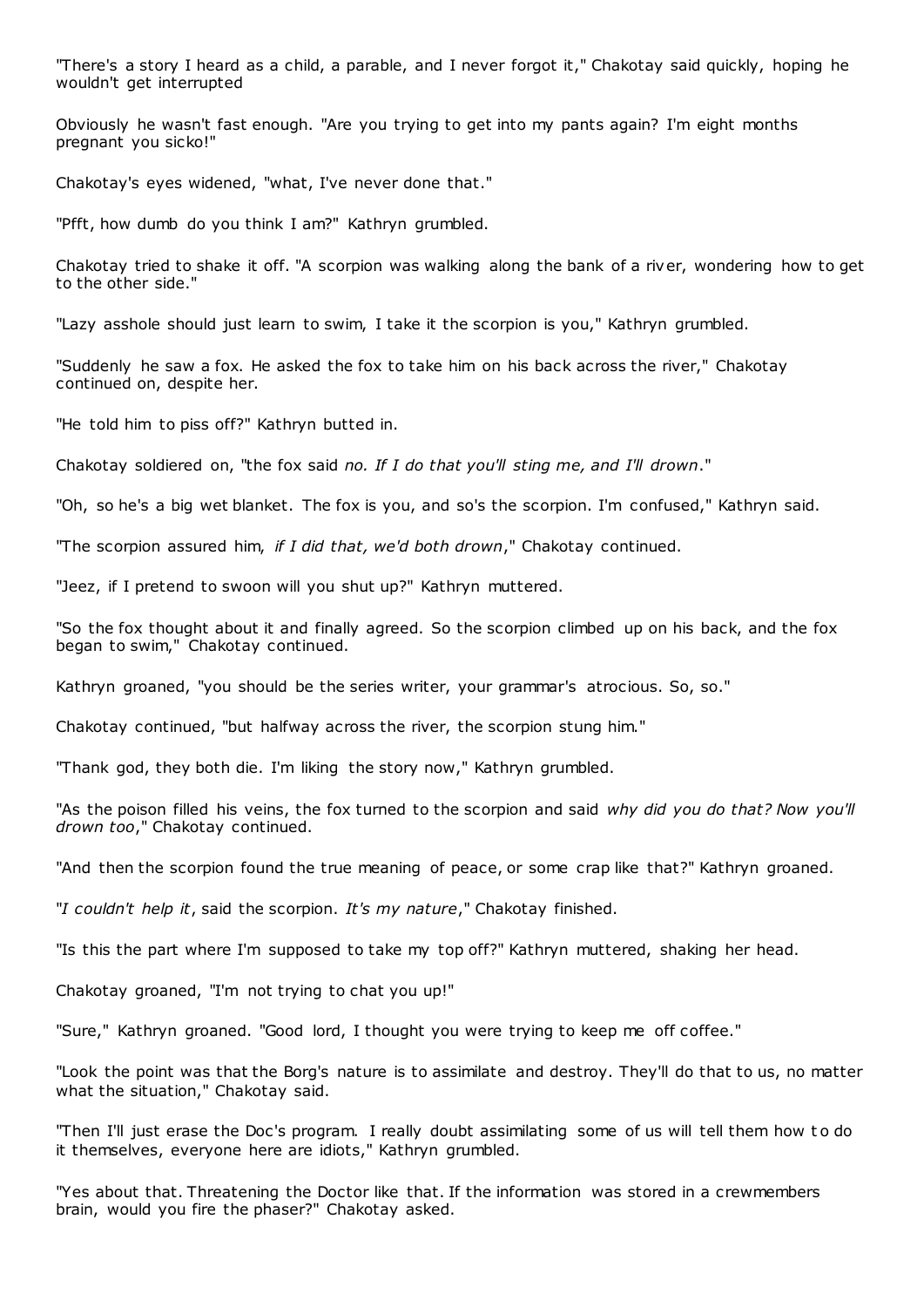Kathryn stuck out her bottom lip, rolling her eyes half way. "Tom's really been pissing me off lately. That is a good idea, Chuckles. Tell the Doctor to prepare an implant. He can just move the information into it."

"Uh, so the point of deleting the Doctor is? We could just delete the data," Chakotay muttered. "You just want to be dramatic, don't you?"

"Well no, they'll assimilate the Doctor's program. Then use him to get the nanoprobes info. Dumb ass," Kathryn groaned.

"Well he can't do anything if we delete the data for the aliens," Chakotay said.

Kathryn narrowed her eyes at him, "god fine! We're still doing the rest of it!"

"The alliance, killing Tom?" Chakotay questioned.

"Finally, we're talking some sense!" Kathryn snapped at him.

Chakotay sighed, "this is a big mistake. As long as you know that, I've done my job. I'll still have to follow your orders."

"Wow aren't we good at stating the bloody obvious. Now get to it, that implant won't get into Tom's small brain on its own," Kathryn grumbled.

"Just remember what I've said when you and our baby gets assimilated, along with the rest of the crew," Chakotay muttered as he went to leave.

Kathryn growled at an empty room, clenching both of her fists.

# *Present Day*

The senior staff sat or stood around the bridge, staring in Chakotay's direction. He paced the bridge, discussing the situation.

"The Borg want us to turn back around to meet up with a sphere, that's a week away. It's too risky," he said. "However Kathryn's wanting feedback every ten minutes, so if I don't update with something in the next two she'll..."

Tom shifted in his chair uncomfortably, "you don't have to tell us."

"Ten minute updates won't say that much. All I suggest is Tuvok reporting in some of t he specs he's still working on. She won't care about that," B'Elanna suggested.

Chakotay nodded, "good plan. In the mean time, somebody should bring that female drone to the Ready Room."

Tom's face perked up, "oh, why?"

Unfortunately for him, B'Elanna was standing right next to him. She stamped on his foot. "Perv."

"Do you really think it's a good idea to be inviting a Borg drone to the bridge?" Jessie asked, shifting in her seat uncomfortably.

"Why not, we've had Janeway on the bridge," B'Elanna smirked. "But seriously, what's the plan?"

"We're gonna give them the nanoprobes," Chakotay blankly replied. Everyone's mouth dropped open, eyes were widened, well everyone but Tuvok. "We'll drop them off on the nearest uninhabited planet,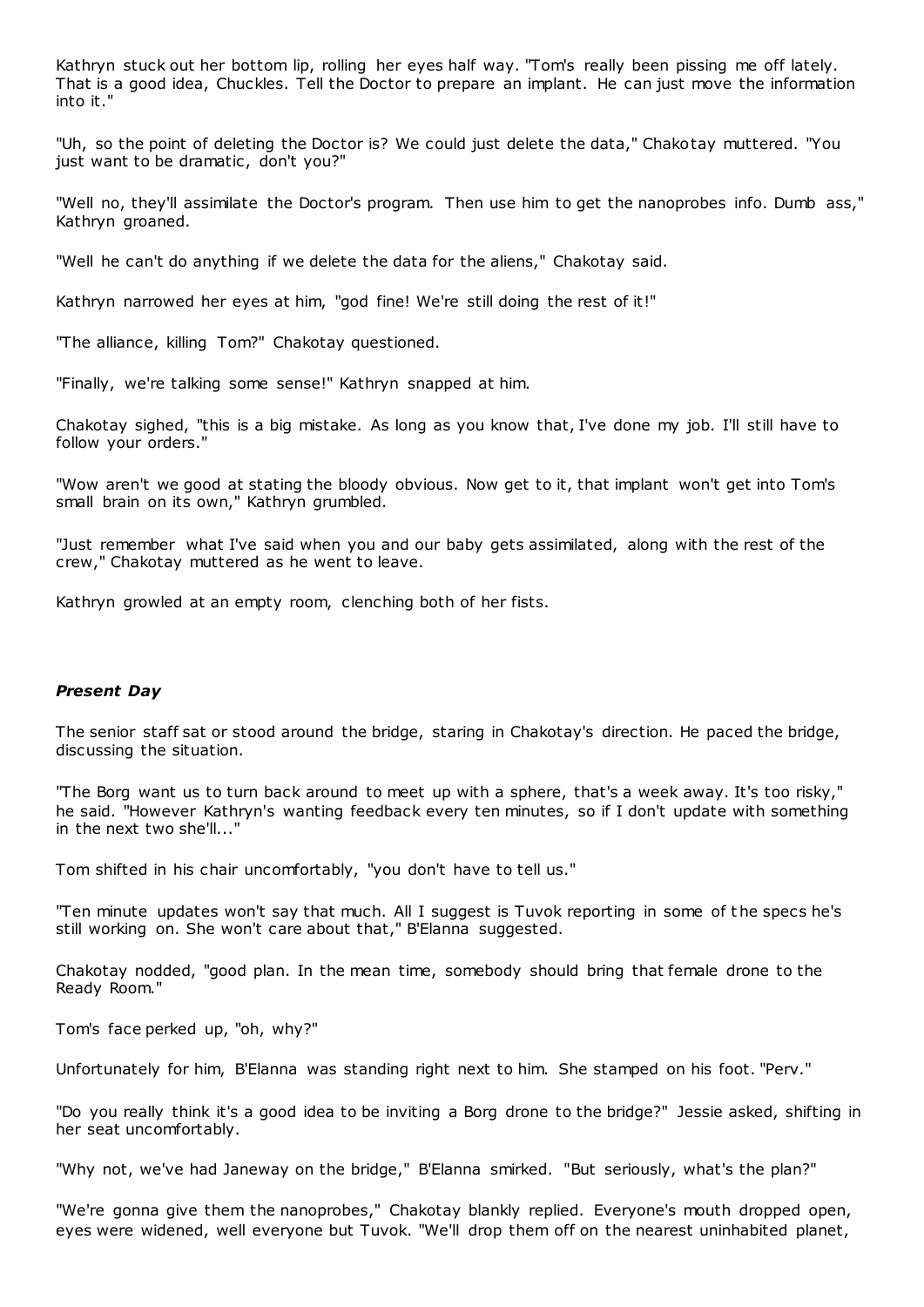and take our chances alone. They can wait for a Borg ship to pick them up and finish the weapon. I'm in command now and I have to do what I think is best for this crew." Everyone stared at him in silence, not believing their ears. "Tom, you know what to do."

"Um, aye sir," Tom mumbled.

"I must caution you, Commander. The Borg may not go quietly," Tuvok stated.

"They're getting what they wanted, why wouldn't they?" Chakotay said. "Everyone, get to it." He watched as mostly everybody went back to their stations, or left the bridge. Satisfied he headed to the Ready Room. Catching his eye on route was Jessie, who still was staring blankly in his previous position. "Jessie?"

"What?" she mumbled, without averting her gaze.

"Got something on your mind?" Chakotay asked.

Jessie breathed a big sigh. "You know when you said you want to do what's best for the crew?"

"Yes, I vaguely recall," Chakotay muttered.

"Hmm." Jessie climbed to her feet, still avoiding eye contact with him. "You're a fool, you'll kill us all."

"Excuse me?" Chakotay snapped at her.

Jessie shook her head, "you're not deaf are you?" She slowly walked over to the turbolift, Chakotay followed her only with his eyes.

Tom's whole body shook, "woah. Is it just me or has she turned ultra creepy in her time off?"

Chakotay stared at the back of his head, deep in thought.

"She's only had James for company for the last few months. What do you expect," Harry commented. Chakotay shook his head as he stepped into the Ready Room.

Tom sighed, "she's right though. What a way to piss off the Collective."

# **Later**

# **The Ready Room:**

Chakotay paced himself around the desk, keeping a good distance away from the Borg drone. "Once we've beamed you to the surface we'll send down the nanoprobes and all our research."

"Unacceptable," Seven of Nine blankly said. She turned around to face him. "We don't have time for..."

"This isn't open for discussion. I'm not turning this ship around," Chakotay butted in. "You're getting what you wanted. I suggest we part ways amicably."

Seven of Nine watched him closely as his attention turned to the padd in his hands. "There is another option. We could assimilate your vessel."

This got the Commander's attention, "if a single drone steps one millimetre out of that Cargo Bay. I'll decompress the entire deck. You won't pose much of a threat floating in space." The drone stared at him coldly, as if she was scanning him.

The intercom chirped, breaking the silence. *"Janeway to Chakotay. You're late for that ten minute report. Don't make me come up there and tear that stupid tattoo off your forehead!"*

Chakotay groaned, tapping his commbadge. "I was just about to call you, I'm not late."

*"You're now twenty one seconds late, Ensign Chakotay. Right that's it..."*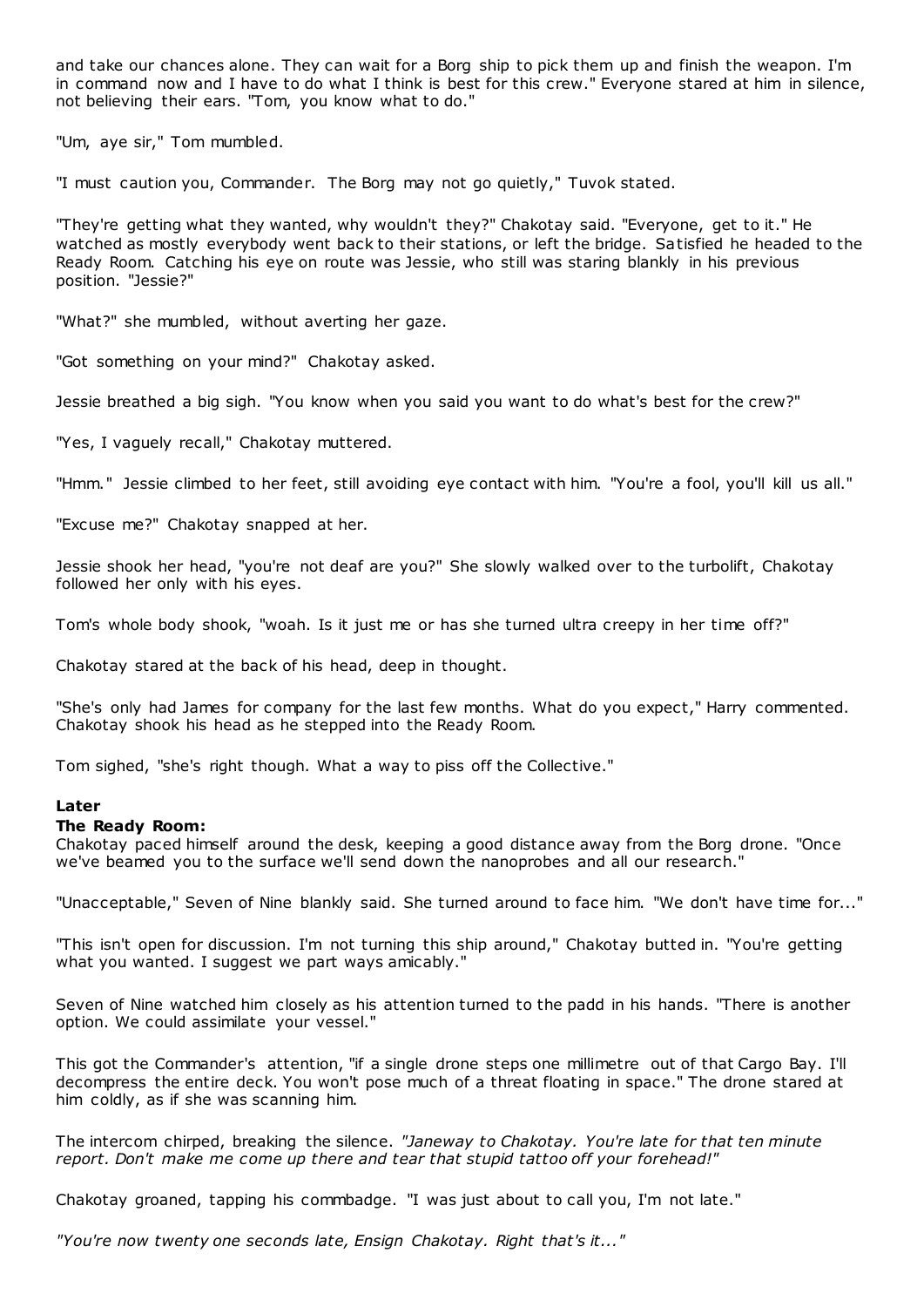*The Doctor's voice chimed in, "Captain you're in the middle of a dilation, you can't go now."*

"I'm sorry Captain. There isn't anything new to report, Tuvok's still working with Seven of Nine. Chakotay out," Chakotay said. He tapped his commbadge quickly. "I think I may join you in the Cargo Bay when we open the doors."

"So humans do not even follow their prided chain of command. Interesting. It is a wonder you haven't made yourselves extinct yet," Seven of Nine said.

"Escort our guest back to the Cargo Bay," Chakotay ordered.

The two Security guys behind the drone nodded nervously.

"Well, I've made my decision," Chakotay said softly.

All he got was silence.

"If it were only a matter of going against the orders of my superior officer," he continued.

The silence also continued.

"You're more than just my Captain, you're my friend, and I hope you'll understand." The Commander grew impatient as he was still getting no response. "I'm done."

James pulled a face, then gestured his head at the door he was guarding. "No."

"What do you mean, no? I'm your commanding officer," Chakotay grumbled. "Get out of the way."

"Yeah but I'm allowed to ignore rank if it's for the safety of the crew, so... tough," James replied.

Chakotay sighed, relaxing his shoulders for the first time in days. "Is it that bad?"

"You basically said *I did what I wanted, but it's ok we're best buddies so you won't mind*," James said, pulling a face again. "We'd have a mad pregnant woman charging down the corridors, armed with tricorders."

"Well it was better than telling her, her other plan was batcrap insane," Chakotay said awkwardly.

"True but at least it's an explanation," James said.

Chakotay rubbed the back of his neck. "What about telling her it was the Borg's idea?" James shook his head. "Kes had a vision of the Borg double crossing us?"

"Has Kes even left Sickbay?"

"No," Chakotay groaned. "Look, just let me in. She's going to check in with me via the comm in two minutes anyway. At least this way I'd be there to be the first target."

"We could just beam her into the Cargo Bay when you tell her the truth. Then she'll just take out the Borg, problem solved," James commented.

"Oh for..." Chakotay groaned into his hand. "What kind of idea is that? Send in someone to take the dozen drones out, and hope the Collective will be fine with it. Then go on our merry way like nothing ever happened."

"How's that any different than sucking the drones into space?" James questioned, raising his eyebrow.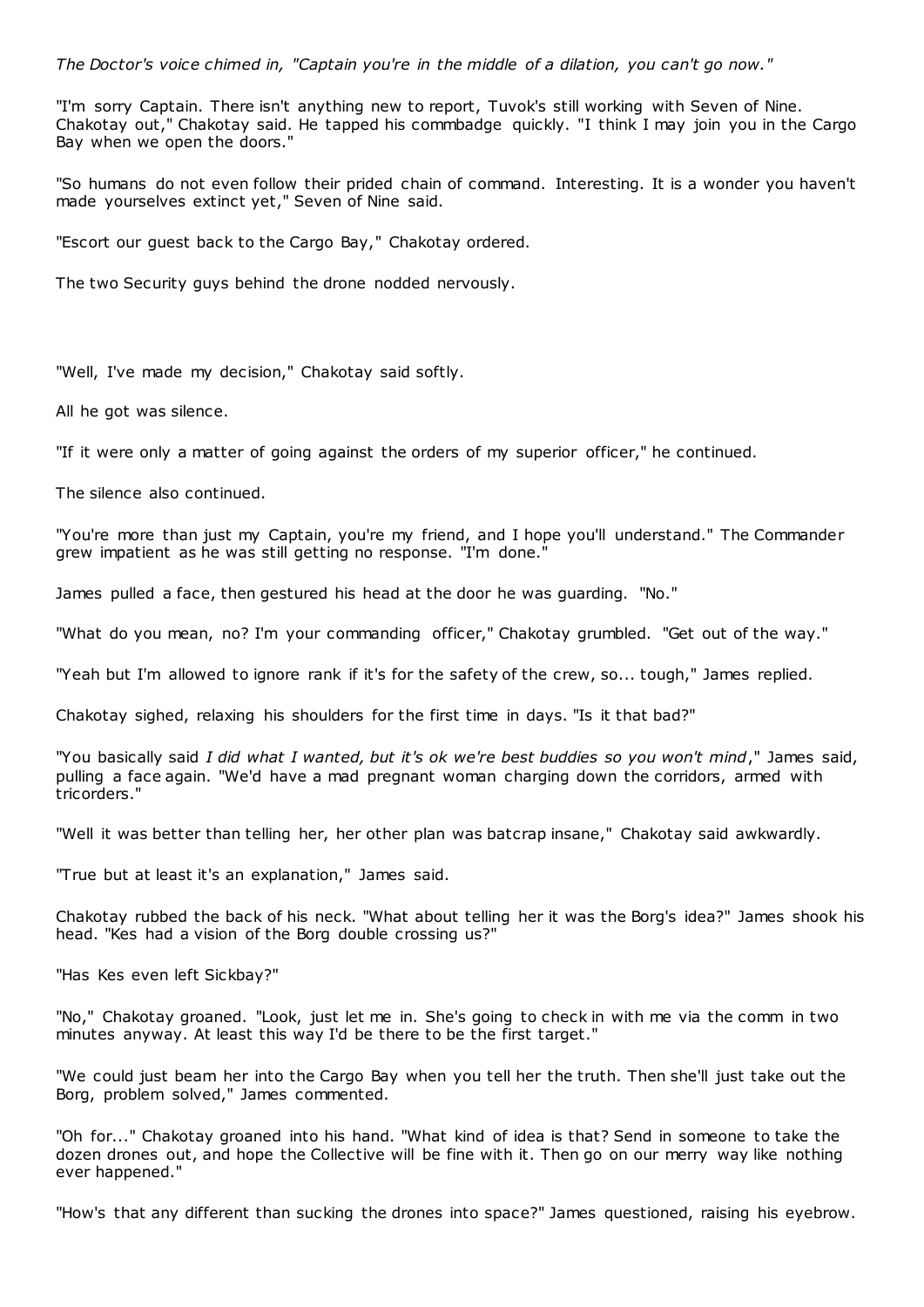The intercom butted in, *"Paris to Chakotay. We've arrived at a small planet, it should be ok for the Borg to camp on."*

Chakotay tapped his commbadge. "Good, take us into orbit. Tuvok, when they're gone get a few Security teams to do a sweep of the Bay. I don't want any unpleasant surprises left behind."

### **The Bridge:**

"You mean something like a flaming poop bag, or something bigger like Terminator of Nine?" Tom snickered.

"That makes no sense. Seven of Terminator makes more sense in that..." Harry said. His station started beeping madly.

"No, no. Mine means it's the terminator of the group of nine. Yours would mean that boobs is one of nine terminators, or it's also called Seven and we had a group of them on the ship," Tom rambled on.

"Uh, what's that?" Jessie asked as her own station started beeping.

*"What, what?" Chakotay's voice asked.*

"Tom no, if that was what it meant that drone would have been called Seventh of Nine, jeeze," Harry groaned.

"That's a stupid name," Tom muttered.

"You're stupid," Harry grumbled.

Jessie groaned into her hand. "The deflector's gone screwy, or does no one care?"

Tuvok raised an eyebrow, "screwy?"

"Looks like the emitters have been changed, I dunno. There's a lot of power being fed into it," Jessie said.

Tuvok worked quickly at his own station, "the commands are coming from the Cargo Bay."

#### **Outside Sickbay:**

"Damn it," Chakotay snapped. "You, get Craig and sort that out."

"Didn't you have five teams guarding Cargo Bay Two?" James questioned.

Chakotay sighed, "you two are the only ones that have names. Somebody depressurise Cargo Bay Two, now!"

*"Yes Commander," Tuvok responded.*

*"No it's not, it's a group of nine. What else do you think the nine is for?" Tom's voice snapped. "Seven of Nine people, duh!"*

*"Then she would be Seventh, I told you, or Seven out of Nine. You're wrong," Harry's voice grumbled.*

*"Ok, the deflector's just chucked out a gravitation beam," Jessie's voice said. "Uhoh."*

Chakotay lost his patience, "uhoh what? Do you even know how to use that station if it isn't running Pacman?"

James stepped backwards to open the door, "er Janeway. Chakotay tried to dump the Borg, and now they're pissed."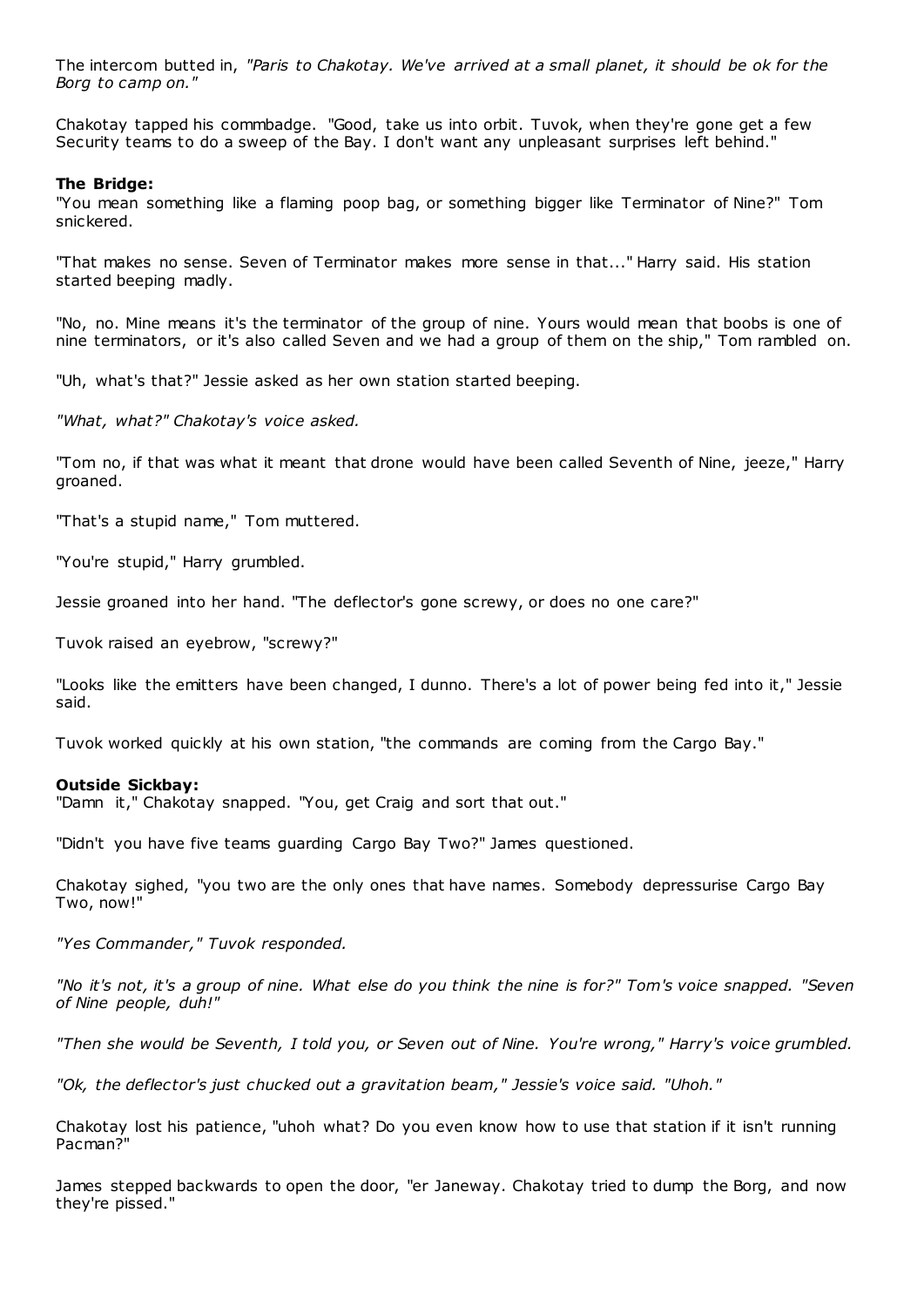"WHAT!?" Kathryn's voice shook the ship.

Chakotay narrowed his eyes, "why, why?"

James stepped out of the way of the door. "Why not?"

A pair of hands flew out of the doors, grabbed Chakotay by the scruff of his neck. He disappeared a second later, the doors closing afterwards. All that could be heard was a woman's scream, and lots of crashing.

Craig walked around the corner, holding two trays of food. "Hey you were right, Tom does have a lot of rations." He jumped at one of the crashes. "Woah?"

"Chakotay cancelled the Borg alliance," James said as Craig handed him one of the trays.

The boy's face turned slightly paler, "oh."

### **Back on the Bridge:**

Everyone was cringing as they could hear the whole commotion in Sickbay, over the comm.

"Why is that still going?" Jessie asked.

Tuvok looked up briefly, "a single drone has survived."

"The terminator I bet," Tom commented. Harry rolled his eyes.

*"What do think Chumpatay, do I look understanding? DO I LOOK UNDERSTANDING!" Kathryn's voice screeched.*

*"Kathryn please, they were leading us into a trap," Chakotay's voice whimpered. "No, anything but that!"*

*"They're Borg, they have drones on our god damn ship. Why would they need to lure us to a Cube you dumb sh..."*

Everyone looked disappointed, then turned to Tuvok. He raised an eyebrow. "It was a distraction."

Tom pulled a face, "yeah?" He pointed at the viewscreen, on it was what looked like a close up of one of Neelix's soups. "And?"

"We seemed to have crossed an interdimensional rift," Tuvok said.

"We're not in Kansas anymore," Tom commented.

"Good god. Can I beam him into Sickbay, Tuvok?" Jessie grumbled.

Tuvok raised another eyebrow. Tom looked a little cocky, "Jess, Tuvok's way too logical for that."

"Our deflector's been burnt out, we have no navigation," Jessie said.

"Indeed. The Doctor may need extra help in Sickbay," Tuvok said.

Tom's eyes widened, "wait, what?"

"Mr Paris," Tuvok ordered.

"Wh.. what?" Tom stuttered. He looked at Jessie, she gave him a little wave with an evil sparkle in her eye.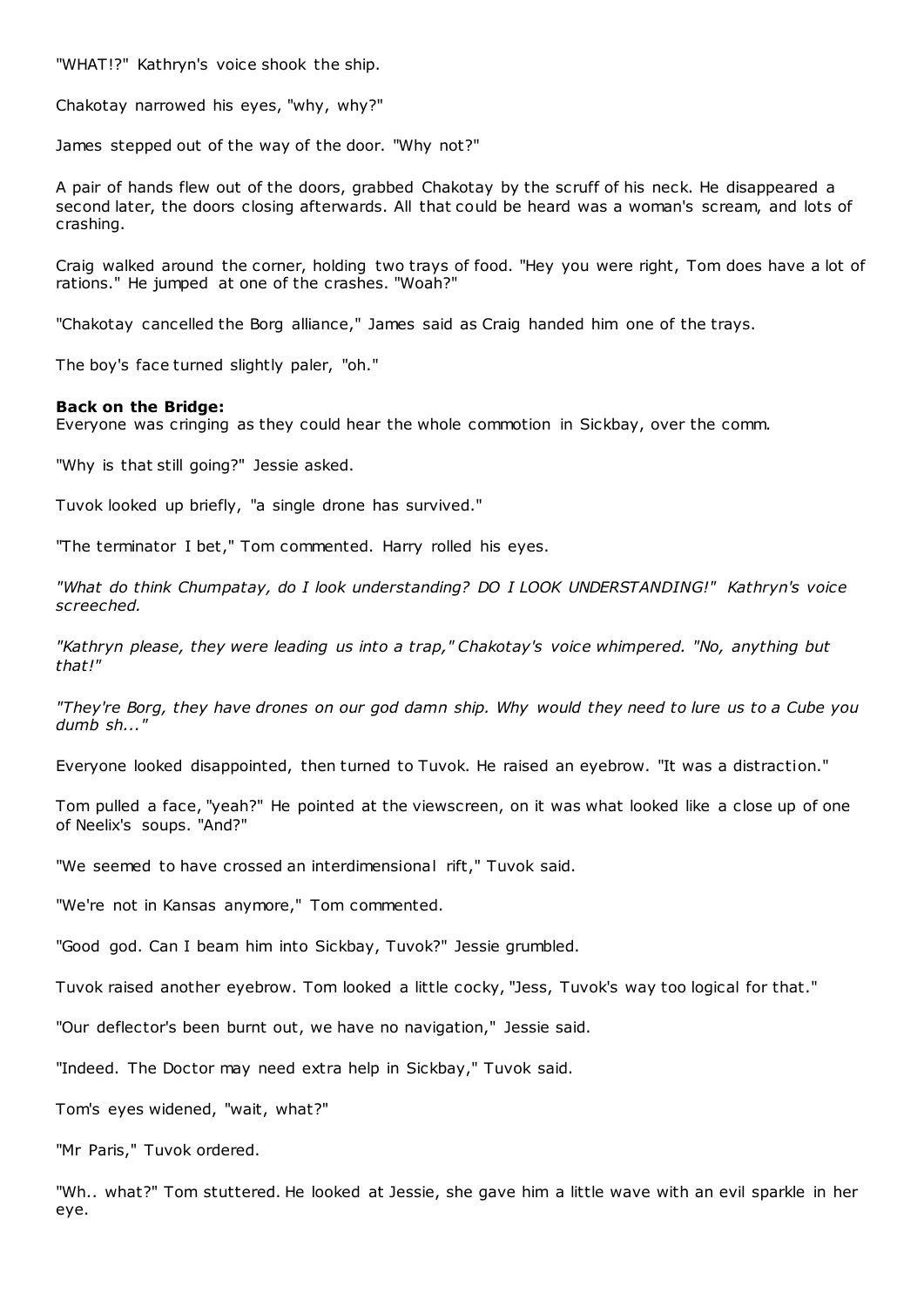*Captain's Log Stardate 51, er 47... oh for god's sake, erm, only five bloody cm's, point three. As Chakotay's the biggest dumbass since Tom asked me if I was having twins, I've took command again. The stupid prick of an EMH won't let me leave though. The crew have been working on some upgrades to the shields, Tuvok's still working with the Bratz doll on the weapons. I've been told a few of the alien ships are on their way, I'm going to kick the little crapheads to the Alpha Quadrant and back.*

### **The Bridge:**

Seven of Nine stepped off the turbolift, with a few nervous Security guys not following behind her. She eyed the command chairs with a blank stare, then turned to look towards Tuvok.

"Captain Janeway relieved the Commander of duty," he answered.

Sitting in his chair was the Commander. His wrists were tied together with what looked like shreds of his own uniform, the left hand was also tied to the arm of the chair. Sleeves from his uniform were ripped away. On the tattoo-less side of his forehead the words *Ensign Dumb Bitch* were scribbled in red. His mouth was forced open by what probably was his other torn sleeve, rolled in a small ball.

"Amongst other things," Tom snickered.

Chakotay's eyes narrowed. "Whrmmm hmm mmmm, Phmmhmm!"

"Wow, a week's worth of free rations. You're too kind, Commander," Tom smirked back at him.

Chakotay's eyes bulged, he struggled against his restraints, with no luck. "Fffghhh yhmmm!"

"I hope you don't kiss your new baby with that mouth," Jessie commented from her station.

"He'd have a hard job," Tom laughed.

"Errgh!" Chakotay groaned.

Tuvok tapped his commbadge, "Bridge to Janeway, we're ready."

*"Jesus, what took so long? Was the Barbie cow in the crapper?" Kathryn's voice snapped.*

"The what?" Seven of Nine muttered.

"No Captain. It took a few extra minutes for the Security team to collect her," Tuvok replied.

"What is the relevance of Commander Chakotay being here?" Seven of Nine bluntly asked.

*"Hmmph. We disagreed on the mission. He needs to learn his place, so do you."*

Seven of Nine accepted this a little too easily. "So you understand the situation?"

Everyone heard a crash over the intercom, they cringed at a following thud.

*"Oh I don't know, let's see. You spoilt Borg brats come here, pick a fight and run crying to mummy. I come along to save your ungrateful mother..."*

*The Doctor's voice butted in, "Captain, you hit Kes!"*

*"Do you mind, I'm getting somewhere here! Oh look at me, I'm Doctor No Name. Please state the nature of the useless hologram!"*

Tom laughed to himself, "oooh burn."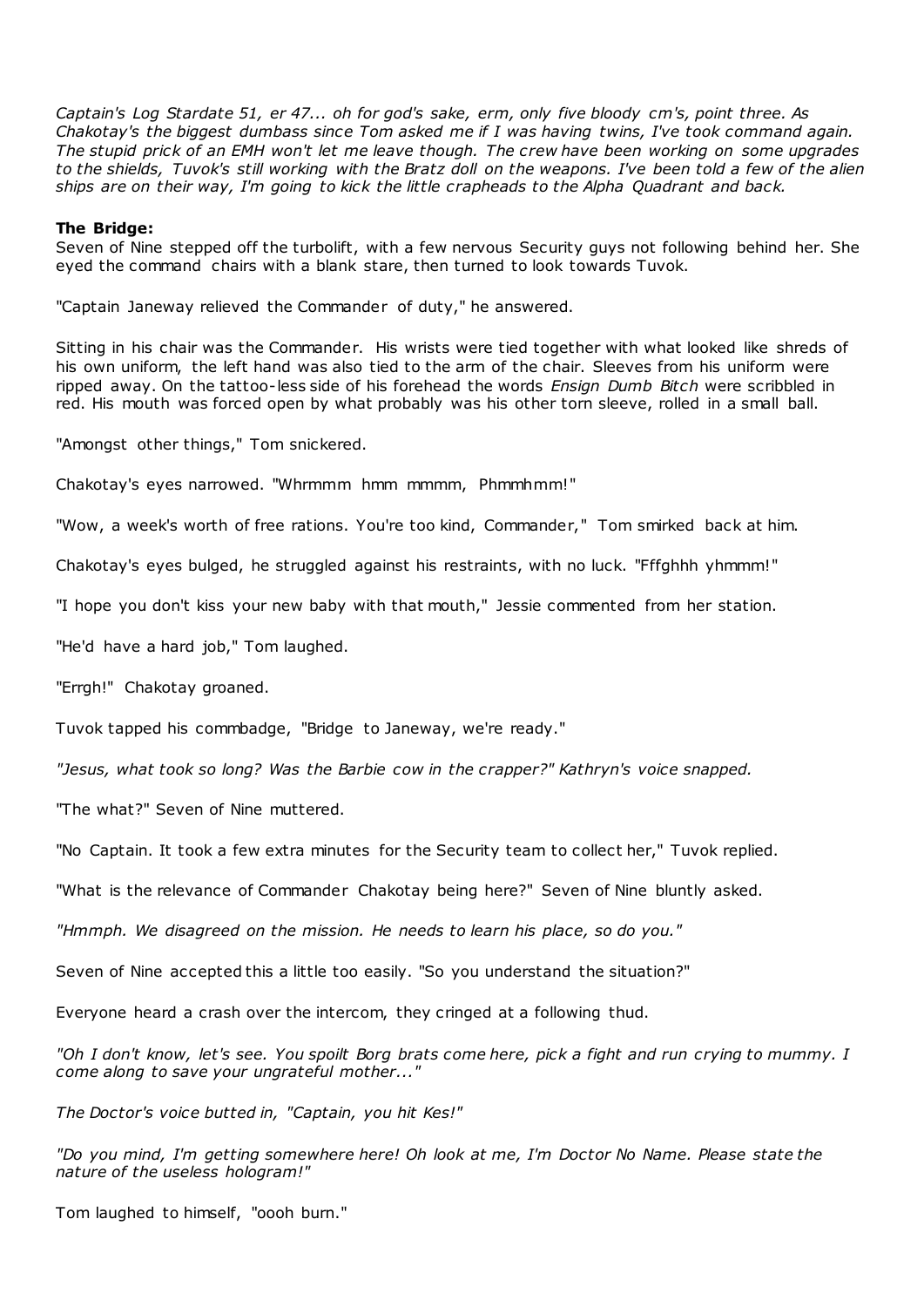*"Thanks for the tip London, I'll start with that stupid cheeky grin of yours! Anyway where was I? Oh yeah. And then you stupid plastic bitch scare the kid almost out of me, so monkey twit takes charge. Then he screws that up cos he wouldn't know how to command his own bowels, let alone a starship."*

"Did she just call him monkey twit?" Harry asked quietly.

"That's the insult you focus on?" Jessie giggled.

"Jhmmmm, hmmm mmmm," Chakotay rolled his eyes.

*"I didn't say twit you deaf mummy's boy!" Kathryn's voic e screamed. "Can't a girl finish a rant these days? So yeah, the only decent thing he thinks of is to chuck the Borg bitch into space, but he fricks that up the useless dogcrap. So now we're stuck in this space cos you're a spoilt little whore. To make me feel better we're going to blow some assholes up. Now, what do you think? Do I know the god damn situation?"*

Seven actually looked a bit amused in her only eye. "Indeed."

*"Ok that's it, I'm going to f..."*

"Captain, Species 8472 are gaining on us," Tuvok butted in.

*"Oh fine! You're so impatient. Arm the new weapons and shields, god!"*

Tuvok frowned, "I'm the impatient one?"

*"EXCUSE ME!?"*

"So er, Red Alert?" Jessie said.

Tuvok nodded, "affirmative."

*"Ugh, I haven't missed you, you smart bitch!" Kathryn snapped. "Janeway to all hands, get to your battle stations. NOW!"*

Harry shook as he worked, "um... torpedo launch tubes active. Hull armour engaged. Shield enhancements stable."

Tom looked impressed, "wow, we did that in a few hours."

Jessie gave him a funny look, "we? You've spent the last couple of hours humming and playing Solitaire."

Tom turned his chair around to stare at her back. "Ha, Freecell." Jessie shook her head, smirking to herself. "Hey, there was nothing for me to do. You're just jealous of my cushy job."

Jessie sighed, "yes I'm jealous of your sad, useless self Tom. I bet you can't even finish Freecell."

"Mmmm hmmm, ghhmmm mhmmmhmm!" Chakotay added on.

Tom pointed at him, "exactly!"

Harry shook his head, "is that all you can do at the helm, when we're not flying?"

"That I'm allowed, Janeway blocked the good stuff," Tom said with a heavy sigh.

*"I'm going to block your face in a minute. Evasive maneuvers!"*

Tom quickly turned his chair around, "ooops."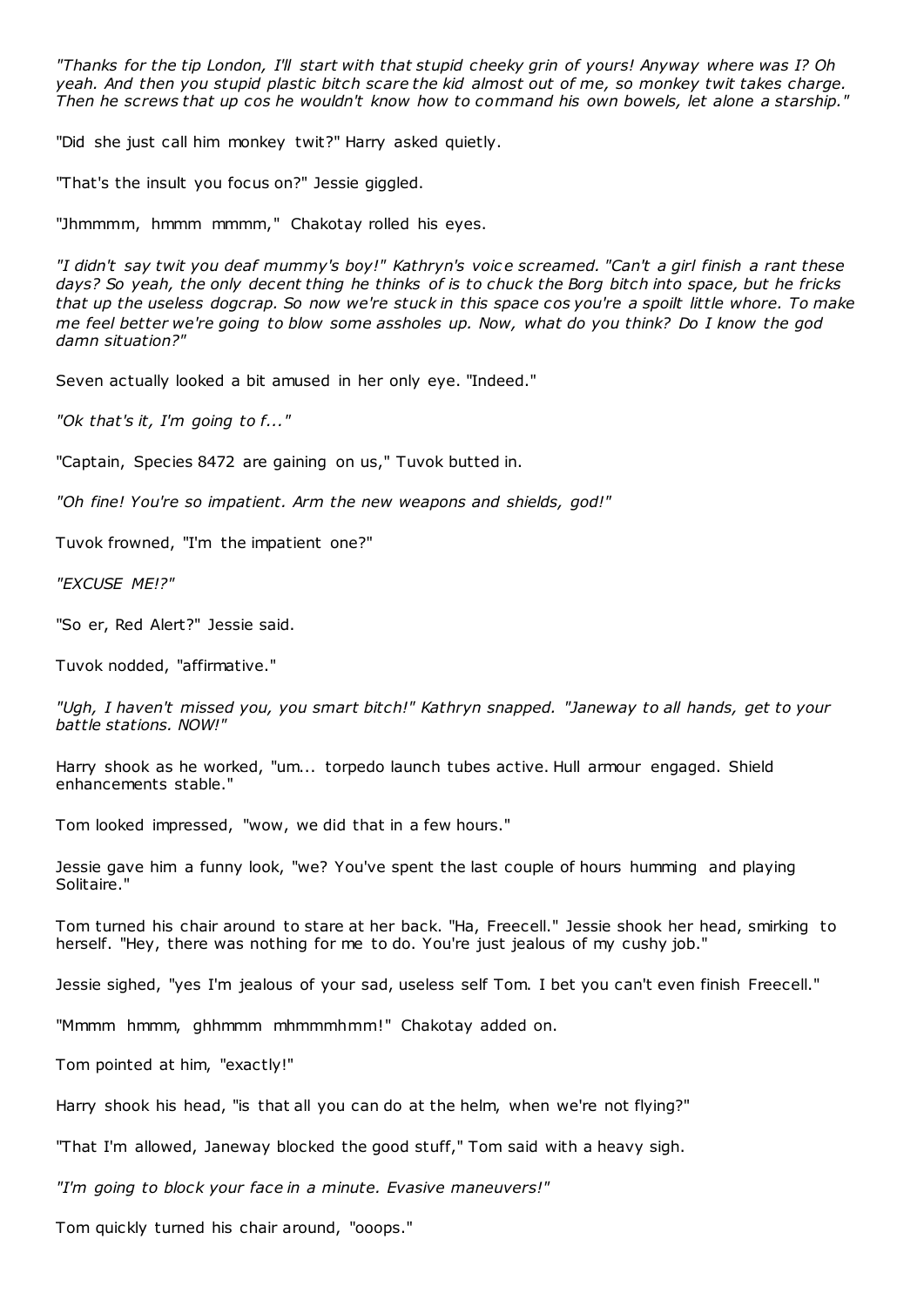"Four bio-ships have just entered sensor range," Tuvok reported.

"Visual range," Harry added on.

Tuvok nodded at him, he keyed in a few commands to change the view on the screen. On Voyager's tail were four of the alien ships.

"Dooo dooo dooo dooo, dun dun dun dun! Dooo dooo dooo dooo, dun dun dun dun!" Tom happily hummed to himself, eyeing the screen.

"I think all the beatings has finally given him brain damage," Harry commented.

Jessie stared at him looking confused, "Tom has a brain?"

*"Tom, go chuck yourself in the airlock. Jessie, take the helm!"*

Jessie looked hopeful, "what, really?" Everyone looked at her with a worried look on their faces.

"Noooooo!" Tom screamed. "I'll be quiet, I promise."

*"Yes yes, and Chakotay will be competent. Just fly around, upside down, side to side, inside out!"*

Tom bit his lip nervously, all he could do was nod.

"Ehhmmshmm ohmmm," Chakotay mumbled.

*"Got something to say Chief!?"*

*"Um Captain, the aliens are talking to me," Kes's voice said.*

*"Yes, sure they are! I threw a medical tray at you, you'll hear all sorts of things," Kathryn's voice muttered.*

*"No they were talking before you did that. They say we've contaminated their realm."*

"I told you we shouldn't have let Neelix cook now," Jessie said in Chakotay's direction. "Or at all for that matter."

*"That's a good one, har hardy har, NOT! Who gives a crap. Tell them to back off or we'll throw Seven of Nine at them."*

"You mean the torpedoes," Tuvok corrected.

*"NO! Wait what, you used my torpedoes!" Kathryn screeched.*

*"Um, if anyone's interested. They say our galaxy is impure. Its proximity is a threat to their genetic integrity," Kes said.*

"What?" Harry mumbled.

Neelix stepped out of the turbolift holding a tray with a pot sitting on it. "Leola con carne anyone?"

*"They said your galaxy will be purged."*

Everyone stared at Neelix. He was busy sipping at the slop in the pot, with a huge ladle. "Mmmm, chewy."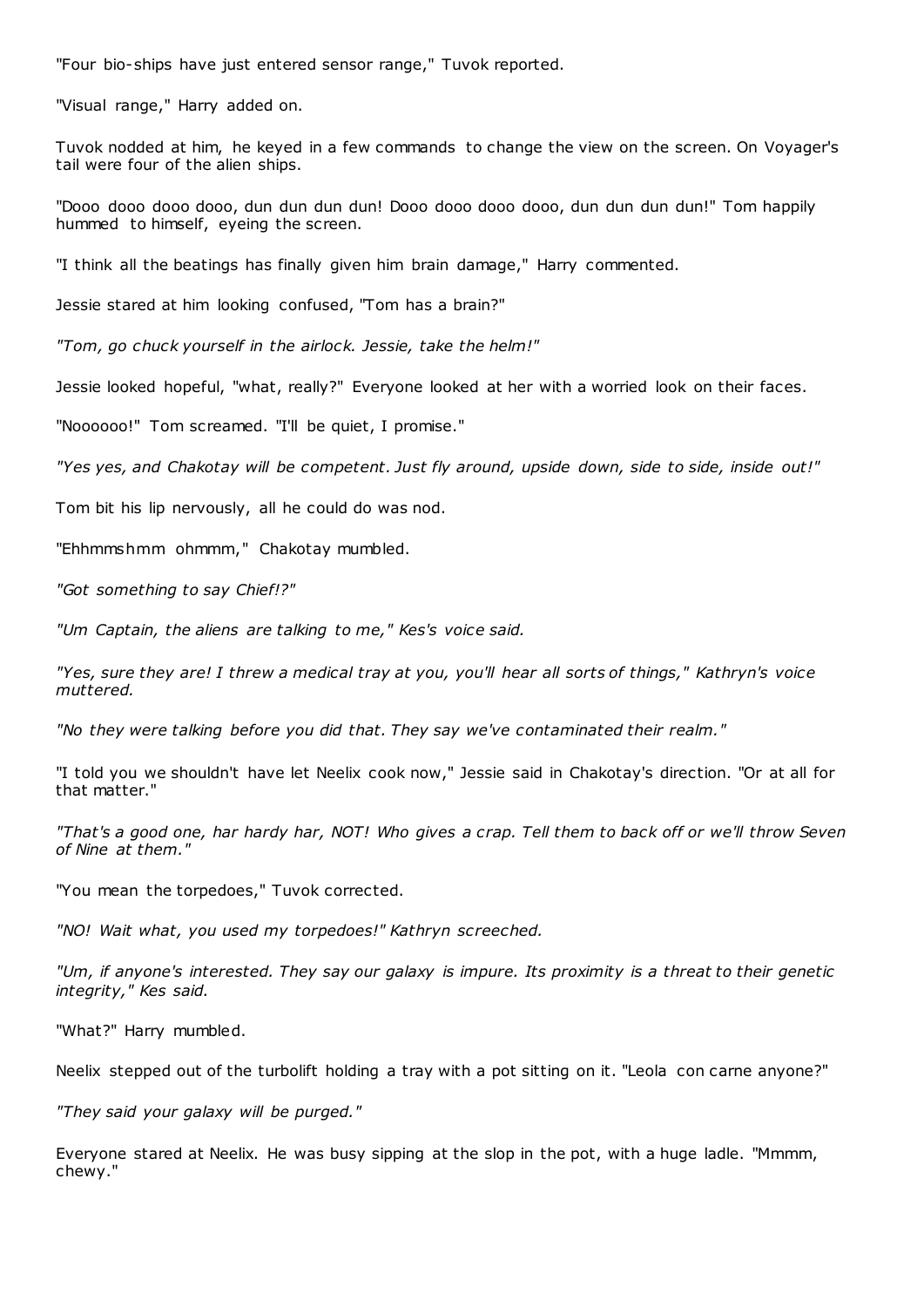The alien ships circled Voyager, one aimed and fired.

"Shields and weapons are off-line!" Harry yelled over the usual explosions. He looked relieved, "oh and so are internal communications."

"Finally, I can talk again," Tom sighed in relief. "They're coming around for another assault. I've lost thrusters."

"Re-routing emergency power to the weapon launchers," Tuvok reported from a smoking station.

Harry turned around to look at the newly blackened station behind him. "We really have to find spare parts that don't explode at the slightest thing."

Neelix nearby cried over his pot lying on the floor, which had left a brown and green stain on the carpet.

"God damn it! Whatever happened to the evasive maneuvers?" Jessie snapped in his direction.

Tom cringed, "maybe not." He turned back briefly, "they surrounded us, ok. I'd like to see you do better."

Jessie stared blankly at the helmsman, then at Chakotay. "Maybe we can hire a helmsman that doesn't think he's driving a car."

Tom's face flushed, "oh right."

Voyager flew straight up out of the alien's weapon range, they quickly followed while going in their combined formation.

The bridge crew looked on in horror as they knew what this meant. Tuvok came to the rescue, "Biomolecular warheads are charged and ready."

Everyone looked at Chakotay, he rolled his eyes and shook his head. "Fhrnnn."

The bridge was silent as they waited for the results. The viewscreen showed one of the ships fly in behind them again.

"Direct hit on all four vessels. No effect," Tuvok stated.

"Oh leolaroot," Tom stuttered.

"Quick, fly us one metre to the left. That'll save us," Jessie muttered.

Tom folded his arms, "that's it. If flying a starship is sooooo easy, I quit and let the genius Jessie take over."

The alien ship loomed closer to the tail of the ship, charging up its weapon again.

"TOM!" Harry, Neelix and some random crewmembers snapped. Chakotay instead made an angry muffled noise.

Tom sat down in a huff and got back to work. The alien ship froze a green colour on the spot, its path strayed off to the side like it was adrift. It soon was in thousands of bits. Everyone who saw this, sighed in relief.

"The nanoprobes were successful, if not prompt. All four bio-ships were destroyed," Tuvok said.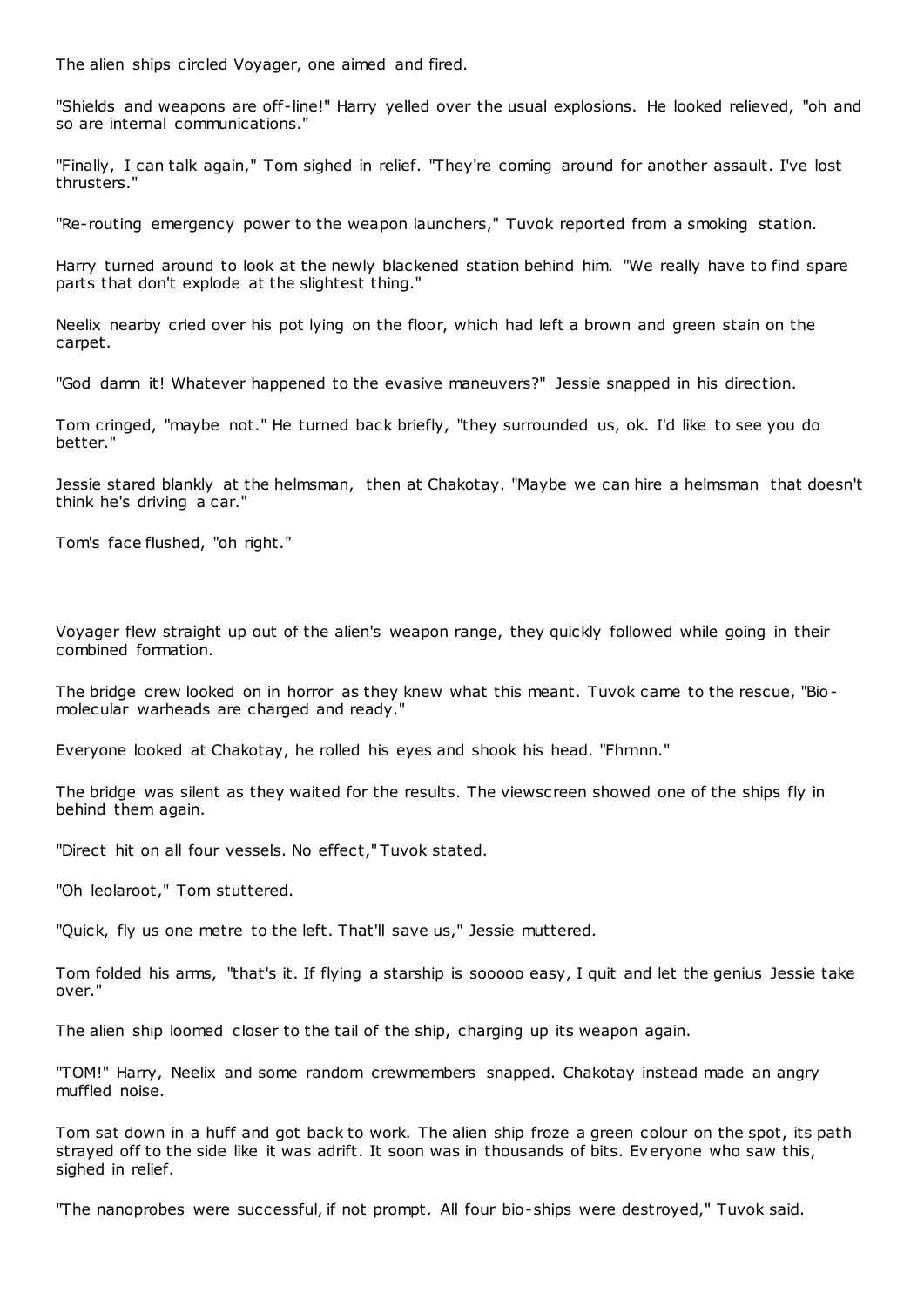Harry wiped the sweat off his brow, "can we go home now?" Tom smiled and shook his head.

Tuvok turned to the Borg drone who paced the back of the bridge, stepping into Neelix's concoction on the floor.

"Ok that's just mean!" Neelix snapped with a mouthful of the stuff.

"I think it is time to return," Tuvok said with a raised eyebrow.

Seven of Nine turned on her heel, squishing more of the so called food. She used one of the stations at the back to work.

Meanwhile James and Craig stood outside Sickbay, guarding the door from an unusual crowd. They seem to be oblivious to the battle, or not concerned about it. One crewmember pushed forward, holding a padd.

"Is it a boy or a girl? My life depends on it," she asked.

A random head popped up briefly from the back. "I hope you enjoy Neelix's leola lasagne, Lisa!" The girl growled in response before being pushed to the side by a male crewmember twice her size.

"Has the kid been born with a giant bun?" he asked.

James and Craig looked at each other briefly before turning back. "Yes, it's huge," James replied. He pushed the guy to the side, but he ended up on the floor and soon trampled on. "Next?"

The head popped up again, "oh, oh so it is here. It's a boy, right?"

Craig laughed, "well actually..." James shushed him, raising his hand. "A few minutes ago, yep."

"Score!" a random crewmember yelled out from the back. He ran off into the distance. "Lileni, I was right. You owe me two days!"

"Oh, so a boy with a giant bun?" the head yelped as he appeared again. Everyone heard a grunt.

"Stop jumping on my toes!" a girl snapped from the back.

Another girl pushed forward, "does it have a tattoo?"

Craig pretended to look confused, "yeah, I was surprised too."

"I know. It looked like a tattoo of a monkey, didn't it?" James added on.

"Wow, that's one ugly assed kid," a male crewmember commented.

Craig froze as he heard the doors behind him open, so did the crowd moments later.

"Ah, I'm glad you're all here. I need some punch bag volunteers for each contraction, and while I try to push this kid out. Who is going first?" Kathryn said calmly. Her face on the other hand looked deranged. The crowd soon dispersed. Craig tried to follow but Kathryn grabbed his arm, making him squeak. "I knew I could count on you two boys."

"No, no he made me," he whimpered. James just shook his head and smirked to himself.

Kathryn turned her head to glare at him. "You know Craigy." She turned back, "look to him as an example. Watch what he does, what he says and do the bloody opposite." Again she turned to James. "And you! Did you speak to or treat your mother like this? Y ou treat pregnant women with a tiny bit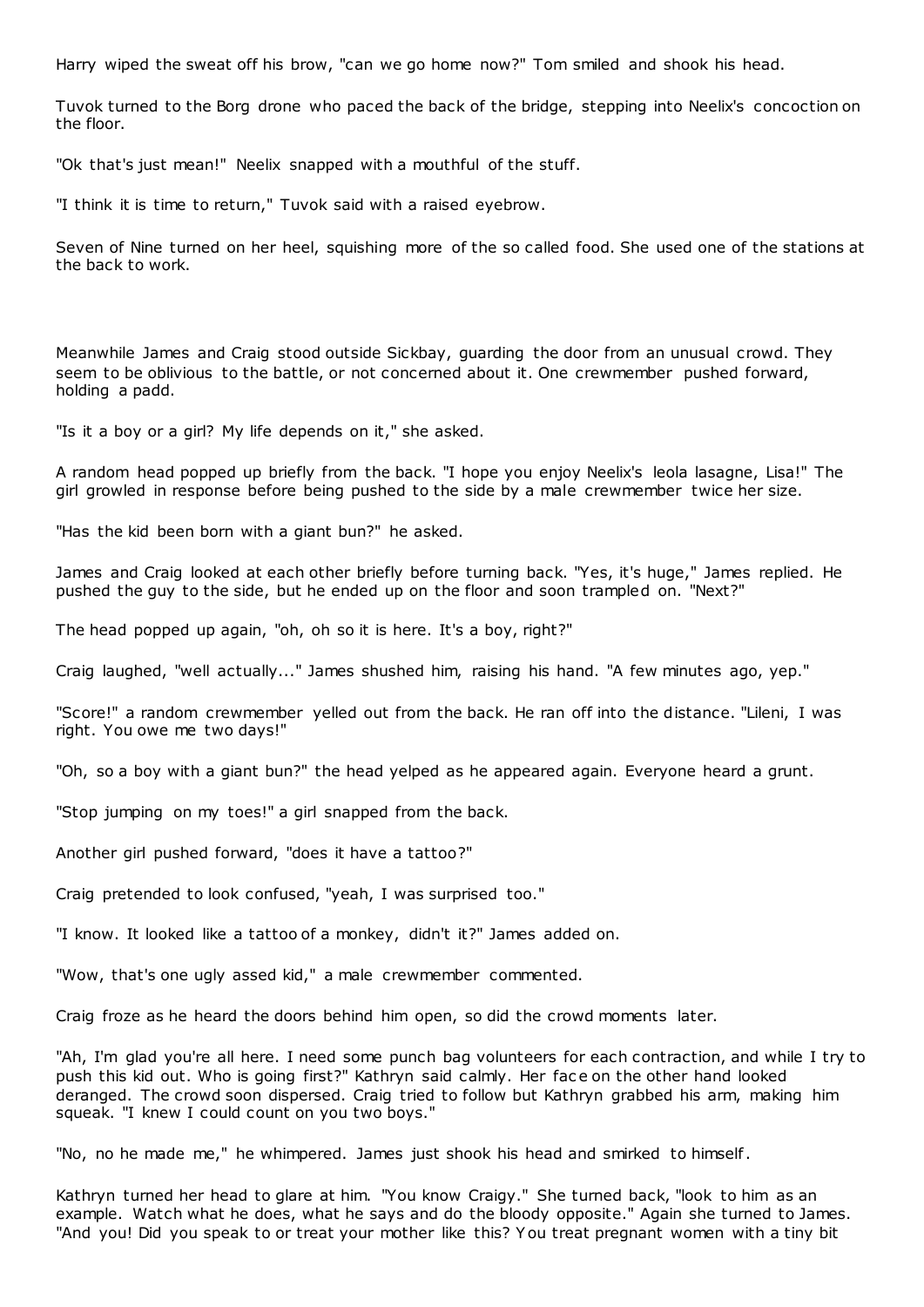more respect and you won't get clobbered. As if it weren't for women like me, you wouldn't even be here. Whatever's making you piss me off, sort it out or I'll sort you out!"

For once James was speechless, he turned back against the wall. Craig began edging away, forgetting Kathryn's grip on him, it tightened.

"Now, now... I didn't mean do the opposite of everything he does," she said in a sweet voice.

"Yes ma'am," Craig squeaked.

Kathryn gave him a light slap across the head, "Captain, it's Captain!" She clicked her fingers, her eyes lit up. "Oh crunch time, that reminds me."

Craig rubbed the back of his head, pouting in James' direction like he wanted help. He shrugged.

"Jamesy dear, do you want to get back into my good books?" Kathryn asked, smiling her devious smile. James didn't dare look at her, or answer for that matter. It didn't matter though. "Right now that Borg bitch is on my Bridge. Smack her around a little. If she says futile wrong, correct her with a fist."

Craig's eyes widened, "punch a Borg? Wow, you're really mad at him."

James didn't seem that bothered though, he seemed relieved. "Sure, why not."

Kathryn patted him on the arm, "good boy, you do this for Mummy."

Both men stared at her with raised eyebrows, James looked more freaked though. "Mummy?" he finally said.

Kathryn put her hands on her hips, "yes! I'm a mummy. Now get Borg slapping, you hear!"

"Gladly," James mumbled to himself, walking away from the crazy Captain.

Just before he reached the turbolift doors, Kathryn looked very worried. "Oh, watch out for those implants, they're razor sharp!"

Voyager flew out of a new singularity back into normal space. Right behind them were an army of bioships. The starship cruised to its port side slightly as the armada gradually caught up with it.

"Oh my god Tom, if you fly us anymore to the side you'll kill us all," Jessie mockingly snapped.

Tom gritted his teeth, "shut up, shut up, shut up, Janeway Junior."

"Mr Kim, do we have internal communications yet?" Tuvok asked.

Harry smiled, "no sir."

"What did you call me?" Jessie growled.

"Mmmmhhh brghhheer," Chakotay added on.

Tuvok looked to Seven of Nine who was watching the viewscreen like everyone else. "I'll arm the high yield warhead, aft torpedo bay." The drone nodded like she agreed with him.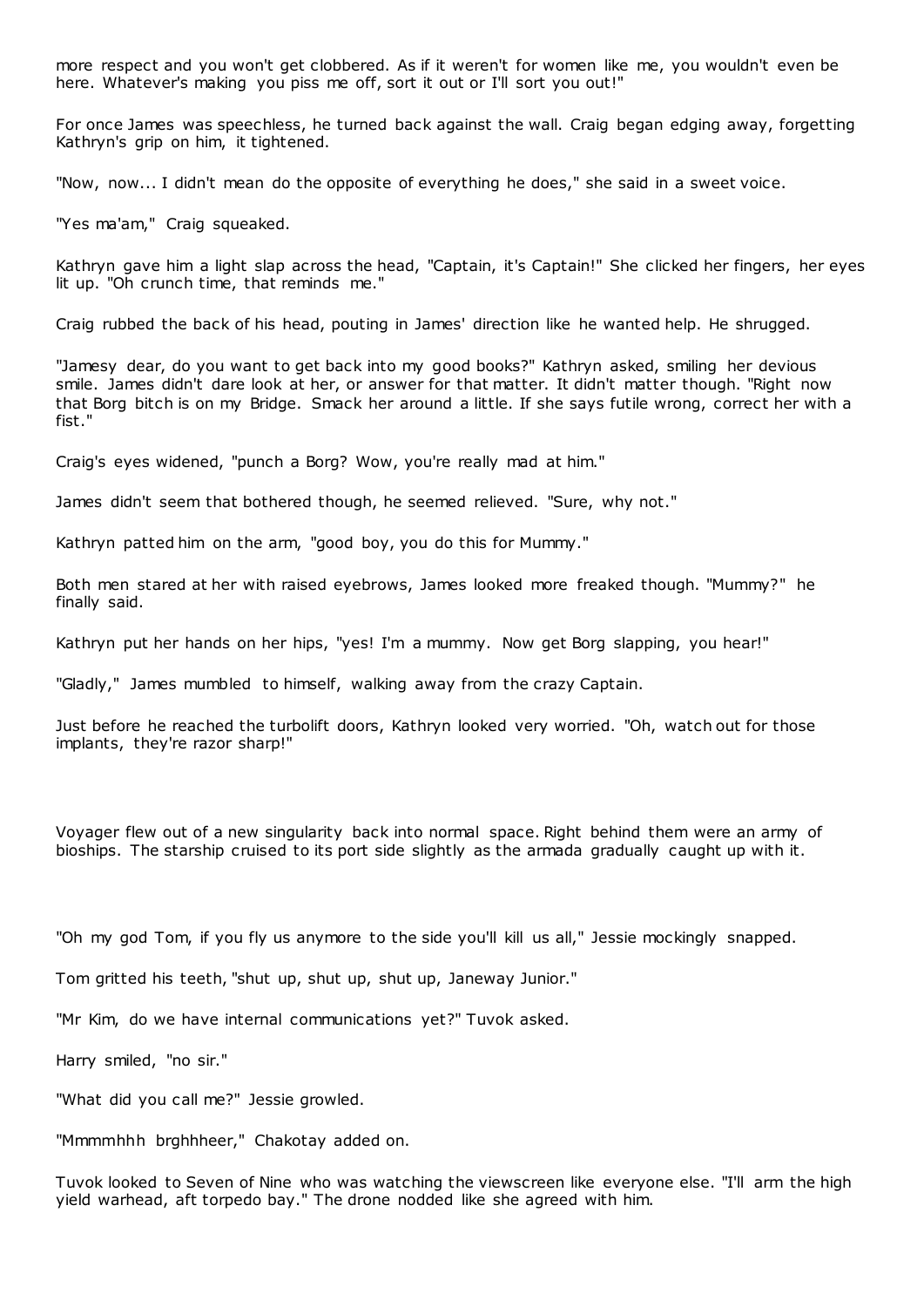Tom groaned, "at least Janeway has a reason to be a bitch. You, you..." He didn't realise Jessie had walked over to stand behind him. "You're behind me."

"Yep," she said with a smile. The helmsman squealed as she grabbed his ear.

"Crewman," Tuvok said in a warning tone.

Jessie shrugged, "we're already flying in a straight line, what's the difference?"

Chakotay shook his head. Unable to raise his hand to do a facepalm, he just brought his head closer to his hands.

"High yield is ready, firing," Tuvok said.

On the viewscreen a torpedo went flying away from the tail of the ship. It went straight for the centre of the armada. It exploded in a sea of green which hit most of them. Moments later they all froze and exploded like the others.

"Thirteen bio-ships have been destroyed. The others are in retreat," Tuvok reported.

Seven tilted her head to the left, her eyes gazing over. "I have regained full contact with the Collective."

Harry looked at her, "and?"

"All remaining bio-ships in the Delta Quadrant are returning to their realm," Seven of Nine replied. She stood straight again, with a proud look on her face. "The Borg have prevailed."

Jessie groaned, then she let go of Tom's stretched ear. "I'm bored of this."

"Ow god," he moaned. "Wait, what did I miss?"

"If it wasn't for our Doctor and Captain you would not have," Tuvok corrected the Borg drone. She made her way to the centre of the bridge.

Chakotay tried to stand up but he still couldn't. "Mmmm hmmm, eh mhmmhmm!"

"You do remember our deal. Safe passage out of your space," Tuvok said. "We'll give you a shuttlecraft if you wish to leave."

"If, if?" Tom squeaked.

Jessie sighed, "I hope you give her the one with the biggest crash record."

"Unacceptable," Seven of Nine stated.

"Fine, but they all crash," Jessie muttered to herself, she retook her station.

"This alliance is terminated. This ship and everyone on it will adapt to service us," Seven of Nine said.

She turned on her heel to head to the helm. Tom looked on worried, he pulled out his phaser and fired it at her. The shot disappeared into her personal green shield, she didn't even flinch. "Resistance is fute-il." With barely a flick of her arm, she knocked him flying to the ground. The tubules in her arm shot out and went straight into the console.

"She's tapping into helm control. She's trying to access our co-ordinates!" Harry stammered.

"Shhhhhm, hmmm mmmm!" Chakotay added on.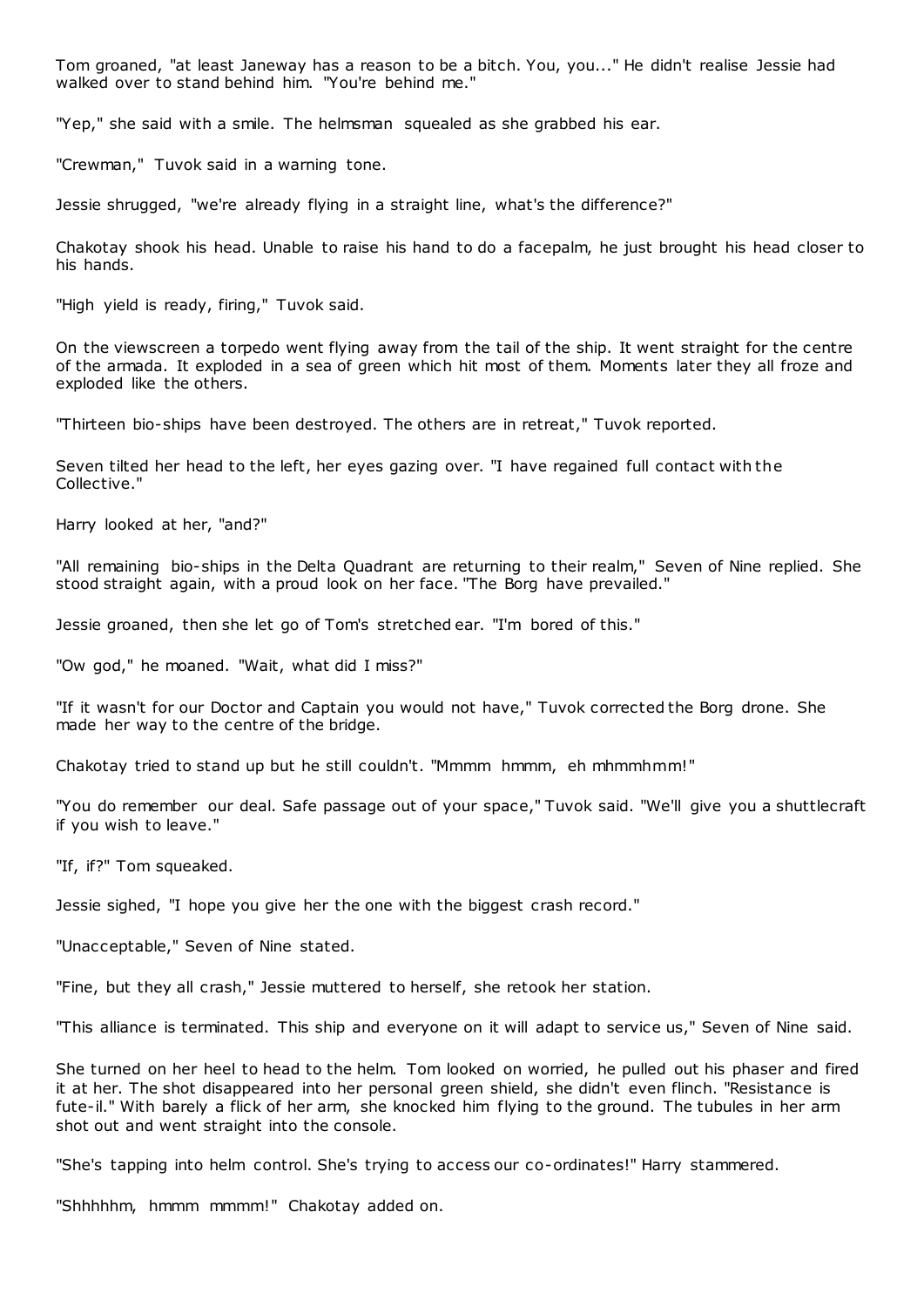"Um... I can't shut her out," Harry stuttered.

While the bridge crew were busy panicking, a figure tapped the drone on her shoulder. She glanced over to see a fist fly towards her face. The drone fell to the ground, the tubules still hung onto the console. Nobody noticed as they were still trying to cut her off.

The figure walked over, and pulled the tubules out with no trouble at all. Then he stood over the drone. "Resistance is fute-ile. Dumb cow."

"Um, we're fine," Harry said in confusion.

Chakotay looked around, spotting the drone unconscious near the helm and the person responsible for it. "Mmmm hmmmhmm?"

"What just happened?" Tom asked.

James knelt down next to the drone, "I'd ask Janeway, if I were you."

Tom sat himself up, looking very much dazed. "Woah, even from Sickbay she's a deadly force. Against the Borg, no matter."

James pulled a little implant off the drone's neck. He stood up with it, passing a brief smirk Jessie's way. "Yeah, she sure is." She smirked back at him, shaking her head.

Chakotay gestured at his hands, "mmmmhh, thmmmm, hmmm! Nmmmgh!" James looked at him with a raised eyebrow. "Ghhhhhh, fmmmm hmmm."

The intercom buzzed, Kathryn's voice filled the bridge. "Chakotay, if you're quite finished screwing everything up, and getting me to fix it for you... GET YOUR USELESS ASS HERE NOW!"

"Captain please, you're scaring the baby back in," the Doctor's voice stuttered.

"EXCUSE ME!"

Chakotay quickly made a half assed hand signal to cut her off. Tuvok made his way over to remove the restraints from his hands. "Finally! All right, let's clean this up. James, get your team to help get that drone back to the Cargo Bay. We'll open the doors again."

"According to the Doc, this'll cut her off," James said, waving the implant near his face. "But ok."

Tuvok raised an eyebrow, "disconnected she could be an asset, I would recommend not killing her."

Tom snickered from the floor, "huuuuge assets."

Chakotay sighed, "somebody get him to Sickbay."

"Why? Even not concussed he talks like that," Harry questioned.

Chakotay closed his eyes, "I'm hoping Kathryn will beat him around during labour." His eyes widened, "oh god, I really should get there." He headed for the turbolift, "it was not an honour serving with you all. Goodbye." He disappeared into the turbolift.

Harry looked worried, "since we disconnected one of their drones, do you think the Borg will come and get us?"

"I'm a lot more concerned about Janeway Junior," Jessie commented. "Can you imagine?"

"Yeah, that's why I asked," Harry muttered.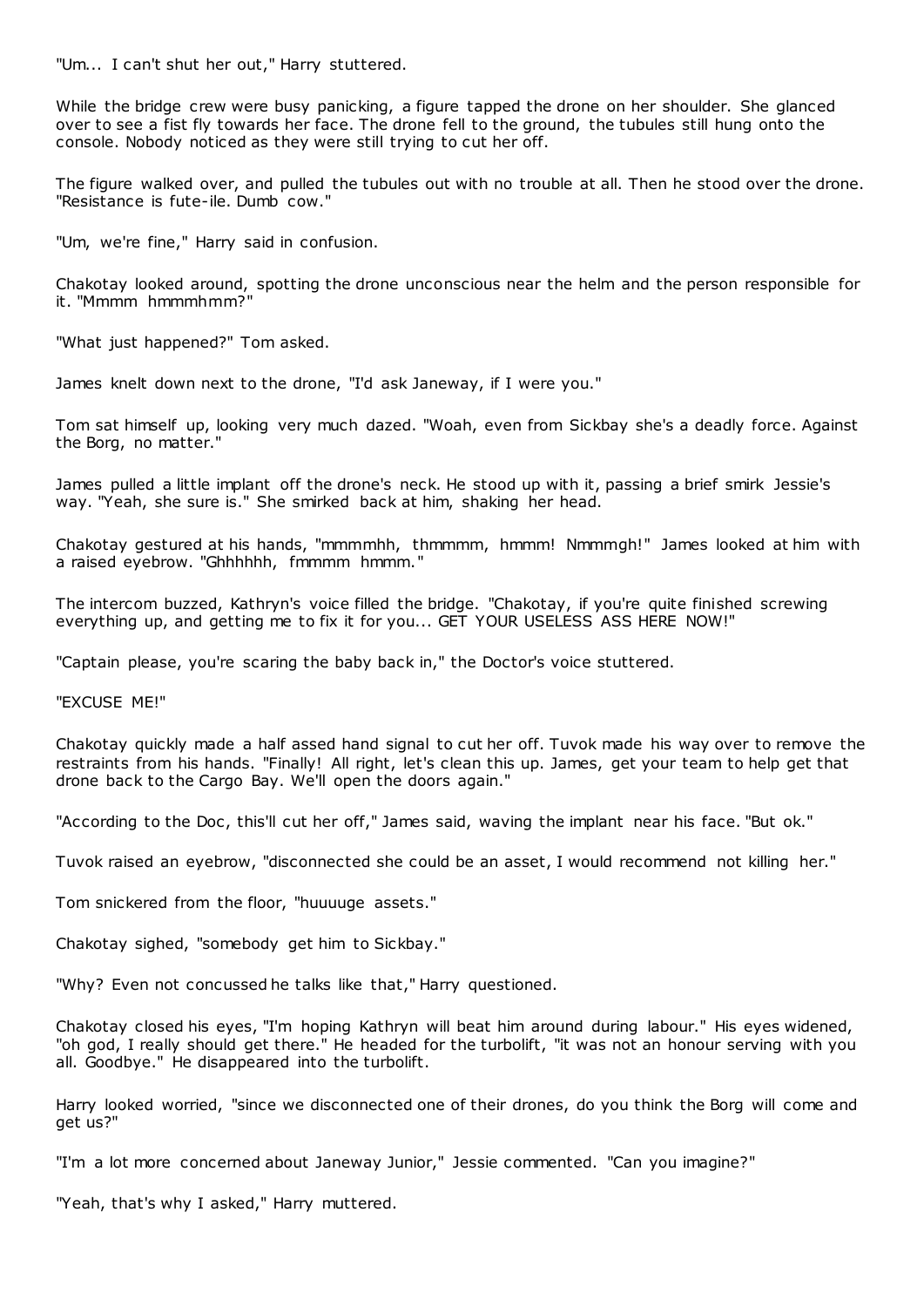# **Sickbay**

Tom lay on one of the biobeds, sporting a nasty bruise on his face. He was busy telling a story to an uninterested Kes, who tried to treat him. "Then these people appeared, controlling everything with notepads, doing horrible things to me. Oh, oh and made me do things I didn't want to do."

"Tom, hold still," Kes sighed, her high patience nearing zero.

"One second I'm hitting on B'Elanna, the next a Borg's on the bridge. Dunno what that was about," Tom muttered. He raised his finger as he thought of something. Kes huffed as she tried to make him lower it again. "Oh god the yelling, everyone was yelling. Or exclaiming. There was this old guy, and ..."

"Tom, you're concussed. Hold still!" Kes snapped. "What you're saying is ridiculous, none of that happened."

"Even the bit with the Borg and me getting into her head?" Tom asked.

Kes groaned, "something got into her head, it wasn't you." She finished her treat ment, then walked away shaking her head. "What series would have a first episode like that?"

The doors opened, Craig and James walked through them. Tom pointed in James' direction, "hey, who's that guy?"

Kes groaned as she prepared a hypospray. "Sorry about him, that little knock seems to have made him forget the episode." Kathryn meanwhile screamed in pain. She threw a tricorder, then an empty cup at the Doctor. Lucky for him they went straight through him.

"Probably for the best," Craig cringed. "Are we even allowed in here?"

Chakotay sighed, trying to calm down the Captain with a soothing voice. "Kathryn it's ok. It's nearly over." He turned around to look at the two new arrivals. "Yes it's fine. Kathryn is refusing to have the kid till we have a report."

Kathryn sat herself up, "hey, those two better not have a view. THEY BETTER NOT HAVE A VIEW!"

"We're still here, aren't we," Craig said quietly.

The Doctor sighed, standing back in front of her, just in case. "Captain please..."

Kathryn interrupted him by screaming again. "Damn it Craig, I told you, we don't need another James!"

James frowned, then looked at Craig who seemed to have shrunk five inches. "I'd have said something so much better than that," James said.

Tom headed for the exit, looking a little worried. "Uh Doc, you did remember to get that drug out of her system, right?"

"What? I told her to stop drinking coffee," the Doctor groaned.

Kes quickly rushed over to Tom to push him out the door. "Forget it Doctor. Tom I told you, the Captain did not inject herself with anything. That makes no sense. Now go home, get some rest."

Tom pouted when he reached the doorway, he grabbed a hold of it to stop Kes' pushing. "What if those girls try to kill me again? That hypospray was meant for me." He looked at James and Craig again. "Craig, you have a job now? Good for you." Kes groaned as she couldn't push him any further.

Craig looked confused, but he smirked anyway. "I've been in Security for months, Tom. Are you sure he's only just got short term amnesia?"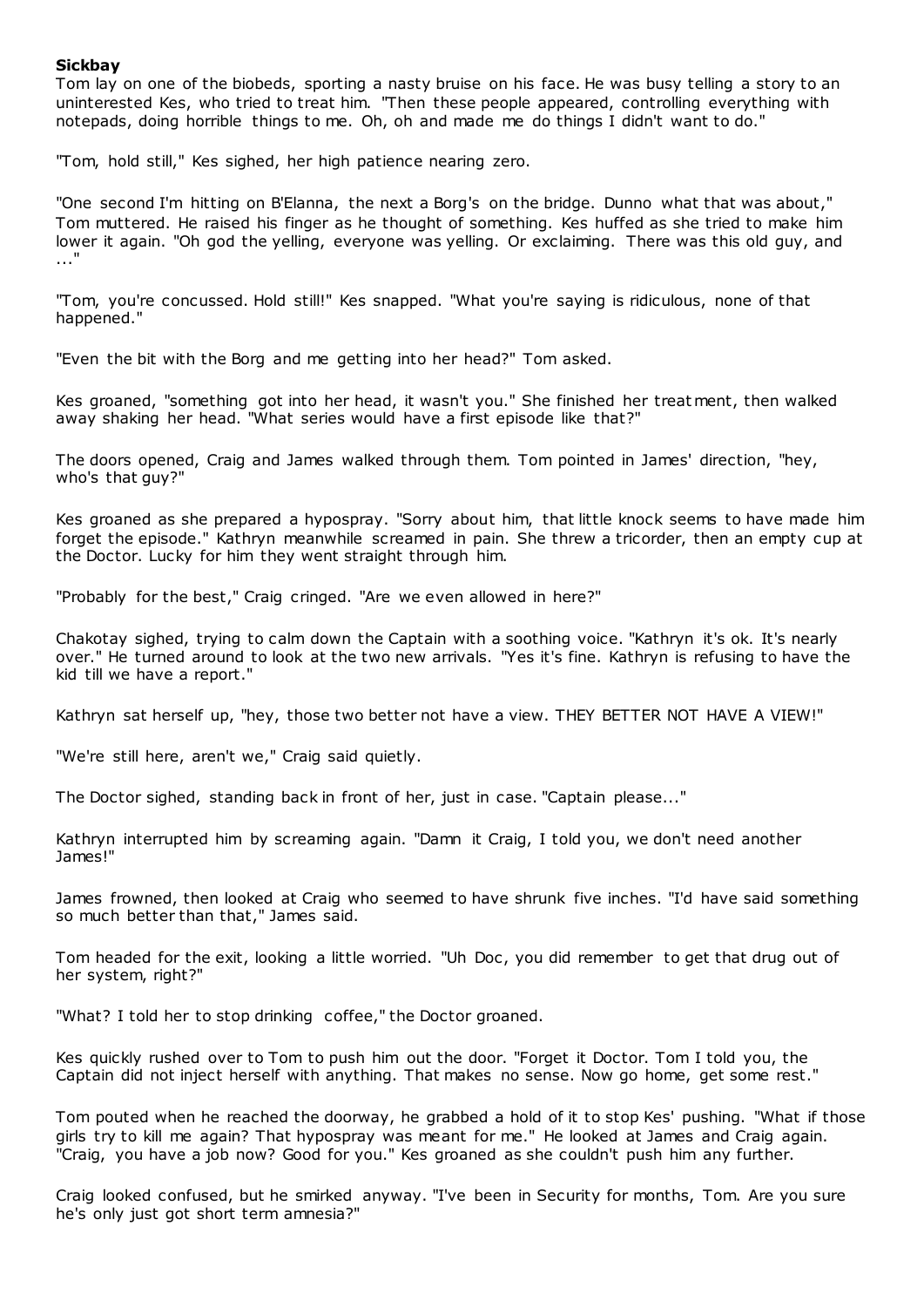"It's not permanent," Kes muttered. She continued to push him, but he kept a tight grip.

Kathryn threw another tricorder, this time in Tom's direction. He collapsed on the spot, leaving the doors wide open.

"Oh, now he'll probably forget the entire series," Kes sighed.

Chakotay groaned into his hand. "Who cares, the report?"

"The Borg seem to be leaving us alone. Two cubes have diverted their course to keep away from us," James said.

"Who can blame them," Tom groaned from the floor.

Kathryn growled, sitting up again. Chakotay put a hand on her shoulder, "ignore him. What about the drone?"

"Almost every Security member on duty is hanging around outside Cargo Bay 2, no one's dared to go in though," Craig replied.

"Tuvok thinks we should keep her," James said, pulling a disgusted face.

Tom tried to pull himself up. "Maybe it's that time of the... er seven years. Know what I mean?"

James aimed his disgusted face at him instead. He nudged him out of the room with his foot. The doors closed immediately.

"Maybe that's what is keeping the Borg away from us. She'll know everything," Chakotay said. Kathryn screamed again, grabbing his arm very tightly. He bit his lip as the pain was too much for him.

"We're not keeping that Barbie doll!" she yelled. "Get rid of her, get out and get this thing out of me! NOW!"

"You two, wait in the office. We'll discuss this," Chakotay quickly said. "Doc?"

"Finally," the Doctor sighed.

James and Craig headed into the Doctor's office, both looking a little uneasy. Through the glass they could still see the side of Kathryn's biobed. Luckily Chakotay was standing at her right side, so they couldn't see anything graphic. They both still averted their eyes to the left side of the room.

"Do you have a bet on this?" Craig asked.

James nodded, "yeah everyone has."

Kathryn grabbed a hold of Chakotay by the scruff of his neck, and slammed his head on the side of the bed a few times. Kes ran over to try to loosen her grip on him.

"I think it'll be a girl, born with hair cos you know, it's a Janeway," Craig said, oblivious to the show he was missing. "I have lost out on the birth date though."

"Yeah I did too, but I did bet that the kid would be born during a crisis. Like Naomi," James said.

Kes managed to get Kathryn's hand off of Chakotay's collar, but Kathryn just grabbed her long hair instead. The Doctor meanwhile was yelling push constantly, making Kathryn pull harder.

"What else, that couldn't be it. Gender is a 50/50 bet, easy small rations," Craig questioned.

"I bet on a psychotic boy, cos you know... it's a Janeway," James replied.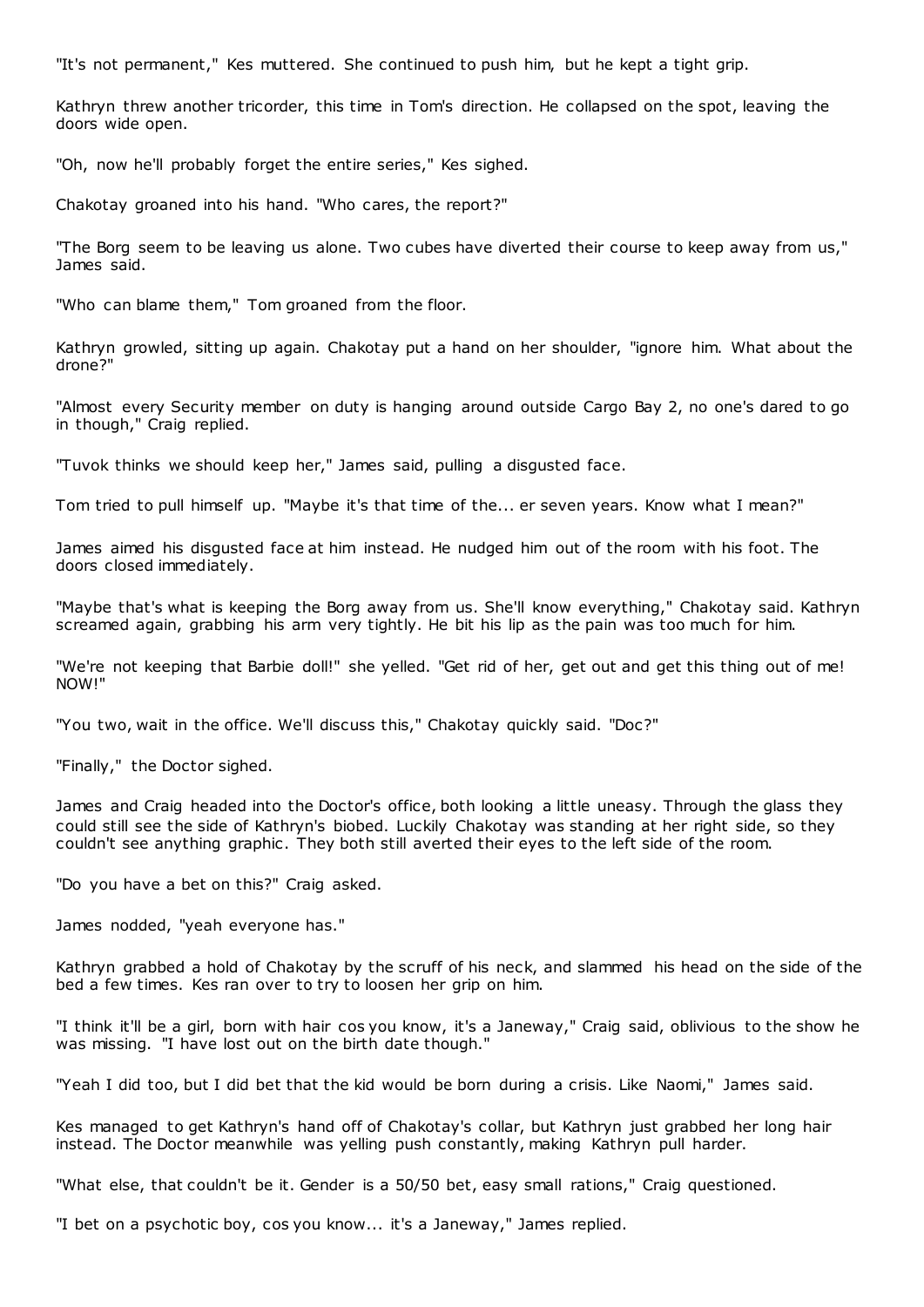Kathryn managed to pull a large strand of Kes' hair out. The poor Ocampan quickly bac ked off before she could get a new strand. Kathryn settled for elbowing Chakotay in a sensitive area.

Craig looked nervous, his eyes shifted nervously. "Shhh, she'll hear you."

"It'll probably leap from her arms at the slightest sniff of coffee," James continued anyway. Craig's eyes got wider. "She'll try to feed it decaf instead of milk, in a bottle. That'll push it into a psychotic frenzy."

"Oh god, now I don't know who I'm more scared of," Craig stuttered. "Janeway, the kid, or you."

Kathryn started screaming at Chakotay, who was lying on the floor nursing his wounded area. "Get back up you big wuss, get up! Try pushing something out of that you tattooed pansy! Then you'll know pain!"

James briefly glanced over, smirking at Craig once he looked back. "What, I'm not a Janeway."

"No, but you've got a hell of an imagination," Craig stuttered. He jumped out of his skin when something hit the glass, cracking it. He and James looked at it, then down. They saw another tricorder lying there. Neither of them dared to look up, as they knew Kathryn would have been looking at them.

"Don't think I won't do that to you!" she screamed. The Doctor tried to calm her down, but she ignored him. "You get here, get here now! You push this out for me, NOW!"

"Wow," James muttered.

"I hope she doesn't mean me," Craig stuttered.

"Kathryn, he can't do it," Chakotay said in a higher voice than usual.

"We're almost there," the Doctor said, knowing he'll be ignored anyway.

"Of course he can, he'd push once and it'll fly out. Get that boy here now!" Kathryn screeched.

Chakotay groaned into his hand, "what? No really, what?"

"Its days like this that I'm glad I'm a boy," Craig commented.

James shook his head, "so all the days where psycho Captains aren't giving birth, you want to be a girl?"

Craig pouted at him, "no! God, never mind."

The Doctor meanwhile smiled, "there, all done."

"About frickin' time!" Kathryn groaned, collapsing on the bed. Cries from the newborn filled the room, everyone else breathed a sigh of relief. Kathryn's face softened up at the sound.

"It's a girl," the Doctor said. He wrapped up the new arrival in a blanket, while Kes walked over to pick up the last discarded tricorder from the floor. "Kes?"

"In a moment," Kes mumbled. The tricorder beeped at her. "It still works." She walked over to scan the newborn, smiling as the baby watched her every move. "Perfectly healthy."

"Of course I'll want to do a full examination. In the meantime though..." the Doctor smiled. He handed the baby to her mother. Chakotay stood next to them both when the Doctor moved away.

"She's beautiful, of course," Chakotay smiled, he reached over to stroke the baby's face with his finger.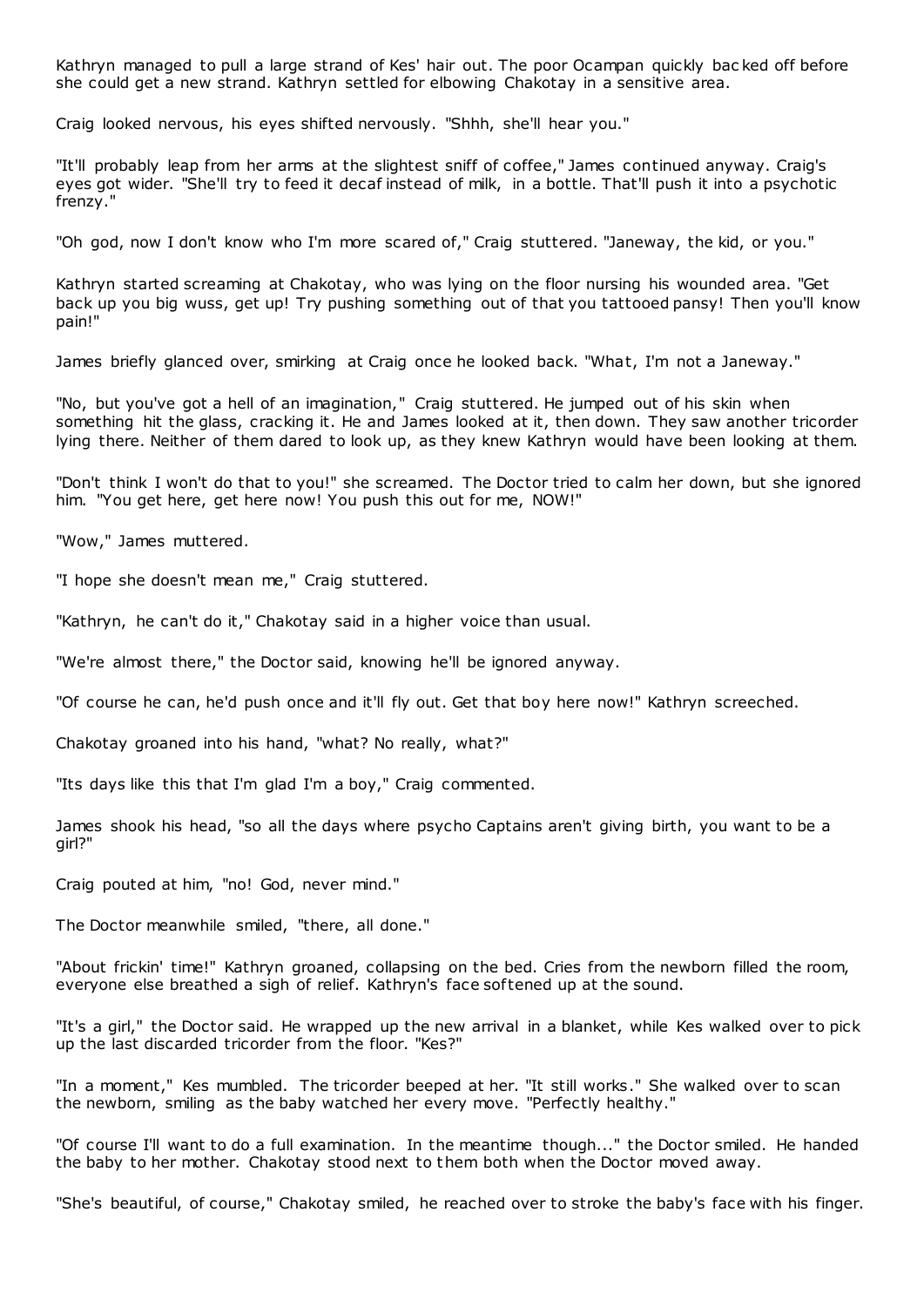Kathryn smiled at her, then him. "I'm sorry. I didn't hurt you too much did I?"

"Don't worry about it. Times like this, you're allowed to go a little crazy," Chakotay grinned at her.

Kathryn's face turned pale, "oh god. The Borg, what was I thinking?"

Chakotay laughed, "well it worked. The aliens are gone, the Borg are leaving us alone. We'll figure out what to do with the drone later."

"Yes. We need to think of a name for this little angel first," Kathryn cooed at the newborn.

Chakotay looked over at the office. "I'll get the Doctor to look at the drone, that'll give us more time with her. What should I tell those two?" He raised a hand to beckon the two Security officers back into the room. Craig was a little more hesitant than James was.

Kathryn sighed a little in frustration. "James, what are you still doing here? I didn't tell you to knock it out and leave it alone. Get out of here."

James looked at Craig, he frowned at him and shrugged. "Fine." He walked straight out without another word.

"Er, Craig too?" Chakotay questioned awkwardly.

Kathryn still didn't look up from her baby, "no, he can stay and keep an eye on things here. Just in case. Aaw, you're such a little cutie, aren't you?"

"Oh, thanks," Craig smiled.

Kathryn finally looked up to stare at him with a raised eyebrow. "I was talking to my daughter."

"Um er, I'll guard the door," Craig replied. He was replaced immediately by a cloud shaped like himself.

Chakotay smirked briefly, his face looked full of thought. "You seemed a little... rough on James. Did I miss something?"

Kathryn looked at him like he was carrying a cup of tea, "what are you talking about?" She shook her head, "now what should we name our daughter?"

"As long as we don't name her Kenco, I'm ok with anything," Chakotay teased.

The Doctor walked up to Kes, who had been staring at the baby and new parents the whole time. "Kes? Can you keep an eye on things, while I examine our other new crewmember?"

"Sure, Doctor," she replied without even looking at him.

Concern appeared on his face, "what's wrong?"

Kes shook her head, then turned it to look directly at him. "It's nothing, Doctor. I'm fine."

"Another vision?" the Doctor questioned.

"No, it's fine," Kes replied with a smile. The Doctor nodded, he picked up a med kit and headed for the door. Kes' smile turned into a frown as she turned back to the new family. "Not exactly."

Kathryn handed the baby carefully over to Chakotay. "So, now that that's over..."

Chakotay smiled back at her, "yes?"

"I can drink coffee again, right?" Kathryn said with a smile.